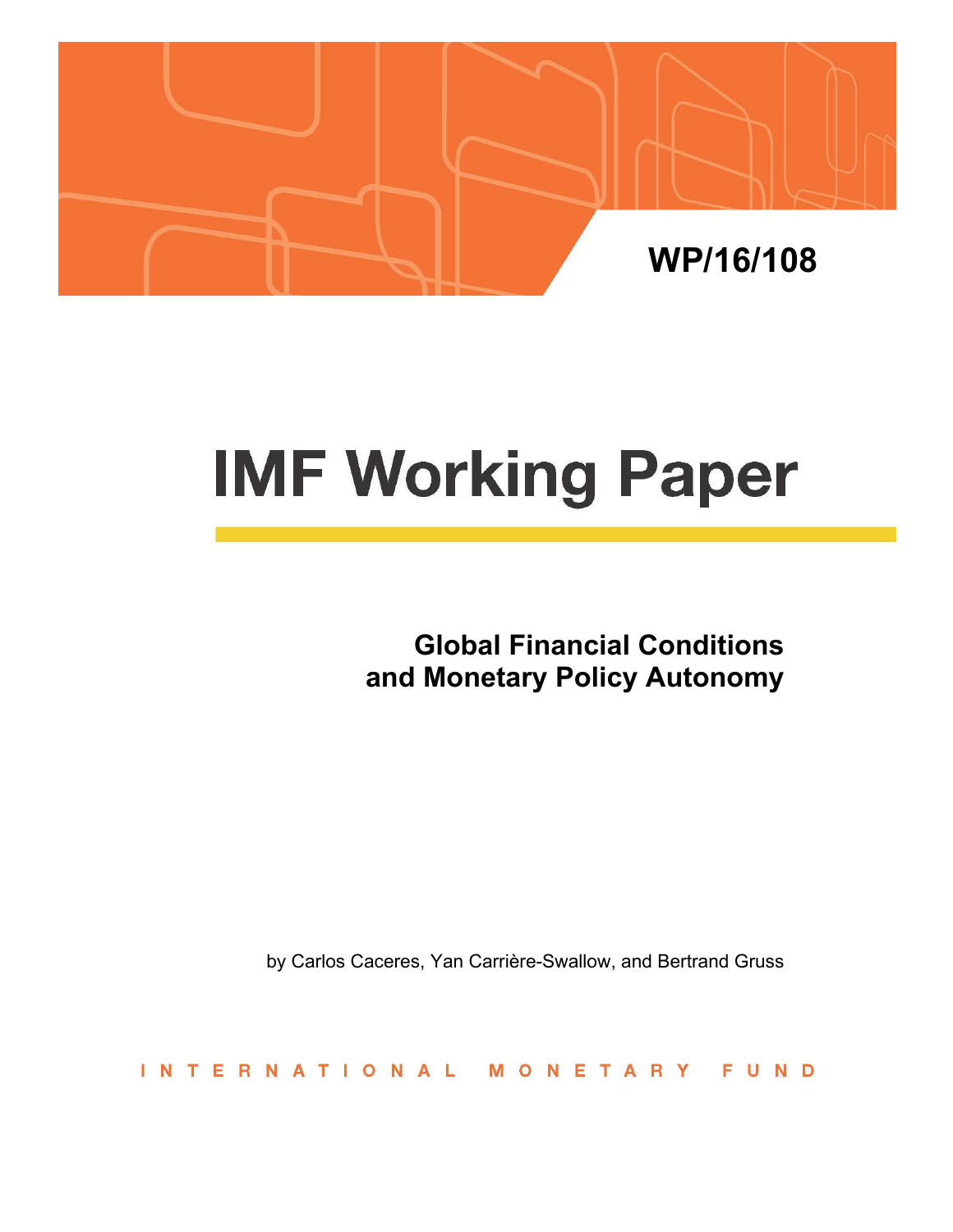#### **IMF Working Paper**

#### Western Hemisphere Department

#### **Global Financial Conditions and Monetary Policy Autonomy**

#### **Prepared by Carlos Caceres, Yan Carrière-Swallow, and Bertrand Gruss<sup>1</sup>**

Authorized for distribution by Hamid Faruqee

June 2016

*IMF Working Papers* **describe research in progress by the author(s) and are published to elicit comments and to encourage debate.** The views expressed in IMF Working Papers are those of the author(s) and do not necessarily represent the views of the IMF, its Executive Board, or IMF management.

#### **Abstract**

Is the Mundell-Fleming trilemma alive and well? International co-movement of asset prices takes place alongside synchronized business cycles, complicating the identification of financial spillovers and assessments of monetary policy autonomy. A benchmark for interest rate comovement is to impose the null hypothesis that central banks respond only to the outlook for domestic inflation and output. We show that common approaches used to estimate interest rate spillovers tend to understate the degree of monetary autonomy enjoyed by small open economies with flexible exchange rates. We propose an empirical strategy that partials out those spillovers that are associated with impaired monetary autonomy. Using this approach, we revisit the predictions of the trilemma and find more compelling evidence that flexible exchange rates deliver monetary autonomy than prior work has suggested.

JEL Classification Numbers: C13, C15, E32, E43, E47, E52, E58, F44.

Keywords: Monetary policy; monetary conditions; autonomy; global financial cycle. Authors' E-Mail Addresses: ccaceres@imf.org; ycswallow@imf.org; bgruss@imf.org.

<sup>&</sup>lt;sup>1</sup> We thank Swarnali Ahmed, Marcello Estevão, Hamid Faruqee, Andre Meier, Pau Rabanal, Felipe Saffie, Esteban Vesperoni, Alejandro Werner, and participants at an IMF seminar and at a joint workshop of the European Central Bank, the Bank of England, and the IMF on global spillovers for constructive comments and discussions. We also thank Steve Brito for excellent research assistance. Any errors are solely the authors' responsibility.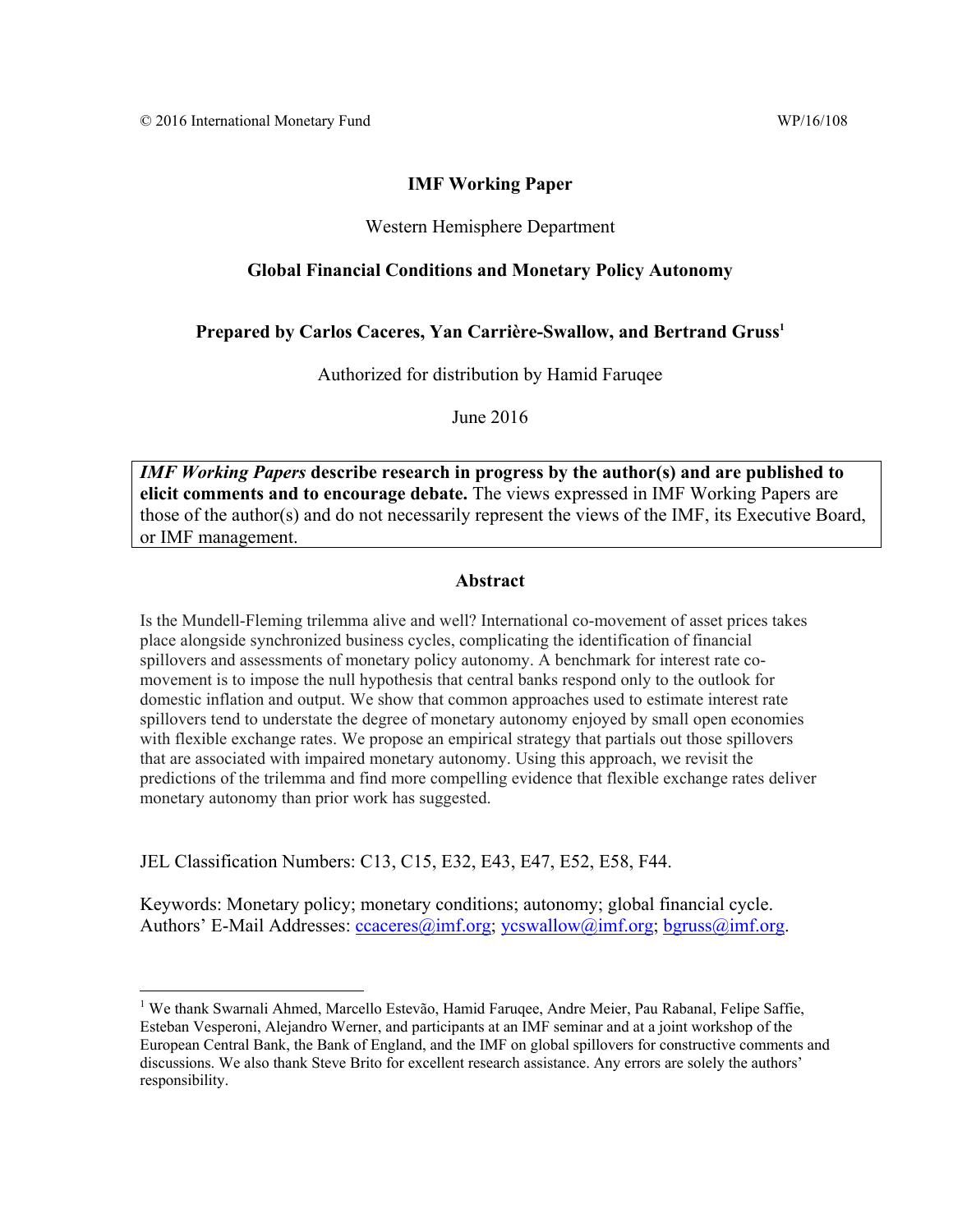## **Contents**

| <b>II. THE ELUSIVE CONCEPTS OF MONETARY SPILLOVERS AND AUTONOMY  5</b> |  |
|------------------------------------------------------------------------|--|
|                                                                        |  |
| IV. ASSESSING MONETARY AUTONOMY IN SELECTED SMALL OPEN ECONOMIES  17   |  |
|                                                                        |  |
|                                                                        |  |
|                                                                        |  |
|                                                                        |  |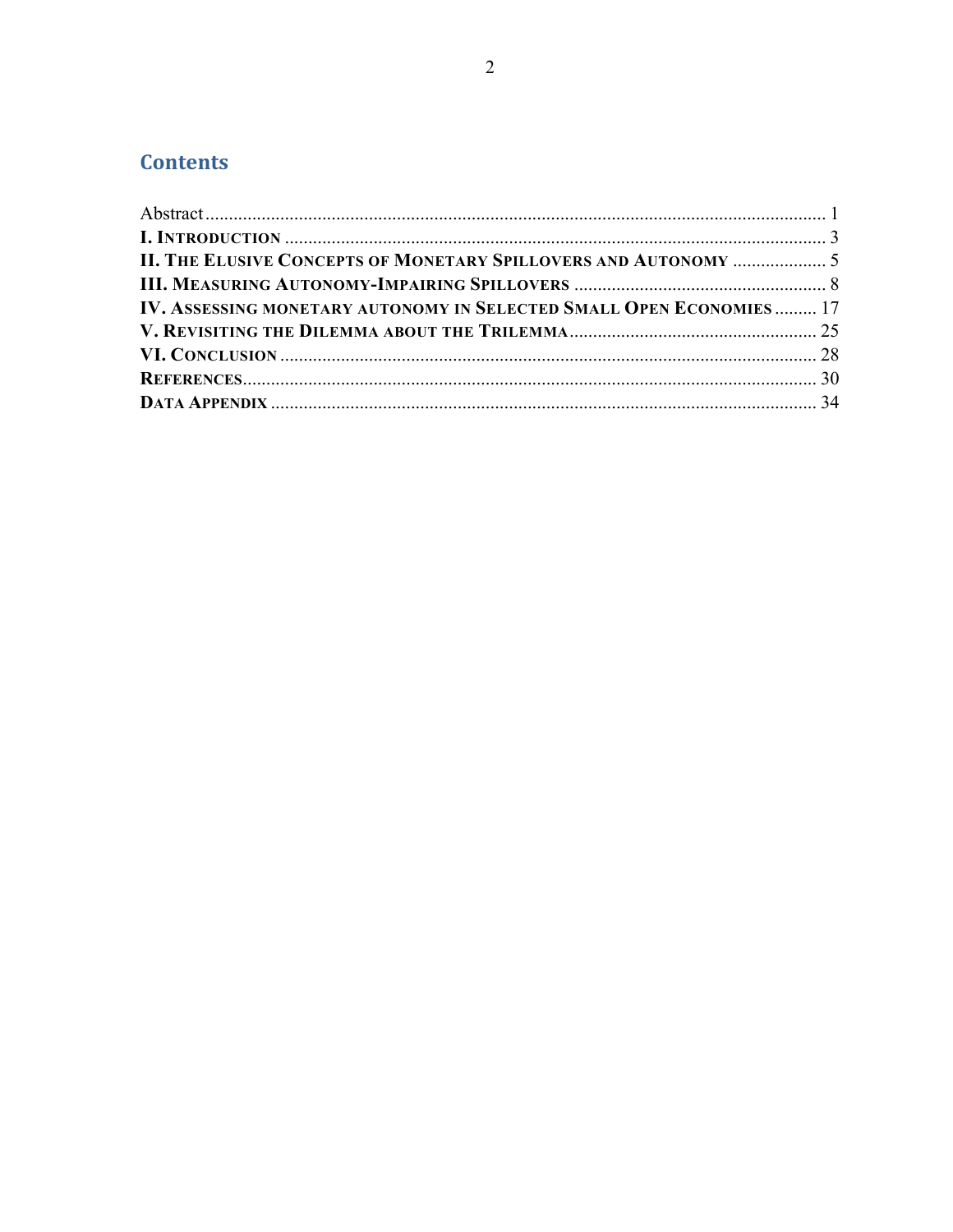#### **I. INTRODUCTION**

Domestic financial conditions in small open economies tend to move in tandem with those prevailing abroad, as evidenced by the strong co-movement in interest rates across countries. The international interdependence of interest rates—particularly at short maturities— has been widely interpreted in the literature as evidence that small open economies lack monetary autonomy. It has been claimed that this calls into question the prediction of the classical trilemma that floating exchange rates enable open economies to implement an independent monetary policy (Rey, 2014; Hofman and Takáts, 2015; and Passari and Rey, 2015).

While the observed co-movement of interest rates across countries could be due to limited monetary autonomy, it could alternatively reflect the behavior of fully independent central banks that react to synchronized and interdependent economic cycles. Indeed, the correlation of interest rates is higher among countries whose macro conditions are more aligned with the rest of the world. As Bernanke (2015) has argued, the challenge is to establish a benchmark degree of co-movement beyond which we would suspect that a small open economy lacks monetary autonomy.

The concept of monetary autonomy is intimately related to the notion that interest rates "spill over" from large to small open economies. This paper argues that inference about monetary autonomy based on spillover estimates —a common approach in the international finance literature— tends to overstate the limits of monetary autonomy when business cycles are synchronized across countries. The reason is that not all monetary spillovers necessarily signal a lack of monetary autonomy. This paper proposes a strategy to identify limits to monetary autonomy in small open economies by isolating a subset of spillovers from foreign to domestic interest rates, allowing us to revisit the applicability of the classical trilemma.

We start by distinguishing between the correlation of interest rates in a small open economy and foreign interest rates that are due to common shocks leading to business cycle synchronization—often referred to as interest rate interdependence or *pass-through* in the literature— and movements in domestic interest rates that have been triggered by foreign monetary policy—typically denoted as monetary policy *spillovers*. While pass-through is relatively straight-forward to estimate, two familiar empirical challenges stand in the way of assessing monetary autonomy using estimates of spillovers. The first is the simultaneity of international asset prices that are affected by common drivers, which complicates the identification of foreign interest rate shocks. The second is the endogenous response of the domestic macroeconomic outlook following a change in foreign interest rates, which in turn calls for a response from domestic monetary policy.

The intuition behind the second challenge is as follows. Suppose that a central bank in a small open economy adjusts its policy rate in response to a change in its domestic macroeconomic outlook that was, in turn, triggered by a monetary policy decision made abroad. Whether these spillovers constitute evidence of impaired monetary autonomy will depend crucially on whether the policy decision was consistent with domestic developments. Rather, autonomy-impairing spillovers are the subset of responses of domestic rates to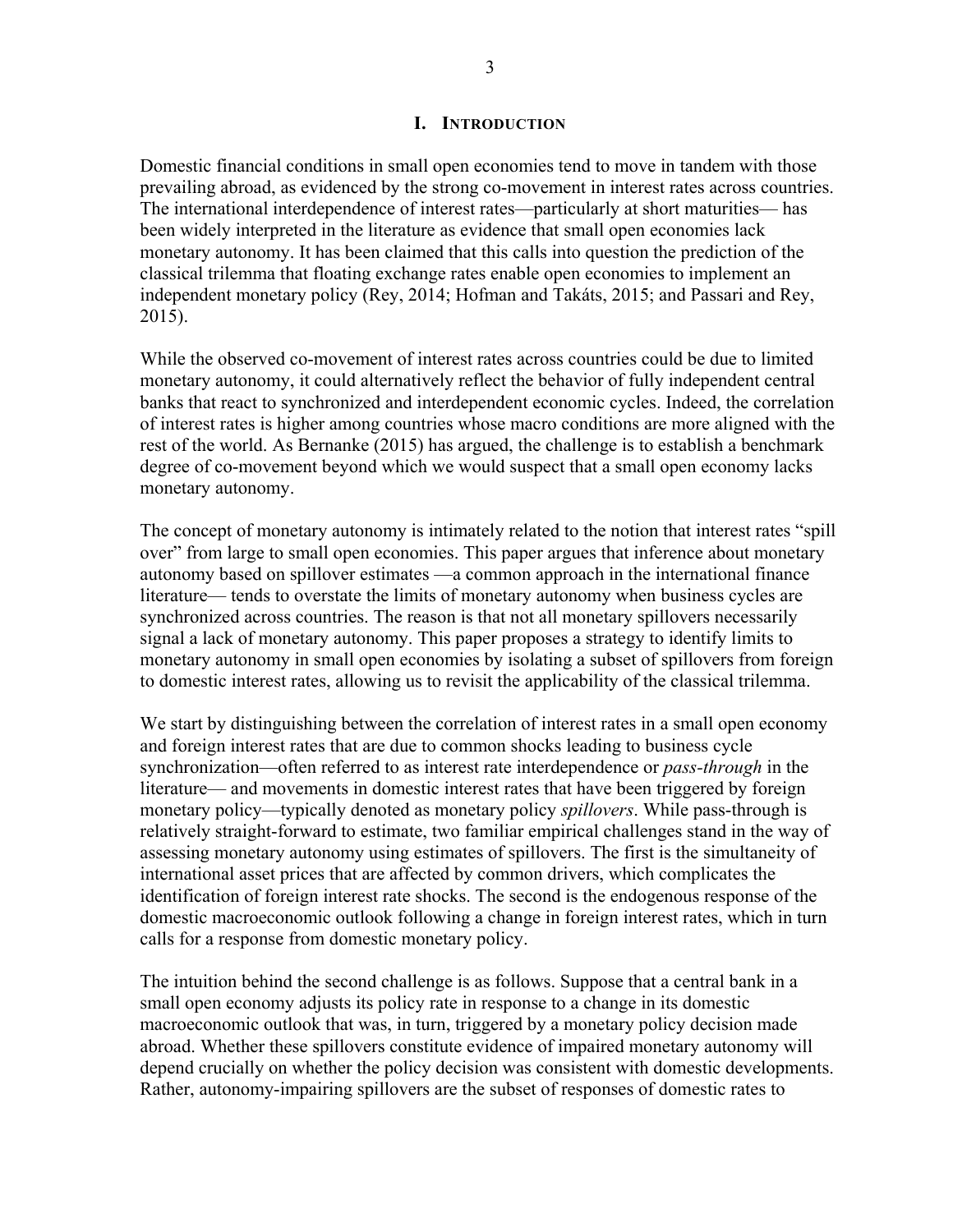foreign shocks that are above and beyond what can be explained by the pursuit of these domestic objectives.

We propose addressing these challenges by reversing the problem, starting by the domestic monetary policy reaction function. More precisely, we estimate autonomy-impairing spillovers using a two-stage estimation of vector autoregressive (VAR) models. In the first stage, our estimation imposes the benchmark null hypothesis that the central bank exclusively pursues the objectives of stabilizing domestic output and prices. In the second stage, we estimate the impact of foreign interest rate movements on the deviations of domestic interest rates from their fitted values. We then compare our approach to alternatives that have been employed in the literature, using both simulated and actual data.

To illustrate how inference about autonomy is affected by alternative estimation methods, we generate artificial time series of macroeconomic conditions and interest rates in 'base' and 'small' stylized economies using stochastic simulations. We assume shocks to macroeconomic conditions in the large economy can affect those in the small economy, but that central banks in both economies follow inward-looking policy rules that react exclusively to domestic macroeconomic conditions. By construction, there are no autonomyimpairing spillovers in this artificial setting. We estimate a set of models used in the literature to assess the monetary autonomy of the small economy using the artificial data. Although the data generating process is characterized by full autonomy, ours is the only method that does not lead us to reject the null of full autonomy across a wide set of parameterizations.

A vast empirical literature has sought to quantify monetary policy spillovers under alternative exchange rate regimes to test the validity of the trilemma hypothesis. The impossible trinity or monetary trilemma in open economies (Mundell, 1963; Obstfeld and Taylor, 1998) states that if the monetary authority fixes the exchange rate, monetary policy cannot be tailored to achieve domestic objectives, such as ensuring output and price stability. Many studies have found that even if floaters enjoy more autonomy than peggers, the pass-through of international to domestic interest rates remains significant in both groups (some examples include Frankel, Schmukler, and Servén, 2004; Shambaugh, 2004; and Edwards, 2015). Some have even questioned the validity of the trilemma based on the large co-movement of interest rates and other asset prices across integrated economies (Rey, 2014; Hofman and Takáts, 2015; and Passari and Rey, 2015).

We revisit this question by employing our empirical approach to infer limits to monetary autonomy in a large set of countries. In a first exercise, we focus on a group of advanced small open economies with highly flexible exchange rates, including Australia, Canada, New Zealand, South Korea, Sweden and the United Kingdom. In country-by-country estimates, we find large and significant spillovers in all of these economies, confirming a result that has lead some authors to question the predictions of the trilemma. However, we find that autonomy-impairing spillovers are much smaller, and do not allow us to reject the null hypothesis of monetary autonomy for several of these highly integrated economies.

To generalize this result across a range of policy frameworks, we use a panel VAR setting to assess whether a more flexible exchange rate has led to greater monetary autonomy in a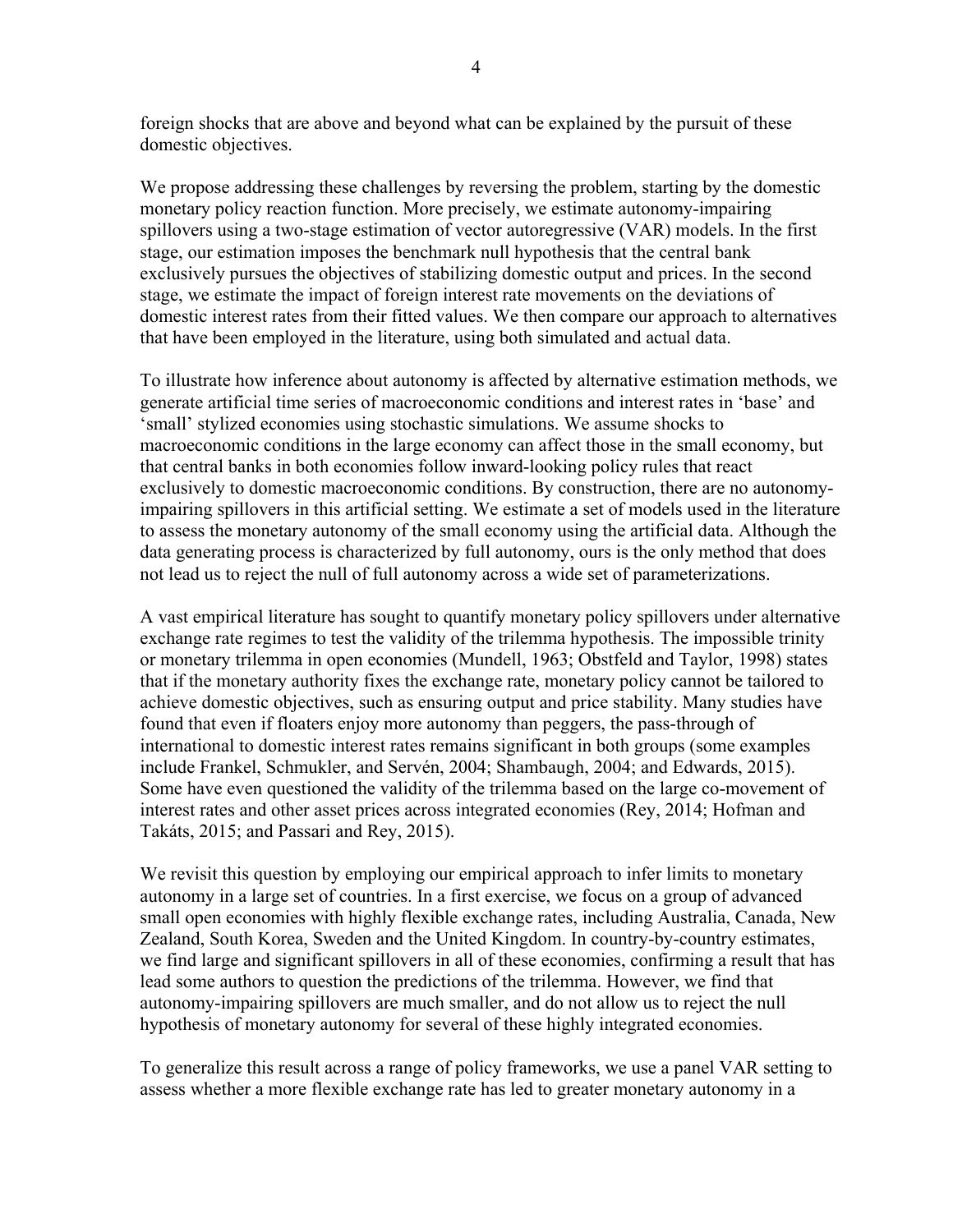group of 40 advanced and emerging economies. By focusing on the relative size of autonomy-impairing spillovers, we find strong support for the trilemma hypothesis: monetary autonomy is greater in countries with floating exchange rates than in those with fixed exchange rates. In fact, autonomy-impairing spillovers are indistinguishable from zero in countries that implement floating exchange rate regimes.

We focus our discussion on the autonomy of the central bank to set short-term interest rates because it is precisely on the short-end of the yield curve that monetary authorities can hope to have the strongest influence. Certainly, other factors in the monetary transmission mechanism raise important questions.<sup>2</sup> For instance, it could well be the case that a central bank has strong influence on short-term rates, but that it has little influence on rates at longer maturities.<sup>3</sup> It could also be the case that risk-free rates are largely driven by monetary policy, but that they have little influence on the behavior of credit. Finally, monetary and credit conditions may have little impact on overall economic activity and inflation, which are the ultimate objectives of the central bank. These relevant and interesting questions go beyond the scope of this paper.

The outline of the paper is as follows. Section II presents a definition of monetary autonomy grounded in optimal monetary policy and reviews the estimation strategies that have been used in the empirical literature. Section III presents our empirical strategy for estimating the degree of autonomy, and uses a Monte Carlo exercise to test alternative estimation methods in the context of an artificial economy. Section IV revisits the trilemma question by estimating spillovers in a group of open economies with flexible exchange rates that are highly integrated with international capital markets. Section V extends this analysis to a large panel of countries, testing the predictions of the trilemma by evaluating whether monetary autonomy differs according to the exchange rate framework.

#### **II. THE ELUSIVE CONCEPTS OF MONETARY SPILLOVERS AND AUTONOMY**

One strategy used to estimate the pass-through of foreign interest rates to domestic interest rates is to fit the following linear model:

$$
\Delta i_t = \alpha + \beta \Delta i_t^* + e_t,
$$

 $\overline{a}$ 

 $*_{t} * e_{t}$ , (Method I)

where  $i_t^*$  is the monetary policy rate in a large base country and  $i_t$  is the corresponding domestic rate in a smaller economy.<sup>4</sup> An estimated  $\hat{\beta}$  coefficient that is significantly different

 $2$  Many studies have indeed argued that there is a global financial cycle that does not coincide with movements in monetary policy (Obstfeld, 2015; Borio, 2014; Bruno and Shin, 2015; Rey, 2015). However, disentangling the effect of global financial conditions from domestic economic conditions on, say, credit growth relies on convincingly identifying their separate effects on credit demand and supply, something that is not always feasible.

<sup>&</sup>lt;sup>3</sup> For example, if a significant fraction of domestic firms have access to foreign bond markets, or if cross-border bank lending is pervasive, overall credit growth may be less sensitive to changes in domestic interest rates.

<sup>&</sup>lt;sup>4</sup> Some studies estimate country by country regressions, while others use a panel setting. Based on considerations about the integration order of interest rate data, some studies relied on estimations in levels while (continued…)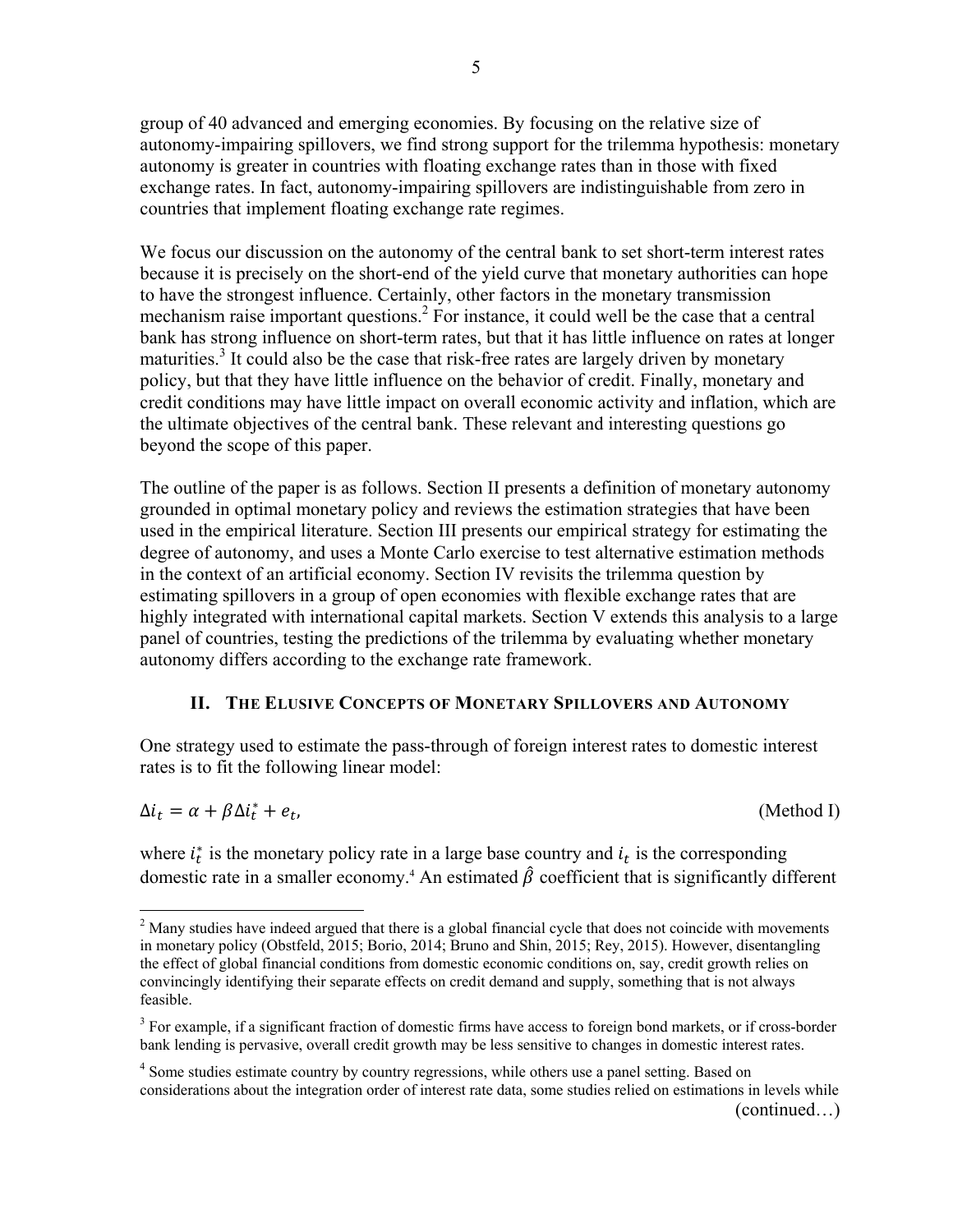from zero has been interpreted as evidence of lack of monetary policy autonomy in the small economy. For instance, Frankel, Schmukler, and Servén (2004), Shambaugh (2004), and Obstfeld, Shambaugh, and Taylor (2005) use panel regressions with specifications similar to Method I to assess whether the choice of exchange rate regime affects the sensitivity of local to foreign interest rates.

Yet there are many reasons why domestic financial conditions would be synchronized with those prevailing in international financial markets. For instance, when economic cycles are highly synchronized across countries —for instance, reflecting common shocks to oil prices, climate, and global demand— one would expect monetary policies and financial conditions to be broadly aligned as well. A high degree of correlation between the interest rates of these countries would thus not necessarily reflect a lack of monetary autonomy, complicating inference based on estimates of the pass-through coefficient  $\hat{\beta}$ .

One possible benchmark degree of interest rate co-movement between countries is that which would prevail if the central bank acted with full monetary autonomy in the sense of the trilemma. That is, domestic interest rates are set exclusively according to domestic objectives, without explicit regard for external variables such as the exchange rate. Under this benchmark, interest rate decisions that reflect autonomous reactions to domestic developments —regardless of where these might originate— are consistent with monetary autonomy.

*Autonomy-impairing spillovers* correspond to those movements in domestic interest rates that are triggered by foreign shocks but are unaligned with domestic monetary objectives. In this spirit, other studies have included a vector of controls  $X_t$  in order to isolate monetary policy spillovers, estimating a model such as:

$$
\Delta i_t = \alpha + \delta \Delta X_t + \beta \Delta i_t^* + e_t.
$$

(Method II)

The interpretation of the parameter  $\beta$  as a proxy for (lack of) monetary autonomy depends crucially on what is included in  $X_t$ , because  $\delta X_t$  will act as a benchmark. As all movements in the short-term domestic policy rate are chosen by the central bank, it will be possible to choose a sufficiently large vector  $X_t$  that fully characterizes movements in  $i_t$ , implying complete autonomy. Our definition of autonomy-impairing spillovers suggests that a key conceptual guide for the choice of  $X_t$  is the central bank's stated policy objectives.

The choice of  $X_t = {\pi_t, \gamma_t}$ , where  $\pi_t$  is a measure of inflation and  $\gamma_t$  a measure of economic activity, is grounded in the literature on optimal monetary policy in open economies, in the tradition of Svensson (1997, 1999) and Clarida, Galí, and Gertler (2001, CGG). The latter show that the key monetary policy trade-offs in a canonical new-Keynesian open economy model are the same as in a closed economy: optimal monetary policy should target a linear combination of inflation and the output gap.

others set up the estimations in first differences, or used error-correction specifications. The use of firstdifferences avoids the problem of spurious regression in a context where the levels are non-stationary.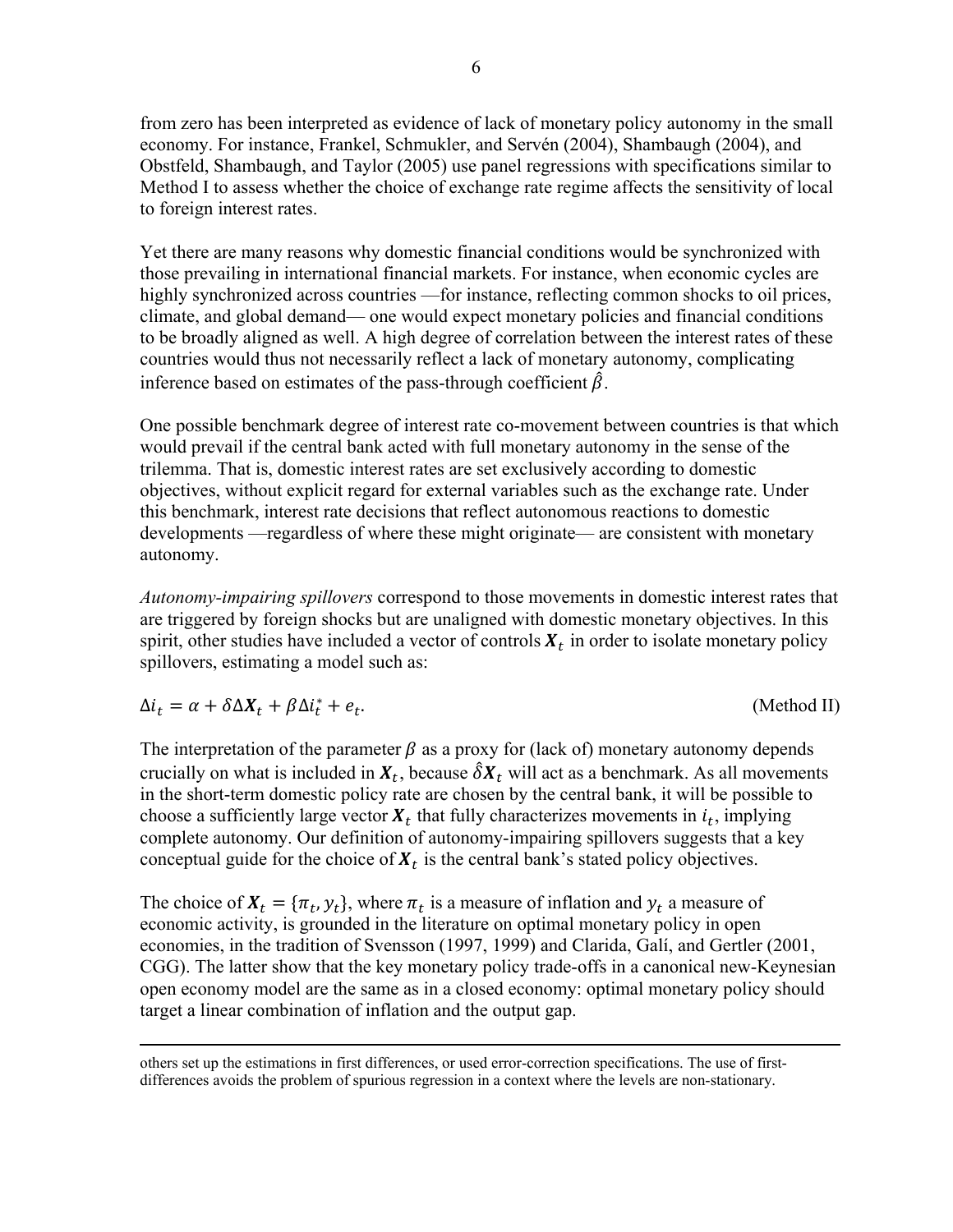Should  $X_t$  also include external variables? In most settings, the theoretical literature has argued that global financial conditions —including but not limited to the foreign monetary policy rate  $i_t^*$ — should not be included as additional arguments in the central bank's policy function. Indeed, Woodford (2007) considers several deviations from CGG's framework and concludes that globalization of goods markets, factor markets, and financial markets does not affect the ability of a Taylor rule on inflation and the output gap to effectively control the dynamics of domestic inflation, without any need for international policy coordination.

In contrast, de Paoli (2009) shows that in the presence of terms of trade externalities, the central bank's loss function in a small open economy may also include the real exchange rate. Engel (2011) also finds that addressing exchange rate misalignment is welfareenhancing when local-currency pricing by firms is introduced in CGG's model, but the instrument rule that implements optimal policy in his model can take the form of a simple policy rules based on domestic prices. A similar conclusion is reached by Fujiwara et al. (2013) in the context of a global liquidity trap. And even under circumstances that raise theoretical reasons why the central bank might care about additional policy objectives, the weight that should be placed on them is typically found to be small.<sup>5</sup> In general, optimal monetary policy would react to  $i_t^*$  to the extent that it impacts  $(\pi_t, y_t)$ , but additional reactions tend to impose large costs.<sup>6</sup>

The empirical literature has tended to share this view in terms of the variables to include in  $X_t$ . In an early contribution, Clarida, Galí, and Gertler (1998) include expected inflation and industrial production in  $X_t$  in the estimation of monetary policy reaction functions for six advanced economies that allow for the possibility of spillovers from foreign interest rates. In recent studies within the trilemma literature, Klein and Shambaugh (2015) and Obstfeld (2015) control for actual domestic inflation and output growth when assessing the degree of monetary independence under different exchange rate regimes. A similar approach is adopted by Hofmann and Takáts (2015) to explore whether the high correlation found between interest rates in small emerging and advanced economies and those in the United States arise from synchronized business cycles—or other common factors—or, alternatively, reflects responses to U.S. rates above and beyond what may be explained by economic linkages. Aizenman, Chinn, and Ito (2015) assess the sensitivity of short-term interest rates in a large

<sup>1</sup>  $<sup>5</sup>$  For instance, Obstfeld and Rogoff (2002) assess the potential gains from cross-country monetary policy</sup> cooperation in the presence of international economic interdependencies and find that they are at best very small. Benigno and Benigno (2006) also find that inward-looking policy rules can replicate cooperation allocations in standard settings. Coenen *et al.* (2010) confirm this result using a richer model calibrated to the U.S. and euro area economies. Walsh (2014) argues that the weight that should be placed on currency misalignment in Engel's model in a standard setting would be only  $1/8<sup>th</sup>$  of that placed on the price stability objective. Batini, Levine, and Pearlman (2007) use welfare analysis in a model extended to include distortions such as financial frictions and liability dollarization and conclude that policymakers should not aim at achieving exchange rate objectives.

<sup>&</sup>lt;sup>6</sup> For instance, consider the case of a shock to foreign interest rates that causes a depreciation of the local currency and increases the price of imported goods, raising domestic inflation. While such a shock may increase the tradeoff of meeting both  $\pi_t$  and  $\gamma_t$  objectives, CGG show that reacting to the increase in  $\pi_t$  is consistent with optimal monetary policy so long as  $e_t$  remains orthogonal to global financial factors with  $e_t \sim i.i.d. (0, \sigma^i)$ .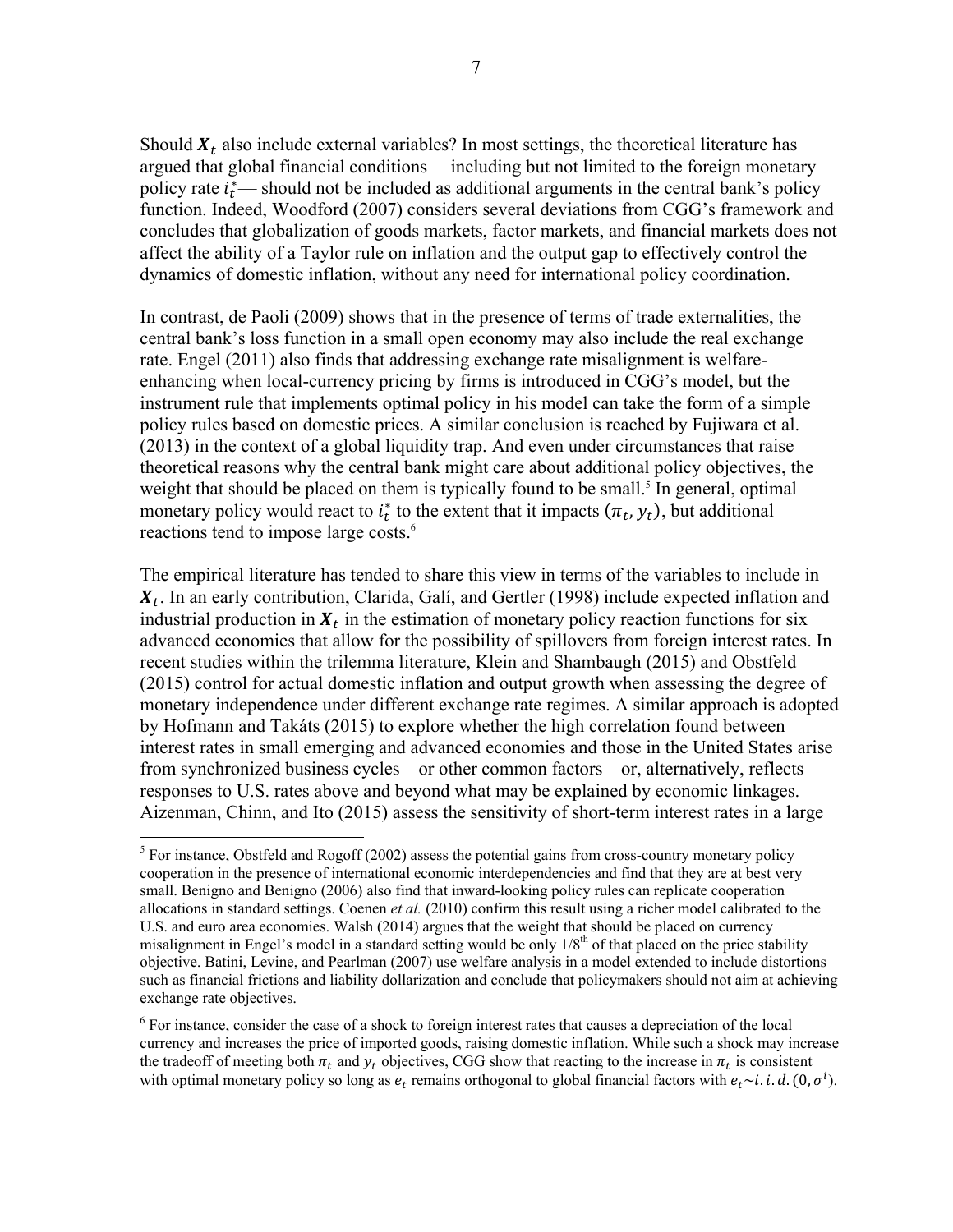set of countries to those of four large economies, including domestic industrial production in  $X_t$ , and then explore what factors explain the cross-country heterogeneity found in the degree of sensitivity. Edwards (2015) explores whether policy changes by the Federal Reserve affect monetary policy rates in three Latin American countries with flexible exchange rates while controlling for domestic inflation in these economies.

To summarize these arguments, consider the central bank reaction function given by:

$$
i_t = \alpha + h[\pi_t(i_t^*; ...), y_t(i_t^*; ...)] + g(i_t^*) + e_t
$$
, with  $e_t \sim i.i.d.$   $(0, \sigma^i)$ .

Spillovers  $s_t$  from global financial conditions are those movements in domestic rates that can be attributed to changes in global financial conditions:

$$
s_t = \frac{\partial i_t}{\partial i_t^*}.
$$

However, we propose that those spillovers that signal impaired monetary autonomy are the subset of  $s_t$  that are not associated with domestic objectives, or in our notation, are driven by shifts in  $g(i_t^*)$  but not through its impact on  $\pi$  or  $y$ :

$$
\bar{s}_t = \frac{\partial \{i_t | \pi_t, y_t\}}{\partial i_t^*} = \frac{\partial i_t}{\partial g} \cdot \frac{\partial g}{\partial i_t^*}.
$$

By forcing the central bank to deviate from domestic objectives, autonomy-impairing spillovers  $\bar{s}_t \neq 0$  likely impose costly trade-offs on monetary policy. Their presence can thus be interpreted as evidence that monetary policy in the small country is constrained to some extent by foreign developments, and monetary autonomy limited.

#### **III. MEASURING AUTONOMY-IMPAIRING SPILLOVERS**

While the coefficient  $\hat{\beta}$  from method II captures our concept of autonomy-impairing monetary policy spillovers  $\bar{s}_t$ , it may be difficult to estimate in practice. First, there is likely to be endogeneity between the dependent variable  $i_t$  and the regressors  $X_t$  and  $i_t^*$ . This could be driven, for instance, by an unobserved common shock that drives all three variables. Second, the relationship between the variables is likely to be dynamic, with lag structures playing an important role. Taken together, these issues make it difficult to partial out the systemic response of domestic rates  $i_t$  to changes in domestic macro conditions included in  $X_{t+1}$ 

In order to explore what these issues imply for assessing limits to monetary autonomy in practice, we generate artificial data and explore whether using the methods presented in the previous section could lead to misleading conclusions about monetary autonomy. We start by generating artificial stochastic series for policy rates using Monte Carlo simulations in a setting where a small open economy has complete monetary autonomy. Using a large number of simulations with the same data generating process, we evaluate whether alternative empirical approaches capture the absence of autonomy-impairing spillovers correctly.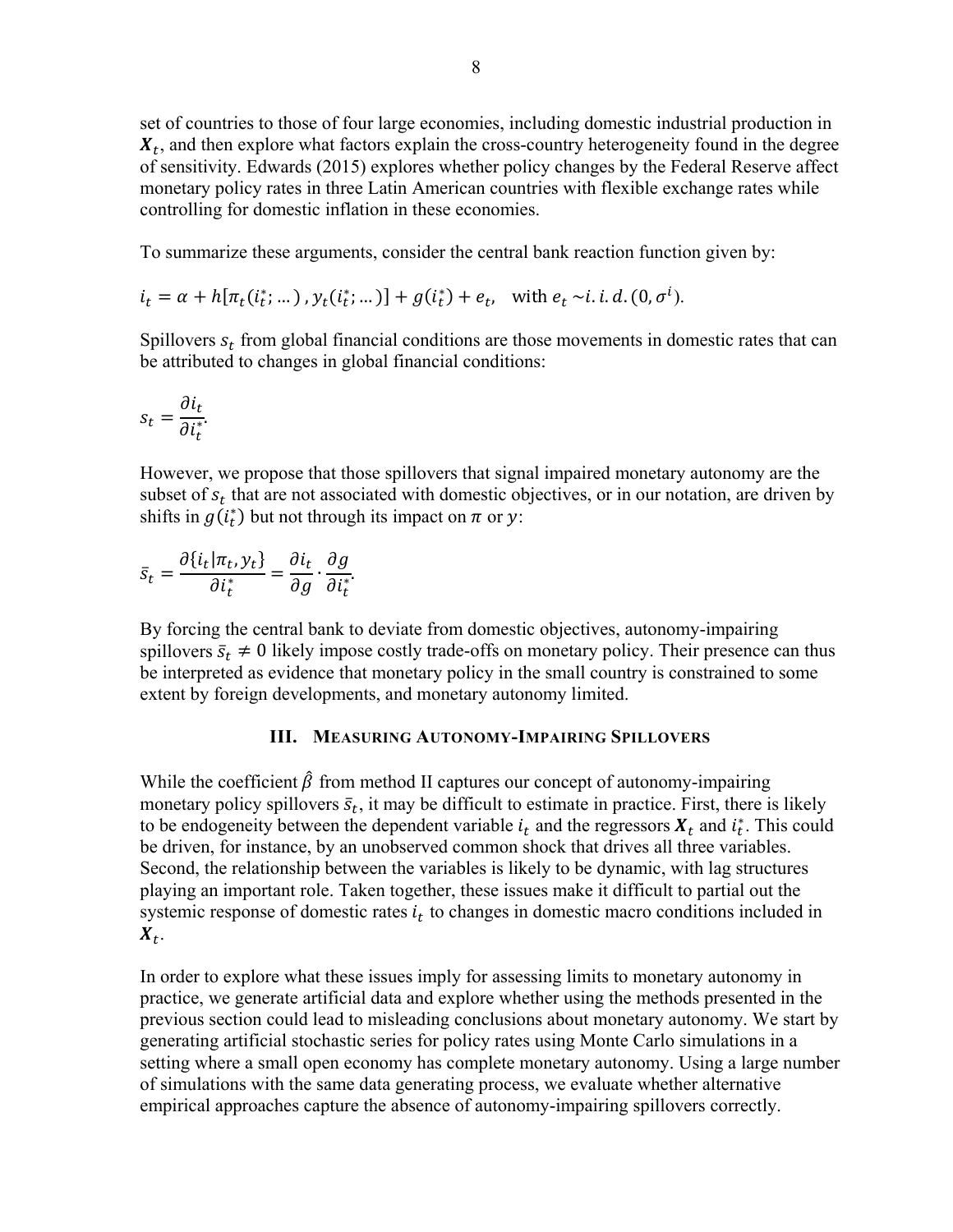|          | Base country | Small open |  |  |  |
|----------|--------------|------------|--|--|--|
|          |              | economy    |  |  |  |
|          | 0.5          | 0.5        |  |  |  |
| τ        | 0.5          | 0.5        |  |  |  |
| $\sigma$ |              |            |  |  |  |
| θ        |              |            |  |  |  |
| α        | 1.25         | 1.75       |  |  |  |
| δ        | 0.5          | 0.5        |  |  |  |
|          |              |            |  |  |  |
|          |              |            |  |  |  |

Table 1. Baseline parameterization

1

We consider a 'base' economy and a 'small' open economy, where shocks to macroeconomic conditions in the base economy can affect macro conditions in the small economy, but not the other way round.<sup>7</sup> Macro conditions in the base  $(X_t^*)$  and small economy  $(X_t)$  follow autoregressive processes:

| $X_t^* = \alpha^* + \rho^* X_{t-1}^* + e_t^*$        | and $e_t^*{\sim}N(0,\sigma^*)$ | (1) |
|------------------------------------------------------|--------------------------------|-----|
| $X_t = \alpha + \rho X_{t-1} + \gamma e_t^* + e_t$ , | and $e_t \sim N(0, \sigma)$ .  | (2) |

When  $\gamma \neq 0$ , shocks to macro conditions in the base economy propagate to macro conditions in the small economy; our baseline calibration will use  $\gamma = 1$ .

Central banks in both economies follow inward-looking policy rules, reacting exclusively to their respective domestic macro conditions. Monetary policy rates in these economies are given by:

$$
i_t^* = \bar{\iota}^* + \tau^* i_{t-1}^* + \delta^* (X_t^* - \bar{X}^*) + u_t^*,
$$
 and  $u_t^* \sim N(0, \theta^*)$   
\n
$$
i_t = \bar{\iota} + \tau i_{t-1} + \delta (X_t - \bar{X}) + \beta i_t^* + u_t,
$$
 and  $u_t \sim N(0, \theta)$ , (3)

where  $\bar{X}^*$  and  $\bar{X}$  denote the unconditional mean of  $X_t^*$  and  $X_t$ , respectively, and  $\bar{\tau}$  and  $\bar{\tau}$  are the natural nominal interest rates. The central bank in the small economy reacts exclusively to deviations of macro conditions from their time-invariant target levels, so long as  $\beta = 0$ .<sup>8</sup>

 $<sup>7</sup>$  Macroeconomic conditions can include activity, price inflation, and other variables of interest. For simplicity</sup> and without loss of generality, we summarize them in a single variable labeled 'macro conditions'.

<sup>&</sup>lt;sup>8</sup> Note also that there is no feedback from policy rates to macro conditions in either of the two economies. That is, monetary policy does not affect real activity or inflation. This simplification is not required for answering the question at hand, but simplifies the exposition.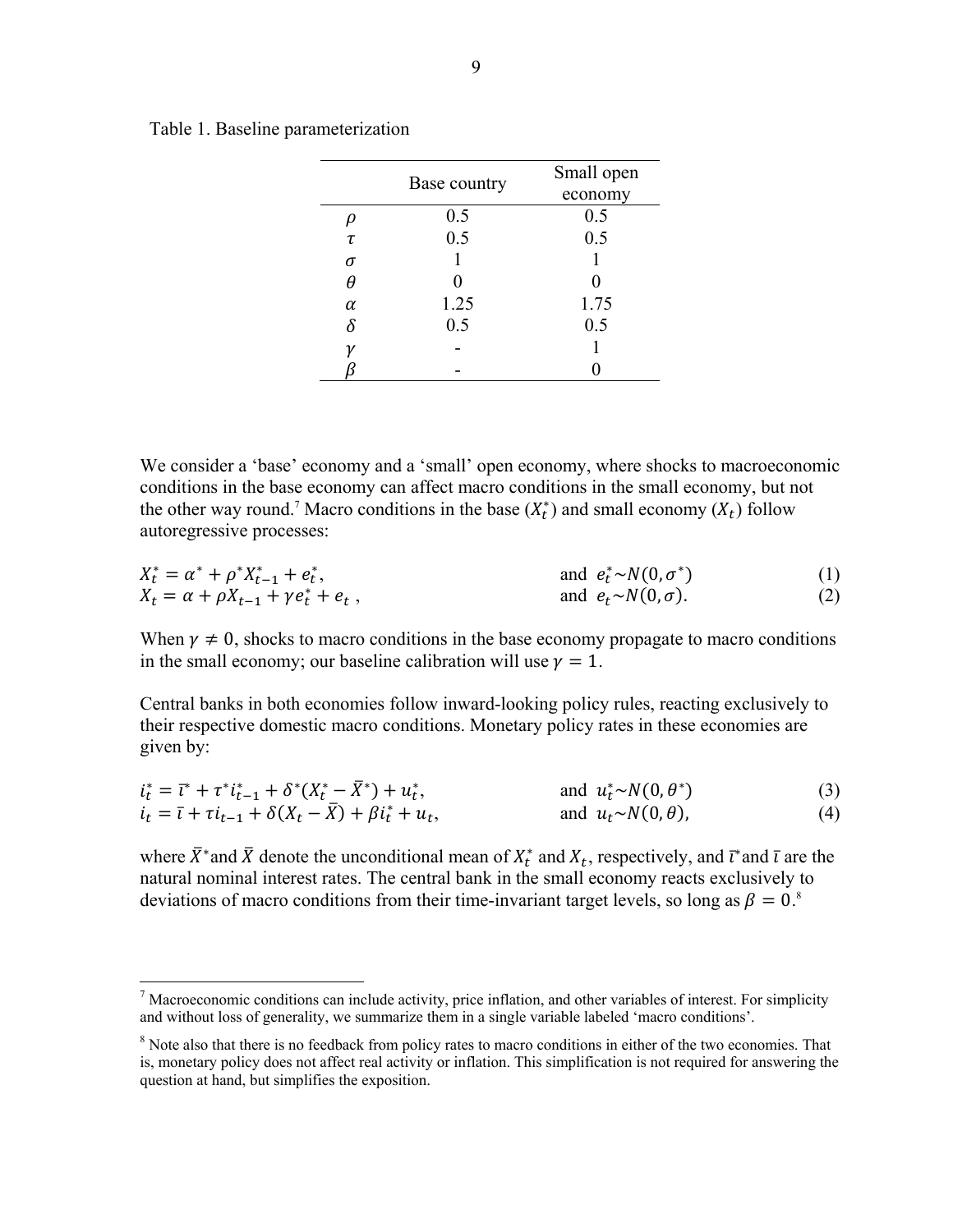|                              |      | **   |      | 17 *     |
|------------------------------|------|------|------|----------|
| $\iota_t$                    | 1.00 |      |      |          |
| $: *$<br>$\iota_t$           | 0.46 | 1.00 |      |          |
| V<br>$\frac{\lambda_t}{v^*}$ | 0.98 | 0.50 | 1.00 |          |
|                              | 0.47 | 0.97 | 0.51 | $1.00\,$ |

Table 2. Average correlations between simulated time series using baseline parameter values

Using equations (1) through (4) and the parameter values shown in Table 1, we simulate 5,000 replications of  $X_t^*$ ,  $X_t$ ,  $i_t^*$  and  $i_t$ , each containing 200 observations. Table 2 displays the cross-correlations in these artificial economies under our baseline parameterization. Interest rates in each economy display a correlation close to unity with domestic macroeconomic conditions. Given the link through  $\gamma$  in equation (2), macroeconomic conditions and interest rates are also highly correlated across the two economies. Even though  $\beta = 0$ , interest rates display a correlation of 0.46 across countries—almost as high as the correlation between  $X_t^*$ and  $X_t$ .

We then estimate the response of interest rates in the small open economy to changes in basecountry interest rates using alternative approaches, with results reported in Table 3. When we employ method I, the estimated pass-through coefficient  $\hat{\beta}$  is large and statistically significant, reflecting the fact that interest rates in the two economies are highly correlated.<sup>9</sup> Of course, in our setting this result is exclusively driven by the correlation between economic cycles and does not reflect a lack of monetary autonomy in the small economy.

This method was widely used in the early literature to infer limits to monetary autonomy. For instance, Shambaugh (2004) uses panel regressions for groups of pegged and non-pegged countries under a specification comparable to method I. He finds that the coefficient  $\hat{\beta}$  and the fit  $(R^2)$  of the regression are larger for pegs, leading to the conclusion that these countries follow base country interest rates more closely than non-pegs. While relatively smaller, the coefficient  $\hat{\beta}$  for non-pegs is also statistically and economically significant: about 0.3, and rising above 0.5 when the sample is restricted to countries with no capital controls. Obstfeld, Shambaugh, and Taylor (2005) come to similar findings.

1

<sup>&</sup>lt;sup>9</sup> The result is essentially driven by the parameter  $\gamma$  governing the degree of linkages in macro conditions: in the baseline parameterization with  $\gamma = 1$ ,  $\hat{\beta}$  is about 1 and the lower bound of its 95 percent confidence interval is above 0.85. If  $\gamma$  is reduced to 0.5, then  $\hat{\beta}$  is roughly 0.50 and still strongly significant.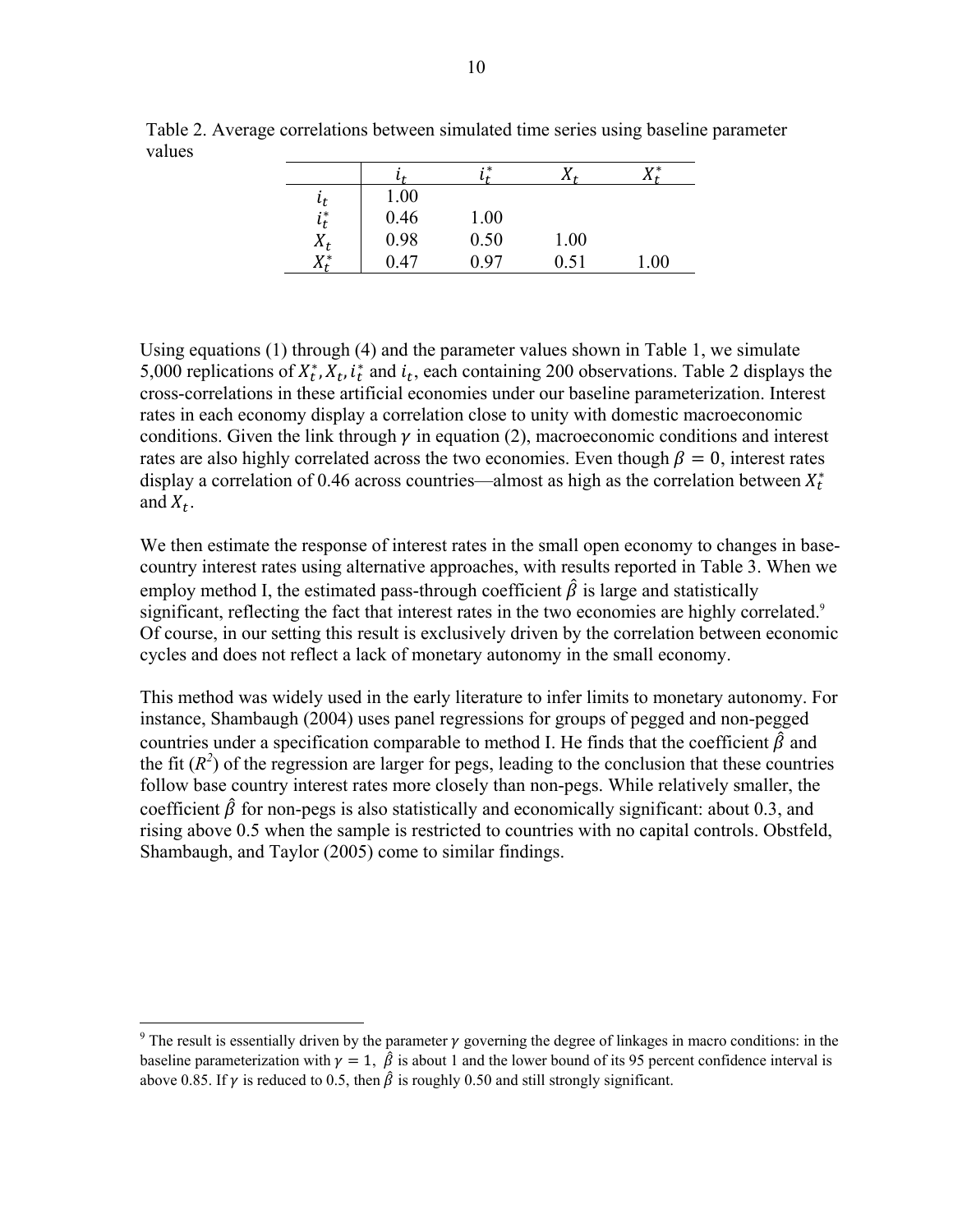|                 |        |          |              |          |          | <b>Parameter values</b> |                  |          |          |                 |         | Spillover estimate by method |                       |     |
|-----------------|--------|----------|--------------|----------|----------|-------------------------|------------------|----------|----------|-----------------|---------|------------------------------|-----------------------|-----|
| <b>Scenario</b> |        |          |              |          |          |                         |                  |          |          | Single equation |         |                              | <b>Structural VAR</b> |     |
|                 | $\rho$ | $\rho^*$ | $\mathcal V$ | $\sigma$ | $\tau^*$ | $\alpha^*$              | $\theta^*$       | τ        | I        | $\mathbf{I}$    | Ш       | IV                           | $\bar{\mathbf{V}}$    | VI  |
| <b>Baseline</b> | 0.5    | 0.5      |              |          | 0.5      | 0.5                     | $\theta$         | 0.5      | $100.0*$ | $36.6*$         | $22.4*$ | $100.1*$                     | 93.8*                 | 0.2 |
|                 | 0.5    | 0.5      |              |          | 0.5      | 0.5                     | 1                | 0.5      | $18.1*$  | $4.3*$          | $4.0*$  | $25.7*$                      | $23.2*$               | 0.0 |
| $\mathfrak{2}$  | 0.5    | 0.5      |              |          | $\theta$ | 0.5                     | $\theta$         | 0.5      | $83.4*$  | 1.4             | 0.7     | 156.7*                       | 155.5*                | 0.1 |
| 3               | 0.5    | 0.5      |              |          | 0.5      | 0.5                     | $\theta$         | $\theta$ | $93.5*$  | 0.5             | 0.3     | $56.2*$                      | 56.6*                 | 0.2 |
| $\overline{4}$  | 0.5    | 0.5      |              | 0.1      | 0.5      | 0.5                     | $\theta$         | 0.5      | $100.0*$ | $76.2*$         | $22.3*$ | $100.3*$                     | 98.8*                 | 0.2 |
| 5               | 0.5    | 0.5      |              | 0.1      | 0.5      | 0.5                     | $\mathbf{1}$     | 0.5      | $18.1*$  | $4.7*$          | $4.1*$  | $26.1*$                      | $23.7*$               | 0.0 |
| 6               | 0.5    | 0.5      |              | 0.1      | $\theta$ | 0.5                     | $\theta$         | 0.5      | $83.3*$  | 6.1             | 0.6     | 179.6*                       | 189.2*                | 0.1 |
| 7               | 0.5    | 0.5      |              | 0.1      | 0.5      | 0.5                     | $\theta$         | $\theta$ | 93.6*    | 1.2             | 0.3     | $52.5*$                      | $52.6*$               | 0.2 |
| 8               | 0.5    | 0.5      | 0.5          |          | 0.5      | 0.5                     | $\theta$         | 0.5      | $50.2*$  | $13.4*$         | $11.3*$ | $50.6*$                      | 44.9*                 | 0.1 |
| 9               | 0.5    | 0.5      | 0.5          | 1        | 0.5      | 0.5                     | $\mathbf{1}$     | 0.5      | $9.2*$   | 2.2             | 2.1     | 12.3                         | 11.5                  | 0.0 |
| 10              | 0.5    | 0.5      | 0.5          |          | $\theta$ | 0.5                     | $\boldsymbol{0}$ | 0.5      | $41.5*$  | 0.4             | 0.3     | $76.7*$                      | $66.9*$               | 0.0 |
| 11              | 0.5    | 0.5      | 0.5          |          | 0.5      | 0.5                     | $\theta$         | $\theta$ | $46.8*$  | 0.1             | 0.1     | $28.4*$                      | 28.9*                 | 0.1 |
| 12              | 0.9    | 0.5      |              |          | 0.5      | 0.5                     | $\overline{0}$   | 0.5      | $87.2*$  | 2.0             | 1.1     | 182.9*                       | $199.0*$              | 0.0 |
| 13              | 0.5    | 0.9      |              |          | 0.5      | 0.5                     | $\boldsymbol{0}$ | 0.5      | 80.5*    | $36.3*$         | $29.5*$ | $37.3*$                      | $37.6*$               | 0.2 |

Table 3. Spillover estimation results

 $\overline{a}$ 

Note: The table shows the cumulative spillover response from  $i<sup>*</sup>$  to  $i$  after 12 periods following an increase of 100-basis points in  $i^*$ . "\*" denotes that the response is significantly different from zero at a 5% confidence level.

We then turn to method II, including domestic macroeconomic conditions as an additional regressor, such that the estimate  $\hat{\beta}$  can be interpreted as an indicator of limited autonomy. This methodology is similar to that employed by Aizenman, Chinn, and Ito (2015), Clarida, Galí, and Gertler (1998), and Klein and Shambaugh (2015), among others.

Under our baseline parameterization, we find that the estimated coefficient remains large and statistically significant:  $\hat{\beta}$  is estimated at 0.36, and the lower bound of its 95% confidence interval is as large as 0.25. That is to say, the estimation method leads us to reject the null hypothesis of no autonomy-impairing spillovers despite the DGP being designed to exclude them.

The extent to which we find false evidence of limited autonomy by looking at  $\hat{\beta}$  is determined by the correlation structures we impose on our artificially simulated economies. Indeed, under some alternative parameterizations, estimation using method II does not lead us to reject the null hypothesis. For instance, if there is no inertia in the Taylor rules (scenarios 2 and 3),  $\hat{\beta}$  is indistinguishable from zero at a 5% confidence level.<sup>10</sup> Other features, such as larger noise in the base country policy rule (i.e. larger  $\theta^*$ , scenario 1), also

 $10$  In the empirical literature, Taylor rules are generally found to be highly persistent, suggesting that these scenarios are unlikely to apply in practice.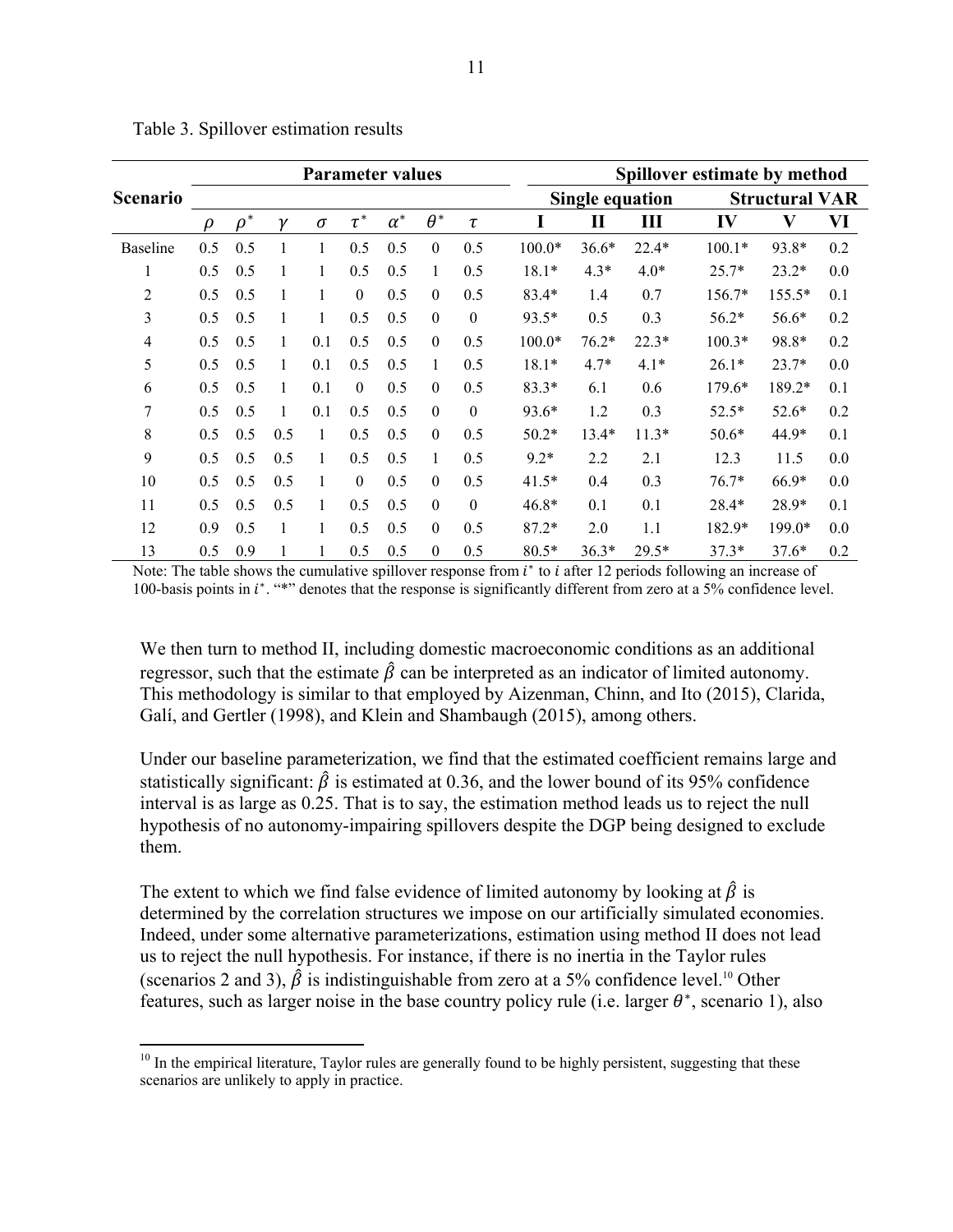reduce the bias in our assessment, but estimates of  $\hat{\beta}$  remain significantly different from zero, and we would still conclude that there is significant evidence of limited autonomy. The extent of the error in assessing monetary autonomy increases under other parameterizations: for instance, if foreign macro shocks are large relative to domestic shocks,  $\hat{\beta}$  can exceed 0.75 and becomes highly significant.

These and other characteristics of the data generating process (e.g., time-varying volatility of the shocks) are likely to affect estimates of  $\hat{\beta}$  and assessments of monetary autonomy in empirical work. We suspect that this helps explain the wide range of results reported in the literature, even under very similar estimation techniques. For instance, Klein and Shambaugh (2015) find an insignificant response of domestic rates to changes in base country rates for countries with floating exchange rates and fully open capital accounts, but find a significant and large coefficient (about 0.5) for a subsample of advanced countries—which have highly synchronized business cycles.

Obstfeld (2015) extends the analysis in Obstfeld, Shambaugh, and Taylor (2005) by including domestic price inflation and output growth as additional controls, with only small differences to spillover estimates. Hofmann and Takáts (2015) follow the same approach and find significant monetary spillovers from U.S. to domestic short-term rates in other countries, even when controlling for U.S. and domestic factors. In apparent contradiction to the trilemma framework, they find that the exchange rate regime does not make a significant difference to spillover size. Similarly, Edwards (2015) finds evidence that central banks in three Latin American countries tend to follow the Federal Reserve to a large extent, despite their use of a floating exchange rate regime.

#### *An alternative approach: modelling the domestic policy ruleexplicitly*

Some of the aforementioned studies flagged caveats to their conclusions related to the presence of common shocks or to the familiar problem of identifying the response of monetary policy rates to domestic fundamentals. Certain robustness exercises, like adding time fixed effects to cope with common shocks, have been deemed problematic since most small economies are linked to a handful of base countries with correlated interest rates. Some of these studies, such as Shambaugh (2004) and Obstfeld, Shambaugh and Taylor (2005), suggest modeling the domestic policy interest rate more formally as a way to overcome these limitations. We take up this suggestion and explore its influence on assessments of monetary autonomy in the simulated data.

Since the seminal contribution of Bernanke and Blinder (1992), the literature on monetary policy transmission has employed VAR models that accommodate rich dynamics. We therefore take a VAR modeling approach and discuss alternative specifications that can help overcome the endogeneity issues inherent in assessing monetary autonomy in a small open economy. For expositional purposes, we start with the simplest model, writing method I in a reduced-form  $VAR(p)$  representation:<sup>11</sup>

<sup>&</sup>lt;sup>11</sup> Given the data generating process, we use a parsimonious lag structure with  $p = 2$ .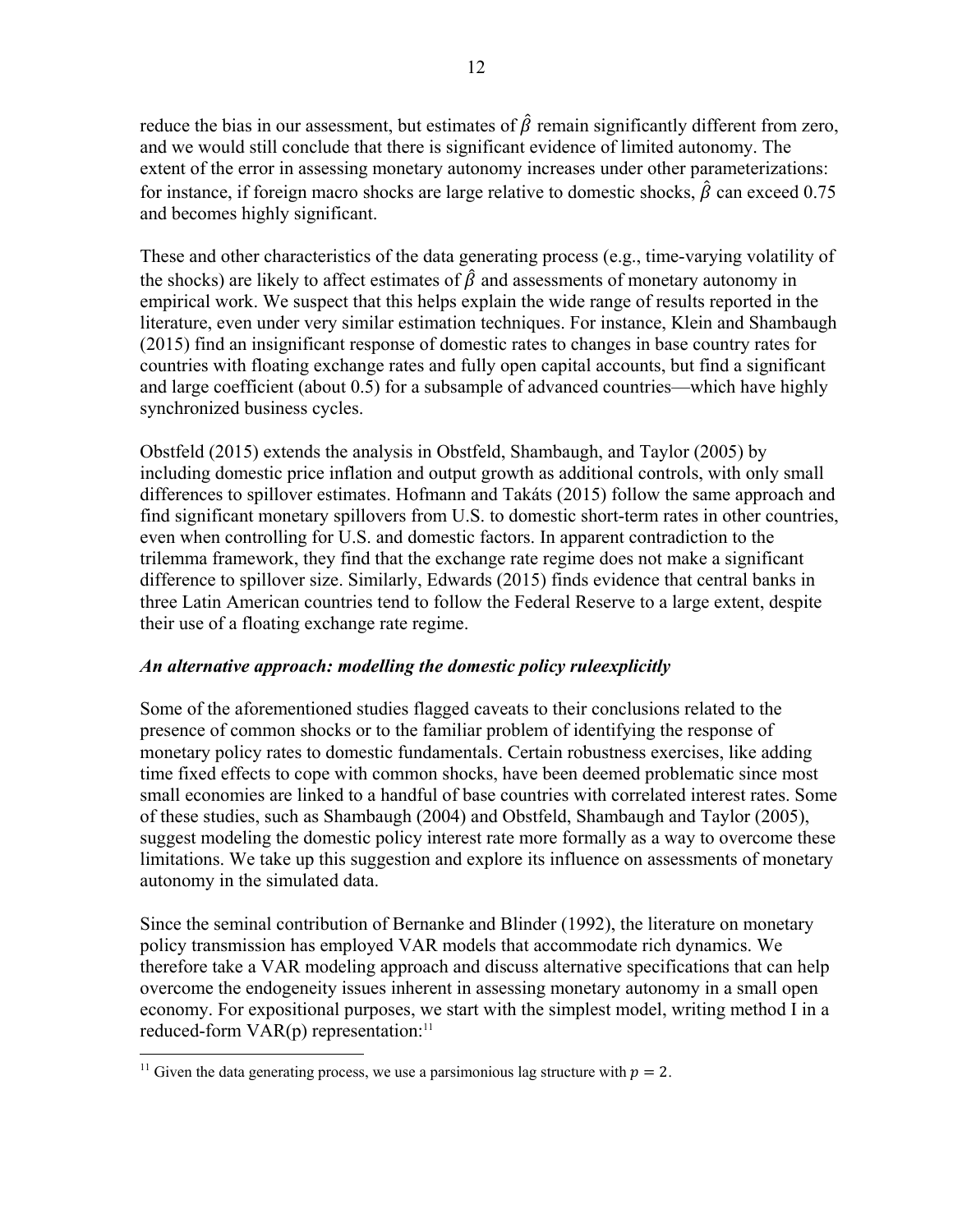$$
\begin{bmatrix} \Delta i^* \\ \Delta i \end{bmatrix}_t = \boldsymbol{B}_0 + \sum_{j=1}^p \boldsymbol{B}_j \begin{bmatrix} \Delta i^* \\ \Delta i \end{bmatrix}_{t-j} + \begin{bmatrix} e^{i^*} \\ e^i \end{bmatrix}_t, \text{ with } \begin{bmatrix} e^{i^*} \\ e^i \end{bmatrix} \sim N(\mathbf{0}, \Omega), \qquad (\text{Method IV})
$$

If the domestic economy is sufficiently small, the reduced-form coefficient matrices  $B_i$  can be restricted to ensure the block exogeneity of  $\Delta i^*$ , such that interest rates in the base economy are not affected by interest rates in the small economy. Identification of monetary policy shocks will be obtained by imposing timing restrictions on the innovations, under the assumption that policy affects the real economy with a lag. Spillovers can then be measured by examining the impulse-response of  $\Delta i$  following an orthogonalized shock to  $\Delta i^*$ .

In turn, method II can be written in reduced-form VAR representation as follows:

$$
\begin{bmatrix} \Delta i^* \\ \Delta X \\ \Delta i \end{bmatrix}_t = \boldsymbol{B}_0 + \sum_{j=1}^p \boldsymbol{B}_j \begin{bmatrix} \Delta i^* \\ \Delta X \\ \Delta i \end{bmatrix}_{t-j} + \begin{bmatrix} e^{i^*} \\ e^X \\ e^i \end{bmatrix}_t, \quad \text{with } \begin{bmatrix} e^{i^*} \\ e^X \\ e^i \end{bmatrix} \sim N(\mathbf{0}, \Omega), \tag{Method V}
$$

where  $X = \{\pi, y\}$  are domestic macroeconomic conditions in the small economy. In a small open economy context, the matrices  $B_i$  have again been restricted to ensure the block exogeneity of  $\Delta i^*$ .

However, identifying spillovers—and autonomy-impairing spillovers in particular—in a VAR setting remains subject to serious challenges. First, the timing assumption needed to identify structural shocks to  $\Delta t^*$  is not credible in the presence of endogenous financial variables such as interest rates, since these are likely to respond simultaneously to information that is excluded from the model. For instance, a shock to global demand might affect monetary policy in both the large and the small economy within the period it occurs. Second, it does not allow us to estimate the partial effect of a shock from  $i_t^*$  on  $i_t$  that excludes the endogenous response of  $X$ .

Some studies have proposed using high frequency data on market prices of financial contracts to overcome identification restrictions when estimating monetary policy shocks in the United States (e.g., Hanson and Stein, 2015, Gertler and Karadi, 2015, and Gilchrist, López-Salido, and Zakrajsek, 2015). Shocks identified in this fashion have in turn been used to estimate spillovers to interest rates in small open economies (some examples include Dedola, Rivolta, and Stracca, 2015, Passari and Rey, 2015, and Rey 2014). While this approach is likely to succeed in capturing monetary decisions that have not been anticipated by markets, it does not fully address the two issues raised above. First, even if these identified shocks are unanticipated by markets, they may not be fully orthogonal to global economic conditions, in which case simultaneity will remain. For instance, Georgiadis and Jancoková (2016) document how alternative series of identified monetary policy shocks found in the literature tend to be highly correlated across countries, suggesting that they are capturing real and financial interlinkages along with the policy decisions they are meant to isolate.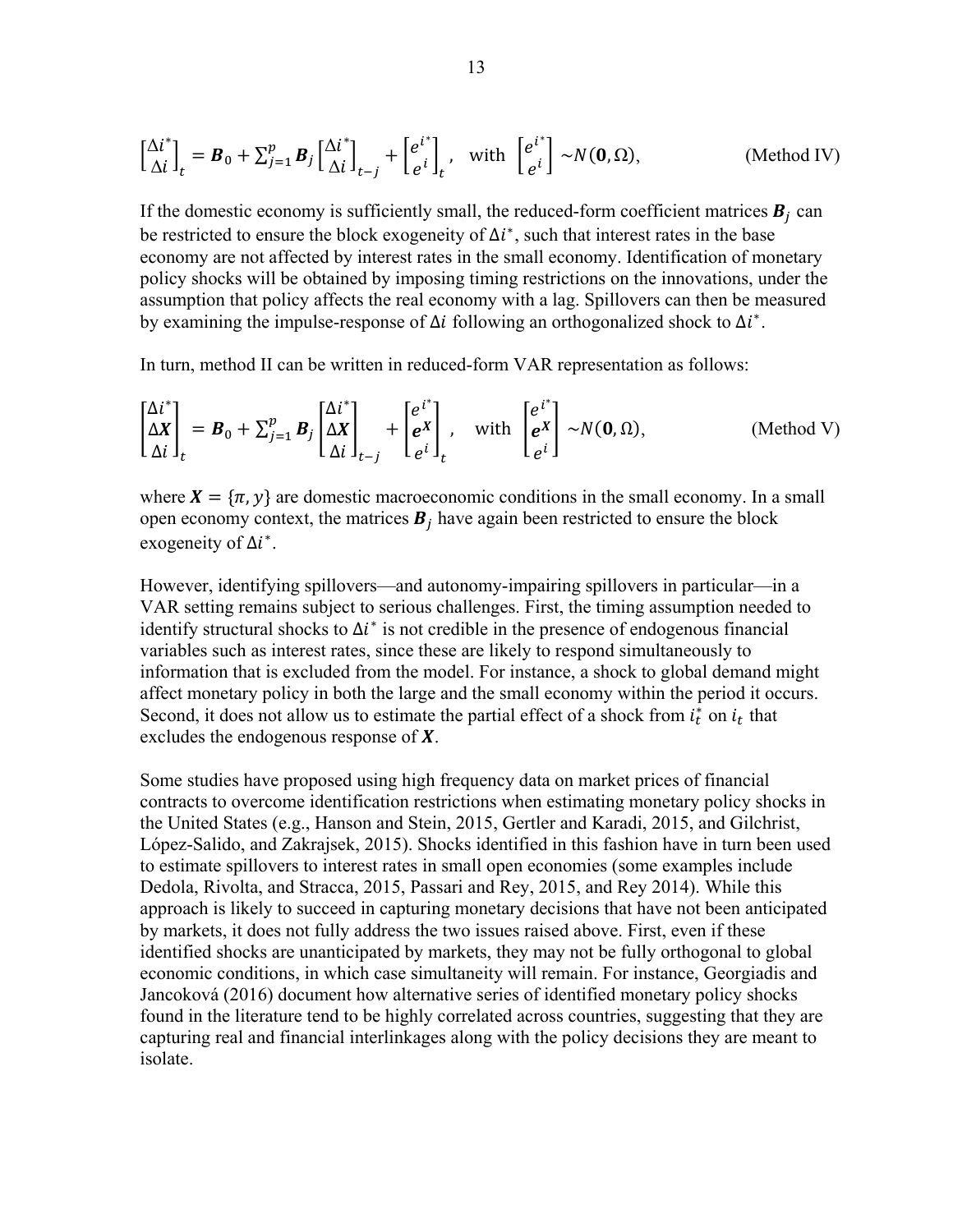Second, monetary policy shocks in the base country are likely to affect expected economic conditions in the small economy. To assess monetary autonomy based on interest rate spillovers, we would still need to exclude the endogenous response of  $i_t$  to  $\chi$ . We come back to these issues in Section IV, where we report estimated responses of domestic rates using both realized and unanticipated changes in U.S. policy rates.

We propose addressing these challenges by reversing the problem, starting by modeling the domestic monetary policy reaction function. The aim is to partial out the systematic policy response to changes in domestic macroeconomic conditions. Our method for estimating autonomy-imparing spillovers involves a two-stage VAR procedure. We begin by estimating those changes in interest rates in the small economy that are not endogenous reactions to changes in domestic macroeconomic conditions, and then estimate whether these have been driven by foreign interest rates.

One way to implement the proposed strategy for the first stage is to estimate a Taylor-type rule for the dynamic relationship between domestic interest rates and domestic macroeconomic conditions:<sup>12</sup>

$$
\begin{bmatrix} \Delta X \\ \Delta i \end{bmatrix}_{t} = A_0 + \sum_{j=1}^{p} A_j \begin{bmatrix} \Delta X \\ \Delta i \end{bmatrix}_{t-j} + \begin{bmatrix} e^X \\ e^i \end{bmatrix}_{t}.
$$
 (Method VI, step 1)

Estimation by ordinary least squares ensures that the reduced-form innovations  $\hat{\mathbf{e}}^X$  and  $\hat{\mathbf{e}}^i$  are orthogonal to lagged values of  $\Delta X$  and  $\Delta i$ , but they are likely to display substantial contemporaneous correlation. We then regress the innovations  $\hat{e}^i$  on the residuals from the other equation,  $\hat{\boldsymbol{e}}^{X}$ :

$$
\hat{e}^i = \alpha + \beta' \hat{e}^X + u_t^i. \tag{Method VI, step 2}
$$

The residuals  $\hat{u}_t^i$  are orthogonal to the reduced-form innovations to domestic economic conditions  $\hat{e}^X$ , corresponding to a timing restriction whereby expectations about the domestic outlook are predetermined with respect to monetary policy. 13 As such, these residuals can be interpreted as deviations from the central bank's historical policy reaction function characterizing its pursuit of price and output stabilization.

Finally, we quantify to what extent these residual movements in domestic interest rates can be explained by movements in  $\Delta i^*$ . To do so, we estimate the following VAR(p) model:

$$
\begin{bmatrix} \Delta i^* \\ \hat{u}_t^i \end{bmatrix}_t = \boldsymbol{B}_0 + \sum_{j=1}^p \boldsymbol{B}_j \begin{bmatrix} \Delta i^* \\ \hat{u}_t^i \end{bmatrix}_{t-j} + \begin{bmatrix} v^{i^*} \\ v^i \end{bmatrix}_t,
$$
 (Method VI, step 3)

 $12$  It should be noted that the Taylor-type rule used in the first stage is only one way of implementing this approach. Refinements to better partial out the systematic policy response to domestic macroeconomic conditions in applications with actual data are naturally possible.

<sup>&</sup>lt;sup>13</sup> The timing restriction is the same that would be imposed through a Cholesky decomposition to obtain structural impulse response functions from monetary policy shocks.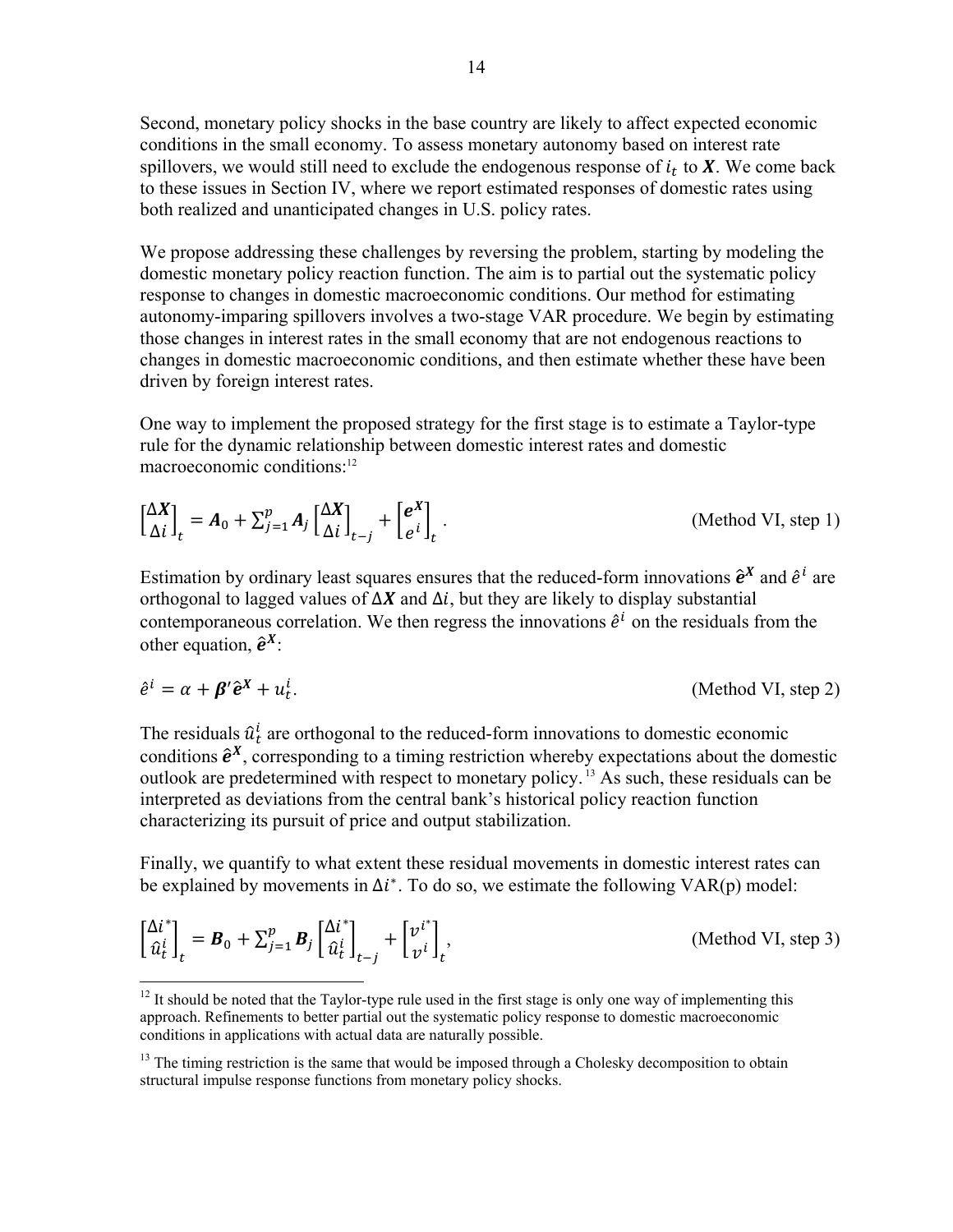Figure 1. Cumulative impulse response functions following orthogonalized shock to ∆݅∗ under alternative estimation methods (Monte Carlo simulations)



Note: The blue line denotes the median response estimate across simulated samples. The green and red lines denote 75 and 95 percent confidence bands, respectively.

where the matrices  $B_i$  are restricted to impose the block exogeneity of  $\Delta i^*$ . Autonomyimparing spillovers are defined as the response of  $\hat{u}_t^i$  from a shock to  $\Delta t^*$ , with identification coming from a timing restriction imposed through Cholesky decomposition.

We now turn to the estimates generated by the VAR models corresponding to methods IV through VI. Figure 1 displays the cumulative responses of model variables following an orthogonalized shock to base country interest rates. Panel A shows the response of  $\Delta i^*$ , which rises approximately 65 basis points after one year. The results under alternative parameter values of the Monte Carlo simulation are reported in Table 3, and have been rescaled by the cumulative change in  $\Delta i^*$  to facilitate the comparison across methods and simulation scenarios.

Panel B displays the cumulative impulse response of  $\Delta i_t$  that is estimated using method IV. This response corresponds to the spillover from base country interest rates to domestic interest rates, but does not condition on domestic macroeconomic conditions. Not surprisingly, the results are very similar to the single-equation estimates generated by method I: estimated spillovers are large, significant, and driven by the degree of correlation in macro conditions. Under the baseline parameterization, the 95 percent confidence interval for the spillover estimate lays above 15 basis points, or about  $\frac{1}{4}$  of the increase in interest rates in the base country.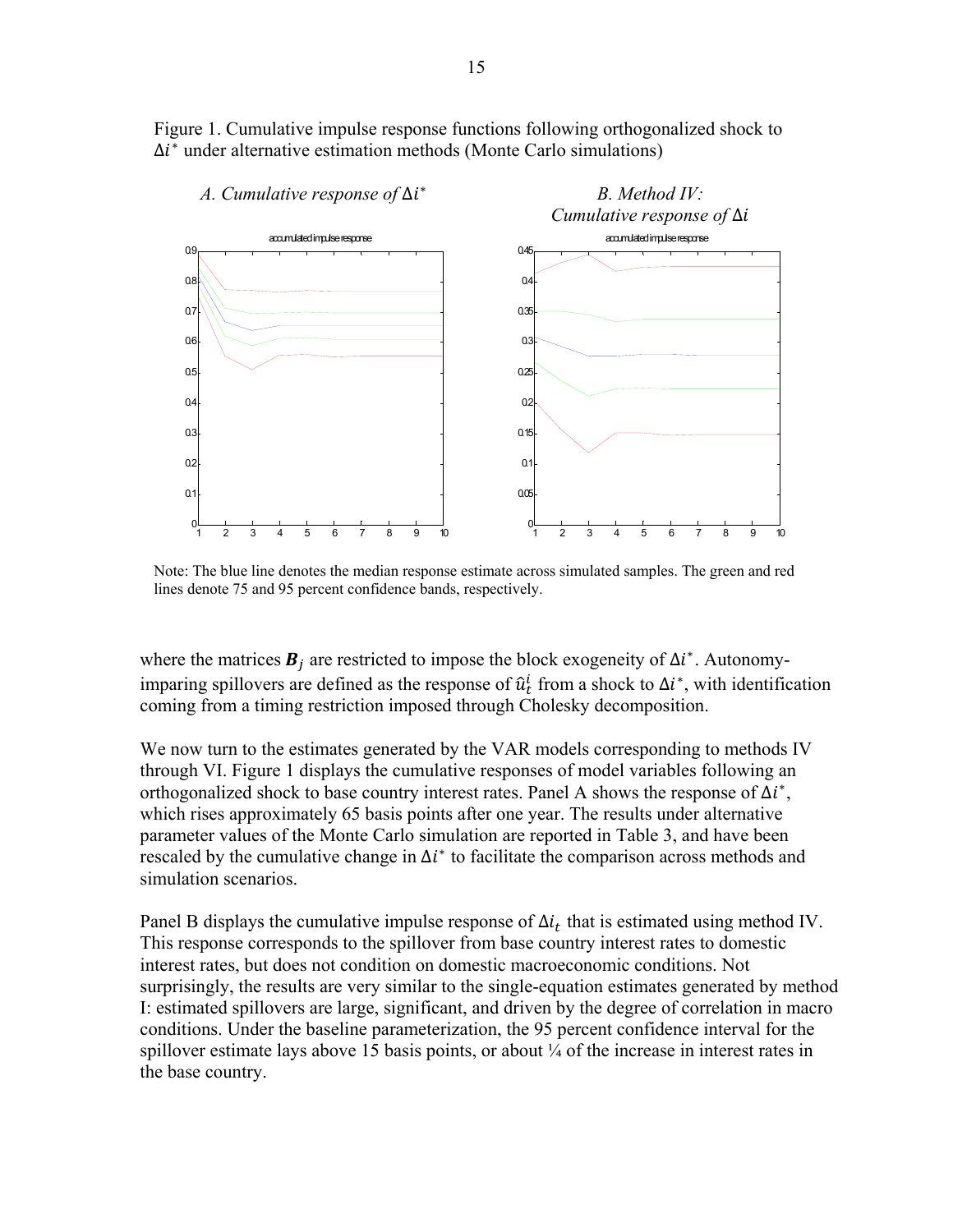

Figure 1 (continued). Cumulative impulse response functions following orthogonalized shock to  $\Delta i^*$  under alternative estimation methods (Monte Carlo simulations)

Note: The blue line denotes the median response estimate across simulated samples. The green and red lines denote 75 and 95 percent confidence bands, respectively.

The estimates from method V are reported in Panel C. The inclusion of  $X$  as an additional endogenous variable in the VAR does not reduce the magnitude of the response of domestic to foreign interest rates, since the estimated impact of  $\Delta i^*$  on  $\Delta i$  allows for an endogenous response through  $X$ .<sup>14</sup> Taking the spillover estimates at face value, this approach would still lead us to erroneously conclude that monetary autonomy is limited in the artificial small economy.

Finally, spillover estimates using the two-stage VAR approach (method VI) are shown in Panel D. The estimated response of domestic interest rates to changes in interest rates in the base economy is statistically indistinguishable from zero. That is, the estimation results indicate no evidence of autonomy-impairing spillovers, in line with the assumptions underlying the data generating process. Importantly, this result holds for all the alternative parameterizations considered in Table 3.

For completeness, we also implement method II—a single-equation approach—in two stages. That is, in method III we begin by regressing domestic interest rates on domestic macro conditions:

<sup>&</sup>lt;sup>14</sup> The ordering of the shocks also imposes that  $\Delta i^*$  is predetermined with respect to both X and  $\Delta i$ , so identified shocks are identical to those from method II.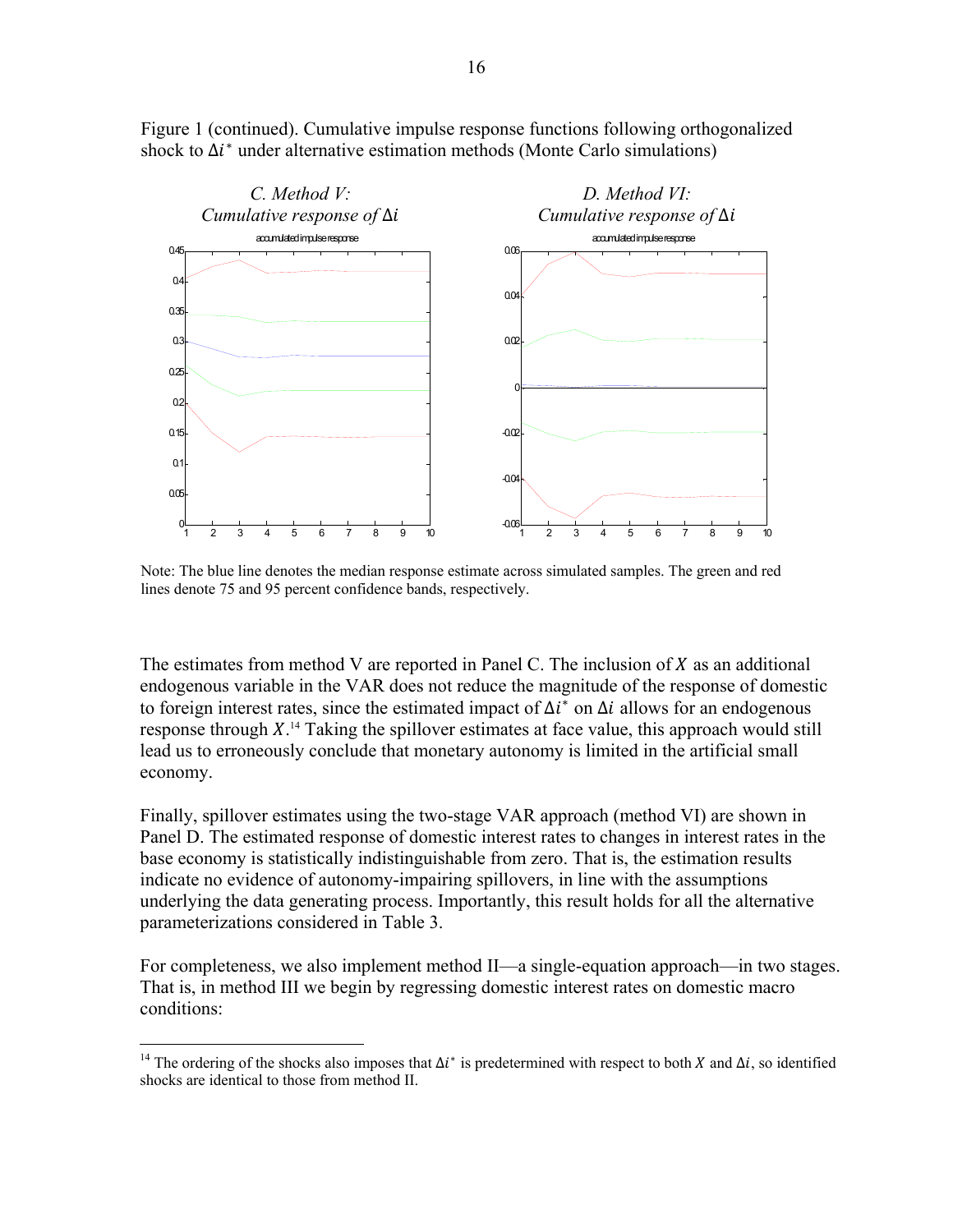| $\Delta i_t = \alpha + \rho \Delta X_t + u_t.$ | (Method III, stage 1) |
|------------------------------------------------|-----------------------|
|------------------------------------------------|-----------------------|

Then, we regress the estimated residuals from the first stage  $(\hat{u}_t)$  on foreign interest rates  $\Delta i_t^*$ :

$$
\hat{u}_t = \alpha + \beta \Delta i_t^* + v_t.
$$
 (Method III, stage 2)

In certain environments, method III can lead to a smaller bias in the assessment of monetary autonomy. The two-stage estimate for  $\hat{\beta}$  is always closer to zero (the true value of  $\beta$ ), and is about  $40\%$  smaller than under method II.<sup>15</sup> However, the proxy for lack of monetary autonomy remains positive and statistically significant. This highlights the relevance of allowing for richer dynamics when modeling the domestic monetary policy problem.

#### **IV. ASSESSING MONETARY AUTONOMY IN SELECTED SMALL OPEN ECONOMIES**

Largely based on empirical evidence of financial spillovers, Rey (2014, 2015) argues that financial integration constrains monetary autonomy regardless of the exchange rate regime. In the previous sections we have argued that the presence of spillovers does not necessarily imply limits to monetary autonomy.

We now apply alternative empirical approaches to assess monetary autonomy in six economies that are fully integrated with international capital markets and exhibit highly flexible exchange rates: Australia, Canada, New Zealand, South Korea, Sweden, and the United Kingdom. We use monthly data from January 1998 to June 2009 in order to avoid the period during which U.S. policy rates were at the zero lower bound. During the estimation period, these small open economies implemented inflation targeting regimes characterized by flexible exchange rates, and all were well integrated into global financial markets.

We estimate spillovers from changes in the U.S. federal funds rate to domestic short-term interest rates, focusing particularly on Treasury bills with maturity between 3 and 6 months.<sup>16</sup> While this is not the monetary policy instrument, it is closely linked to changes in the monetary policy stance. Indeed, to the extent that the central bank can affect domestic monetary conditions at all, this type of instrument is where we would expect to see it. We focus on spillovers from U.S. monetary policy rates because they are a key driver of global financial conditions measured across a wide range of asset classes. In a robustness exercise, we will consider spillovers from the monetary policy set by the European Central Bank for those countries with closer ties to the euro area.

 $\overline{a}$ <sup>15</sup> Intuitively, methods II and III are quite similar: Method II is equivalent to performing the estimation  $(\Delta i_t | \Delta X_t) = \alpha + \beta_2 (\Delta i_t^* | \Delta X_t) + u_t$ , where  $(\Delta i_t | \Delta X_t)$  and  $(\Delta i_t^* | \Delta X_t)$  are the residuals from estimating  $\Delta i_t$  and  $\Delta i_t^*$  on  $\Delta X_t$ , respectively; whereas method III is equivalent to estimating the model  $(\Delta i_t | \Delta X_t) = \alpha + \beta_3 \Delta i_t^*$  +  $u_t$ . Algebraically, it can be shown that the difference between  $\beta_2$  and  $\beta_3$  is always positive, and this difference increases with the correlation between  $\Delta i_t^*$  and  $\Delta X_t$ .

<sup>&</sup>lt;sup>16</sup> For more details on the sources and construction of the interest rate series, see Data Appendix.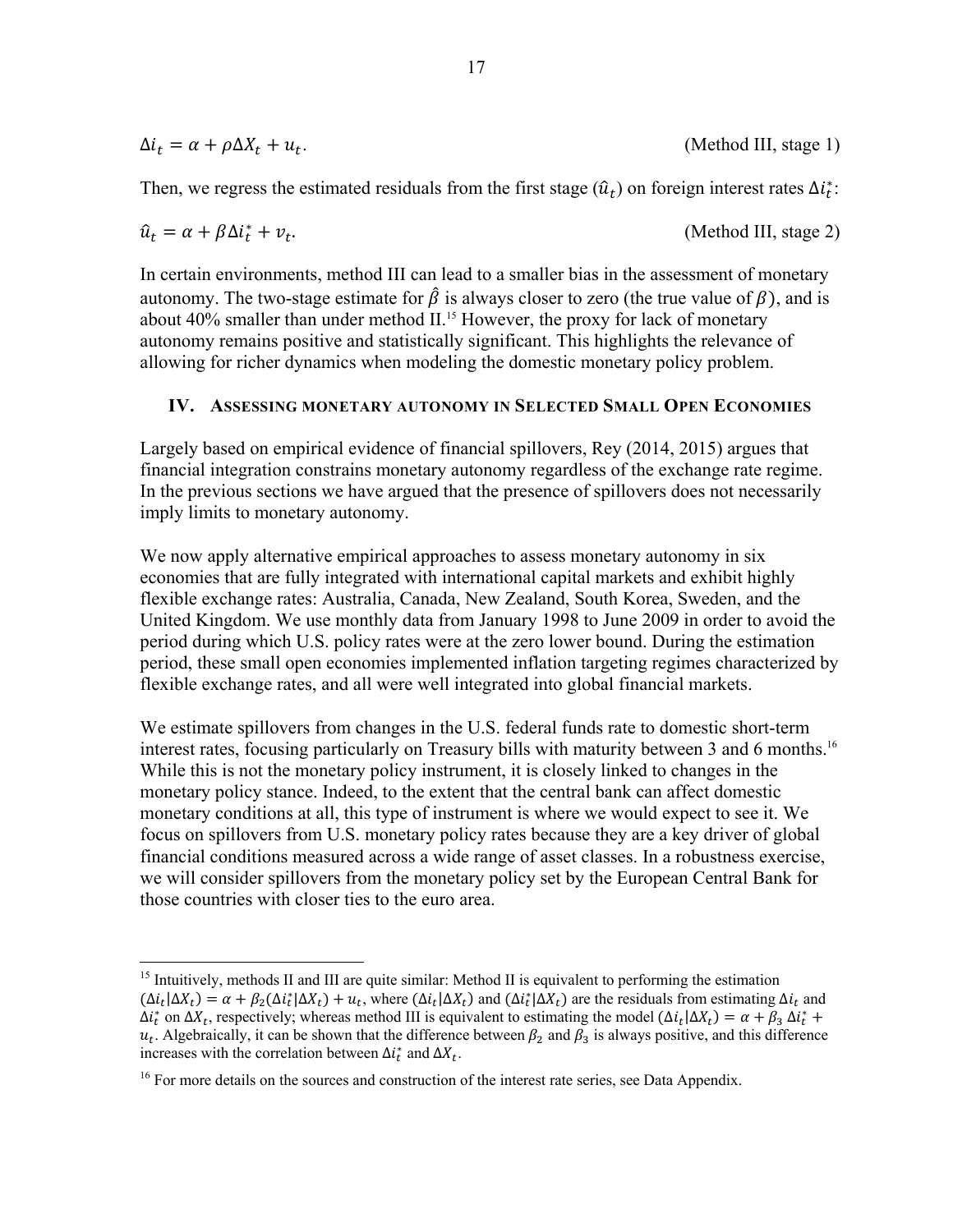An important practical decision is the choice of variables to include in the vector  $\boldsymbol{X}$  that controls for domestic macroeconomic conditions. As argued previously, theory suggests that a measure of inflation and output are sufficient to characterize the optimal policy reaction function for a central bank in a small open economy. At monthly frequency, consumer price inflation is readily available for most countries and industrial production can be used as a proxy for output. However, monetary authorities operating under inflation targeting usually justify their monetary policy decisions based on changes in the economic outlook, rather than on observed data.17,18 Ideally, we would employ the forecasts used internally by the central bank to inform the policy decision, as in Romer and Romer (2004), but these are only available for a handful of countries and with a significant delay. As such, we use changes in the expectations of private forecasters about output growth and consumer price inflation, as reported monthly by Consensus Economics. This source delivers fixed-point forecasts, whereby each forecaster reports their expectation for GDP growth and inflation during the current and following calendar year. Following Dovern, Fritsche and Slacalek (2012), we use a linear combination of these fixed-point forecasts to construct a fixed horizon forecast, corresponding to the expected evolution of each variable over the following 12 months.

Figure 2 reports estimated monetary policy spillovers using the alternative empirical approaches described in the previous sections for our group of six economies. The responses follow a shock that generates a 100-basis-point increase in the U.S. federal funds rate over 12 months.<sup>19</sup> Green lines correspond to impulse response functions generated using method V, where  $X = \{E_{t-1}[\pi_t^e]; E_{t-1}[\Delta y_t^e]\}$ , and again imposing a small open economy block exogeneity constraint on  $\Delta i^*$ . Cholesky orthogonalization amounts to a standard timing restriction, whereby monetary policy responds contemporaneously to foreign interest rates and revisions to expectations of domestic output and inflation, while domestic monetary policy affects expectations of output and inflation with a lag.

<sup>17</sup> Svensson (1997, 1999) argues that inflation targeting implies inflation *forecast* targeting, where the central bank's inflation forecast is an ideal intermediate target, even in the presence of output and/or interest rate stabilization concerns, and model uncertainty. There is also empirical evidence that central banks do react to changes in expected macro conditions rather than actual or lagged changes. For instance, Clarida, Galí, and Gertler (1998) show that the central banks of Germany, Japan and the United States adjust monetary policy rates in response to anticipated inflation, as opposed lagged inflation.

<sup>&</sup>lt;sup>18</sup> It could also be argued that using actual or lagged variables can introduce additional biases in spillover estimates. For example, suppose a given external development is expected to affect aggregate demand both in the United States and in a small open economy sometime in the near future, but has not affected measured activity yet. Both economies adjust their monetary policy stance accordingly in order to achieve their domestic policy objectives. In this context, using actual macro variables would lead to wrongly consider the change in interest rate in the small open economy as a monetary spillover from the United States when, in fact, the domestic authority is acting fully consistently with its domestic objective.

<sup>&</sup>lt;sup>19</sup> For comparability purposes, all impulse responses have been rescaled such that the response of the interest rate in the base country after 12 months is 100 basis points.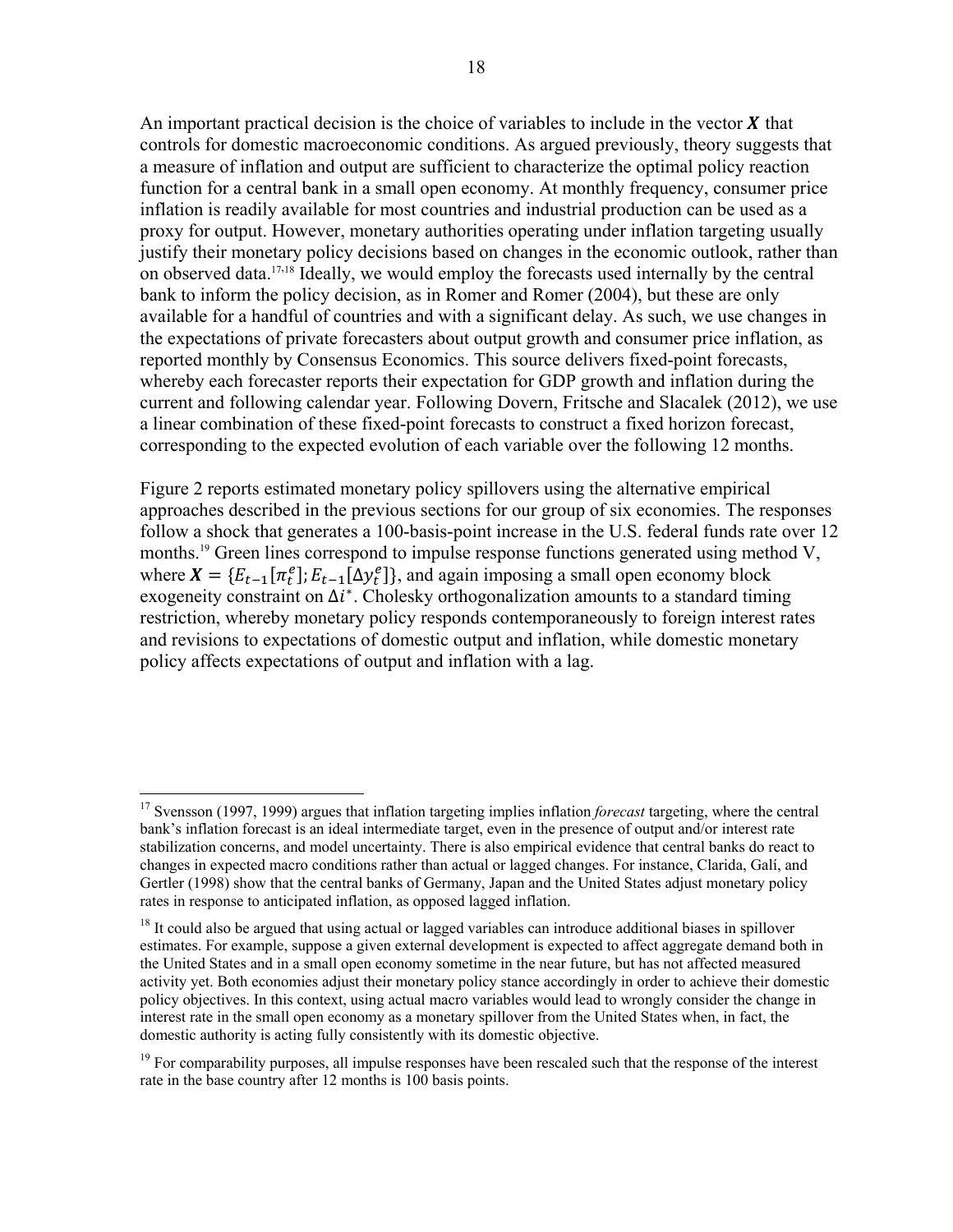

Figure 2. Estimated monetary policy spillovers using alternative methodologies *A. Australia B. Canada* 

Note: Bands correspond to 95 percent confidence intervals.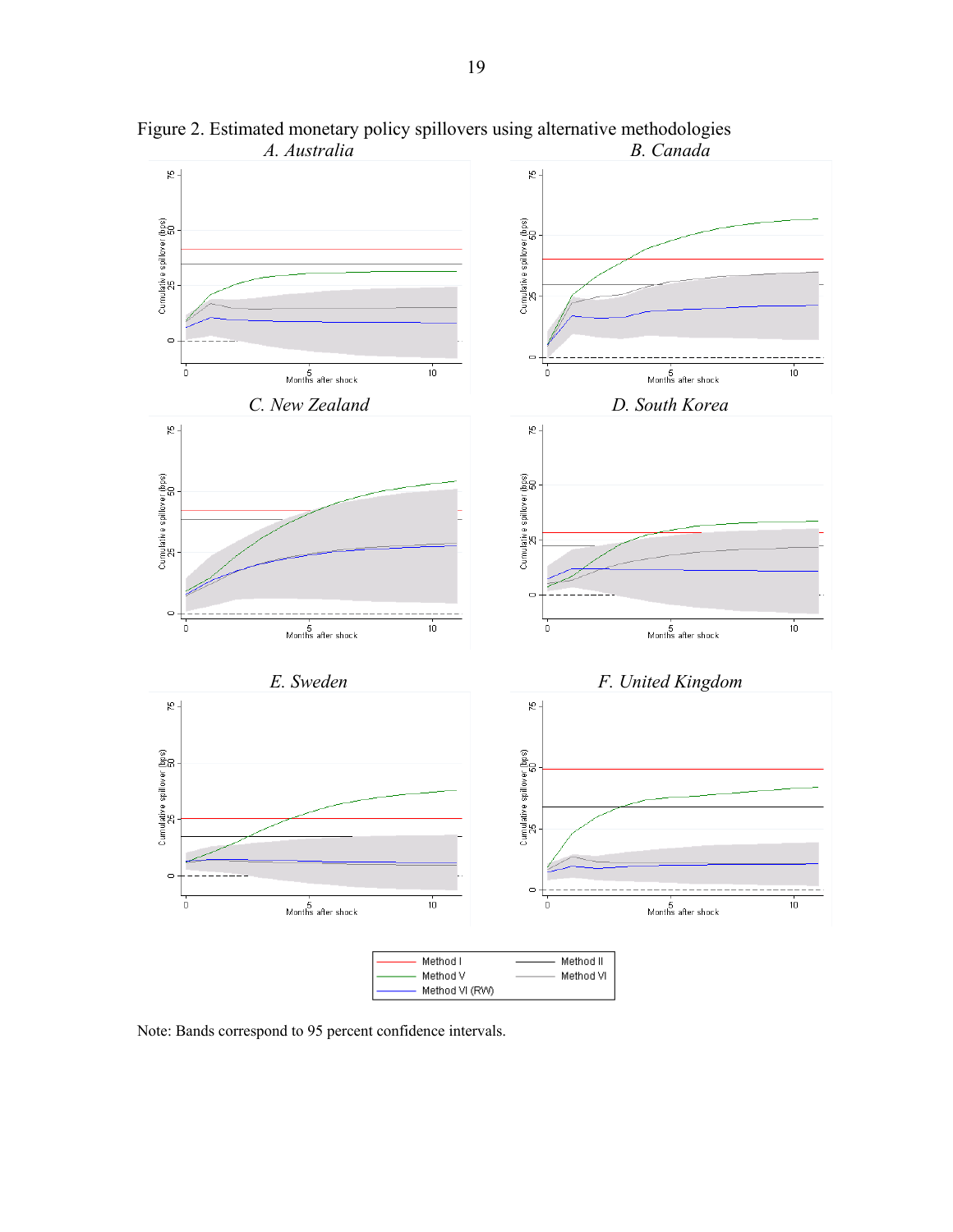Using method V, the estimated spillover is significantly larger than zero after 12 months for all six countries, with the magnitude of the spillover ranging from 30 to 60 basis points. This suggests that, in a group of inflation targeting countries with highly flexible exchange rates, central banks respond about one-for-two to U.S. monetary policy shocks. This would seem to suggest that exchange rate flexibility is not delivering monetary autonomy, contrary to the predictions of the trilemma.

The red and black lines correspond to the pass-through and spillover estimates generated using methods I and II, respectively.<sup>20</sup> In the cases of Australia, South Korea, and the United Kingdom, the cumulative impulse responses from our structural VAR are similar after 12 months to the estimated spillovers from the single equation specifications. For Canada, New Zealand, and Sweden, the structural VAR generates considerably larger spillover estimates than the single equation methods.

But do these spillovers necessarily indicate a lack of monetary autonomy? Since the inclusion of  $X$  has not precluded the endogenous response of  $\Delta i$  to  $X$ , the estimate generated by method V is nearly identical to the pass-through response. Grey lines display the corresponding impulse-response functions generated using our proposed method VI, where the endogenous variable  $\Delta i$  has been replaced with the residuals from an inward-looking policy rule, as described in the previous section.<sup>21</sup>

Of course, the parameters in the central bank's policy rule may change over time. Blue lines are generated using method VI, but parameters in the policy rule have been allowed to vary using rolling window estimations (denoted as method VI  $(RW)$ ).<sup>22</sup> In the cases of New Zealand, Sweden, and the United Kingdom, the grey and blue lines are indistinguishable. However, in the case of Canada and South Korea the two lines are quite different, suggesting that the parameters in the central bank reaction function have varied substantially over the estimation period.

Autonomy-impairing spillovers estimated using the multi-stage VAR from method VI tend to be substantially smaller than overall spillovers, especially when we allow the parameters of the policy rule to vary over time. With the exceptions of Canada and New Zealand, the response after 12 months is about 10 basis points—and is indistinguishable from zero at a 5% confidence level in the cases of Australia, South Korea, and Sweden. In Canada and New Zealand, autonomy-impairing spillovers are somewhat larger at around 25 basis points, but are still roughly half the size of the overall spillovers estimated using method V.

<sup>&</sup>lt;sup>20</sup> The lines indicate the value of the estimated coefficient  $\hat{\beta}$  from the equations  $\Delta i = \delta + \beta \Delta i^* + \varepsilon$  and  $\Delta i = \delta + \beta \Delta i^* + \gamma \Delta X + \varepsilon$ , respectively.

<sup>&</sup>lt;sup>21</sup> Shaded regions indicate the 95 percent confidence interval for the IRFs generated by method VI, with standard errors computed analytically. Since one of the endogenous variables is itself estimated in a previous step, it will be necessary to estimate standard errors using a bootstrap procedure, and this is likely to widen the confidence intervals further.

 $^{22}$  We estimate the first and second stages of method VI in a rolling window of 60 months.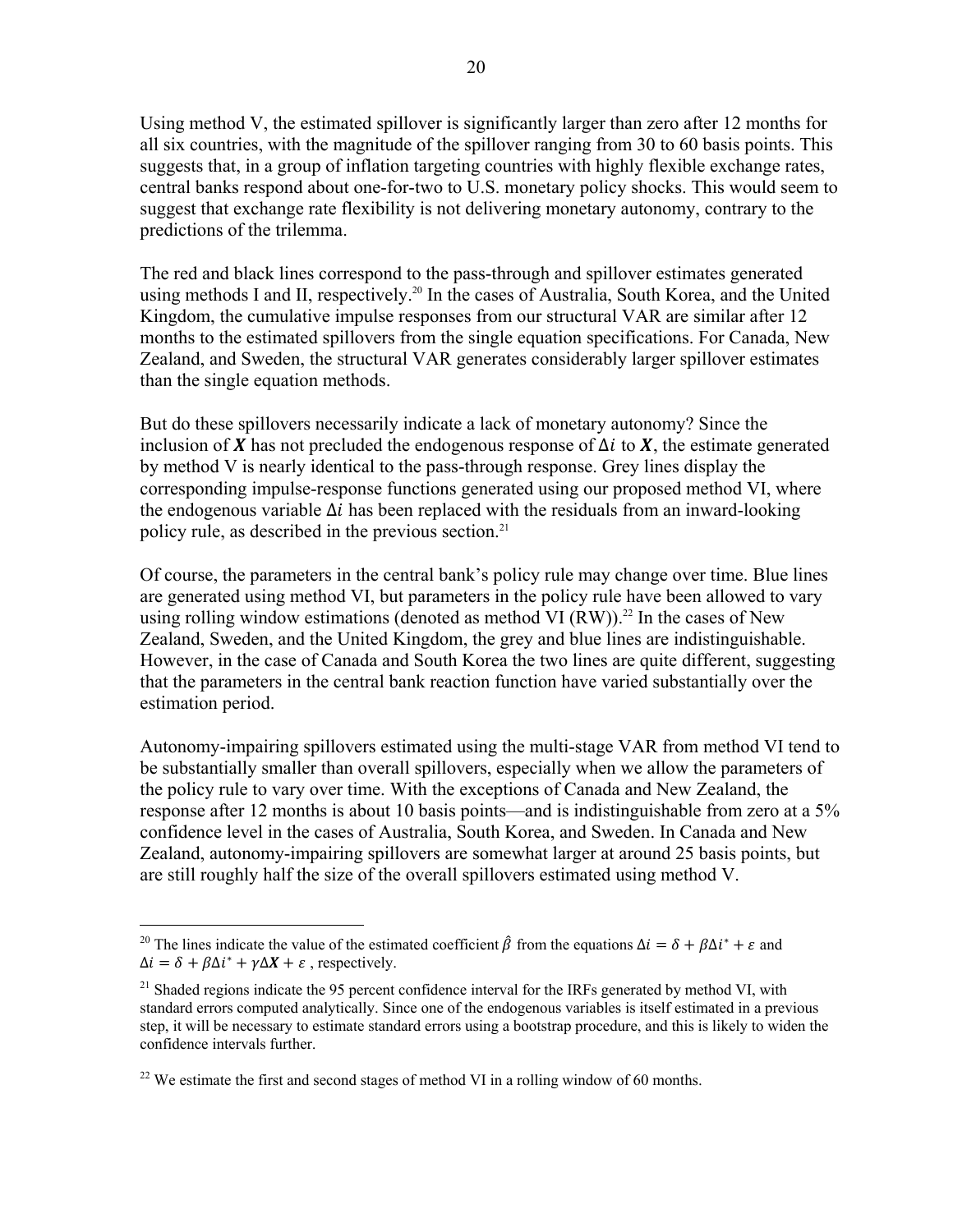

Figure 3. Estimated monetary policy spillovers using alternative methodologies; shocks from euro area monetary policy

Note: Bands correspond to 95 percent confidence intervals.

In contrast to estimates from method V, these results suggest that monetary policy in these open economies is not substantially influenced by U.S. monetary policy, besides what can be attributed to a standard inward-looking policy function. This is not to say that U.S. monetary conditions are irrelevant to domestic monetary policy. Rather, the estimations do not allow us to reject the null hypothesis that these central banks are following an autonomous policy rule that ignores global financial conditions  $\Delta i^*$ .

As a robustness check, we estimate the responses of local policy rates to changes in the monetary policy rate of their closest base country as classified by Shambaugh (2004), which corresponds to the euro area for Sweden and the United Kingdom and to the United States for the others.23,24 For Sweden and the United Kingdom, we re-estimate monetary policy spillovers from the euro area and report the corresponding cumulative impulse response functions in Figure 3. For the United Kingdom, the estimates are broadly in line with the responses reported earlier, as we detect no significant autonomy-impairing spillovers. For Sweden, the results from method V suggest much larger spillover responses. This is consistent with the high degree of business cycle synchronization between Sweden and the euro area. However, our estimates indicate that Swedish monetary policy does not display any additional response to ECB monetary policy, besides what can be accounted for by a

<u>.</u>

<sup>&</sup>lt;sup>23</sup> Shambaugh (2004) classifies Australia as the core financial center for New Zealand, but we do not consider spillovers from Australian monetary policy in this exercise.

 $24$  The Deutsche Bundesbank monetary policy rate is used before January 1999.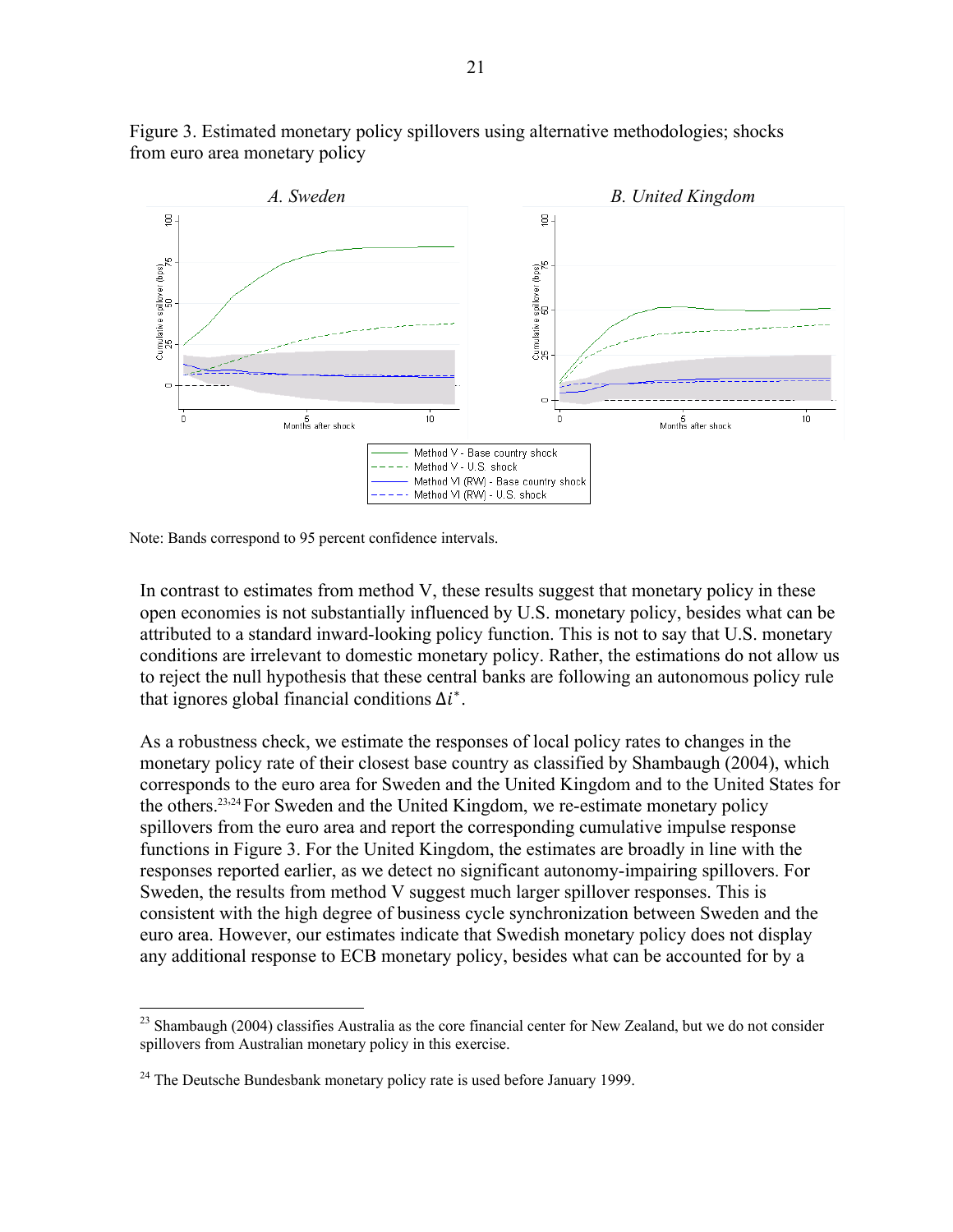time-varying inward-looking policy function. This suggests that Sweden's monetary policy displays a high degree of autonomy, in line with the flexibility of its exchange rate.

#### *Identification of monetary policy shocks*

We have focused our analysis on the effects of realized changes in U.S. monetary policy rates. As Bluedorn and Bowdler (2010) point out, these changes may be anticipated by markets, and thus lead to changes in asset prices ahead of the actual change in U.S. rates. For instance, consider a situation where the U.S. economy strengthens gradually, such that markets suspect that the Federal Reserve will soon increase the federal funds rate. While the rate itself would only move once the decision took place, forward-looking exchange rates would likely adjust ahead of the announcement. This would leave central banks in small open economies left to deal with the impacts of depreciating pressures well ahead of the Federal Reserve's announcement. In such a case, the timing assumption used to identify monetary policy shocks will be invalid, leading us to underestimate the magnitude of monetary policy spillovers.

Many studies have proposed strategies to measure monetary policy surprises that permit credible identification based on timing restrictions. Following Kuttner (2001), Hanson and Stein (2015), Gertler and Karadi (2015) and Gilchrist, López-Salido and Zakrajsek (2015) measure U.S. monetary policy surprises using the change in asset prices in tight windows surrounding FOMC announcements. Since these surprises are by construction orthogonal to market expectations at the time of the policy announcement, the conjecture is that shock identification can be made under the assumption that they are pre-determined with respect to other financial variables.

Others have found that employing these monetary policy surprises affects the assessment of monetary policy spillovers across countries. For instance, Bluedorn and Bowdler (2010) estimate monetary spillovers from realized as well as unanticipated changes in U.S. interest rates and find that spillovers from identified shocks are closer to the theoretical predictions of the monetary trilemma. Similarly, Hausman and Wongswan (2011) find that U.S. monetary surprises transmit significantly to emerging market financial markets. Passari and Rey (2015) use these shocks to quantify monetary spillovers to the United Kingdom, and Rey (2014) extends the analysis to Australia, Canada, New Zealand, Sweden, and the U.K. She finds significant monetary policy spillovers to mortgage spreads in all cases and to policy rates in Canada and New Zealand. Gilchrist, Yue and Zakrajsek (2015) and Albagli *et al.* (2015) estimate the impact of these shocks on asset prices in emerging economies.

These forms of identified monetary shocks are useful for estimating spillovers in a context of high global synchronization, since they capture monetary decisions that have not been anticipated by markets. However, they remain subject to two potential limitations for drawing conclusions in terms of monetary autonomy. First, monetary policy shocks have strong effects on economic conditions in the core economy which, in turn, impact domestic economic conditions in the small open economy. If the central bank follows an autonomous policy rule, it would adjust domestic rates to the extent that the outlook for domestic inflation and output are affected by foreign conditions. Such a response would not constitute an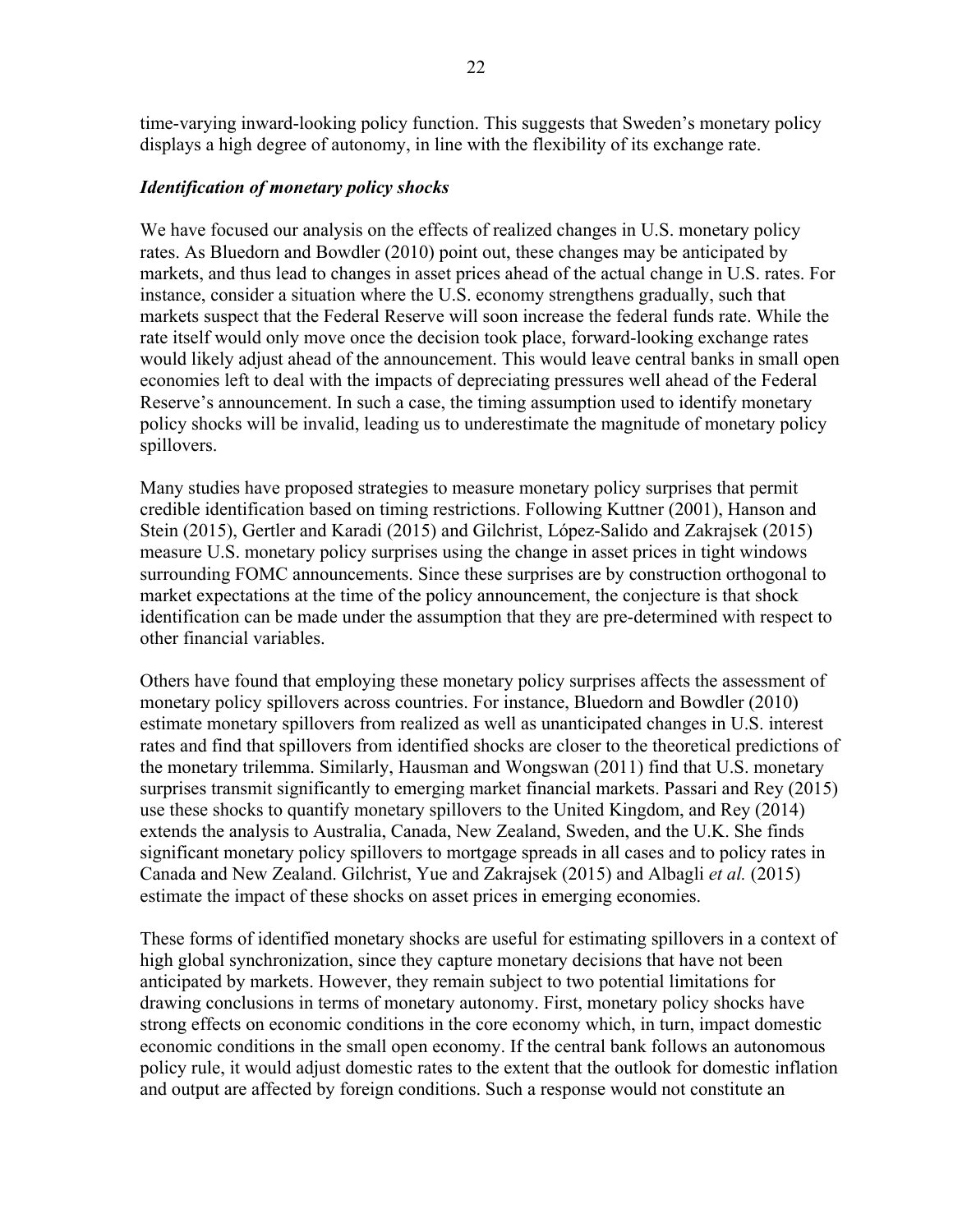autonomy-impairing spillover as we have defined it, so using identified shocks instead of realized  $i_t^*$  could still lead to biased autonomy assessments if domestic conditions are not properly taken into account.

Second, these identified shocks may not be fully orthogonal to global economic conditions, to the extent that Federal Reserve decisions—including those that surprise financial markets—likely reflect some characteristic of the U.S. or global economic cycle. If these also affect monetary policy in other countries, then simultaneity will remain. This effect is likely to be substantially exacerbated to the extent that the Federal Reserve acts on private information about the state of the economy.<sup>25</sup> As such, while the identification ensures that the shocks are unanticipated by markets and thus alleviates the timing problem described above, they may not fully account for the simultaneity between economic cycles across countries. Hausman and Wongswan (2011) report estimation results that are suggestive of this problem, wherein economies with tighter trade linkages to the United States suffer larger estimated spillovers to short-term interest rates than those that are less integrated. As they point out, it may be that these results reflect the fact that central banks in these economies implement policies that are correlated with the Federal Reserve due to the synchronization of their real economies.

We generate estimates of spillovers to infer the degree of monetary autonomy for the same group of countries using the surprises in futures contracts for short-term interest rates surrounding FOMC announcements, as constructed by Gertler and Karadi (2015). Figure 4 reports the corresponding impulse response functions, where the line colors correspond to the same methodologies employed previously.

In most cases, method V generates spillover estimates that are much larger than those produced when using all realized movements in the Federal Funds rate. That is to say, there are substantially larger spillovers from U.S. monetary policy to foreign short-term rates when those rate movements were unanticipated by financial markets. In the case of New Zealand, South Korea, and the United Kingdom, the magnitude of the estimated spillovers more than doubles.

But do these spillovers signal impaired monetary autonomy? Our results from method VI suggest that they do not. When we employ our multi-stage VAR to remove the endogenous response to domestic macro conditions, the impact of U.S. monetary surprises is substantially smaller, and in all cases is indistinguishable from zero at a 5% confidence level. For instance, the spillover estimate to Canada is about one-to-one, which is very similar to what Rey (2014) estimates using the same identified shocks. But Canada and the United States are highly integrated economies with synchronized business cycles. Once we remove the endogenous response of Canadian interest rates to domestic macro conditions, the spillover estimate is only half as large. Again, we are unable to reject the null hypothesis of full monetary autonomy at a 5% confidence level.

<u>.</u>

 $25$  Gertler and Karadi (2015) find that deviations between the forecasts included in the Greenbook of the Federal Reserve Board of Governors and those produced by private forecasters at the time of FOMC meetings are significantly correlated with the identified shocks, although they explain a small share of their variation.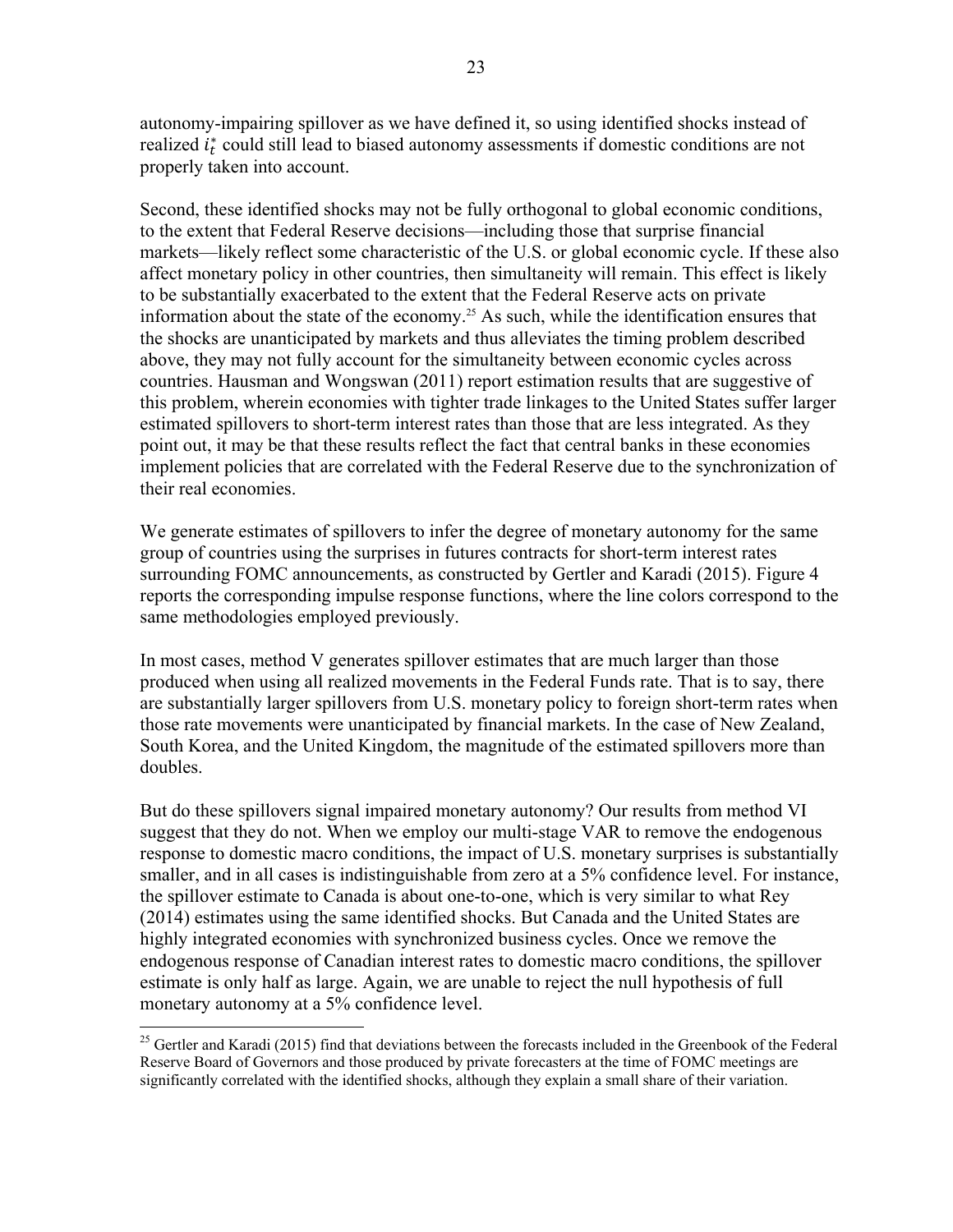

Figure 4. Estimated monetary policy spillovers using alternative methodologies and U.S. monetary policy surprises from Gertler and Karadi (2015)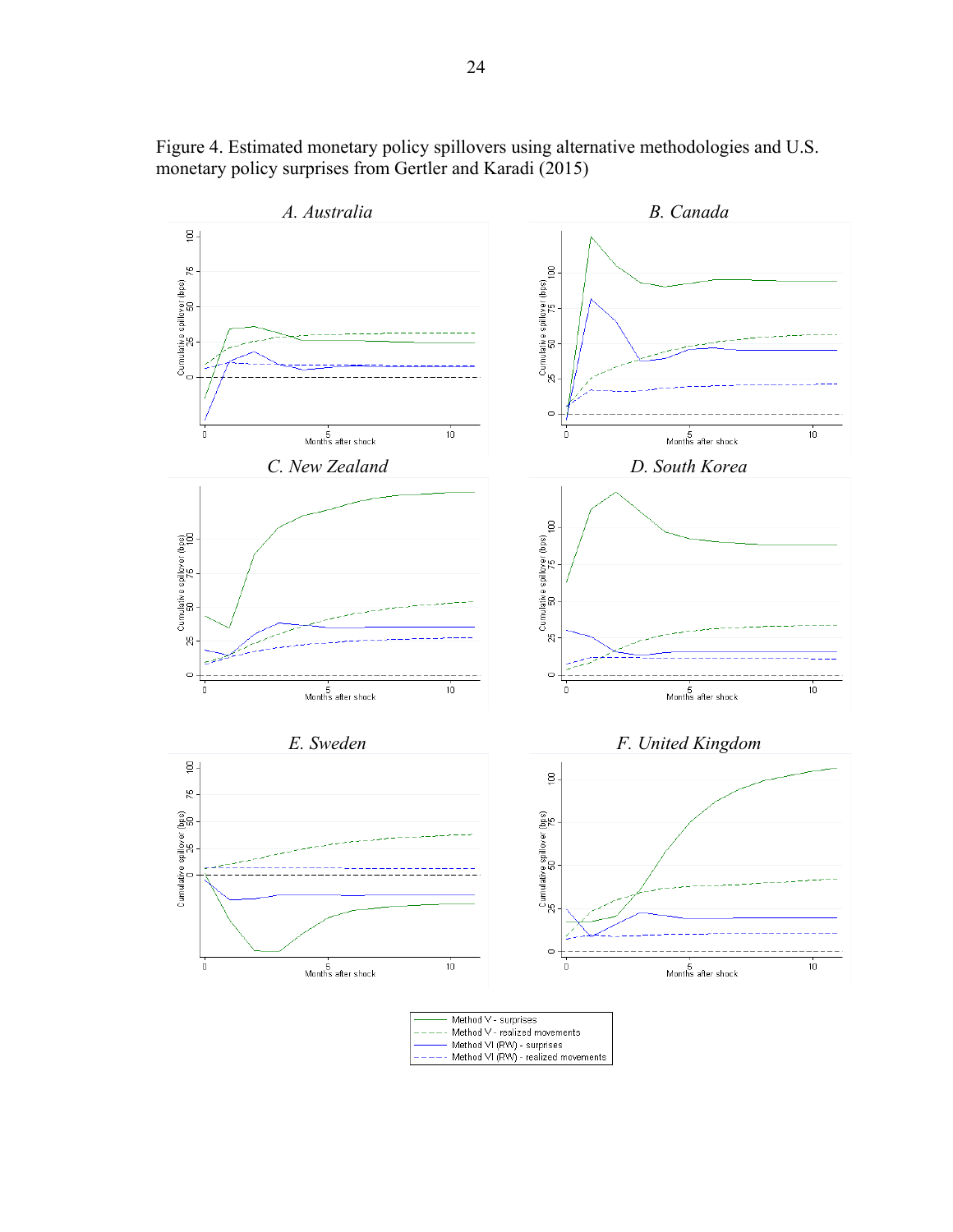#### **V. REVISITING THE DILEMMA ABOUT THE TRILEMMA**

The trilemma framework points to the degree of exchange rate flexibility and capital account openness as the main determinants of monetary policy autonomy. If monetary policy is geared toward domestic considerations, the trilemma suggests that either the exchange rate must be allowed to float or the capital account must be restricted. Analogously, the cost of implementing a managed exchange rate policy with an open capital account is that monetary policy cannot be tailored to achieve other domestic goals, such as stabilizing output and inflation.

The empirical literature testing the predictions of the trilemma has shed mixed results. Early contributions, such as Haussmann *et al.* (1999) and Frankel, Schmuckler, and Serven (2004) found evidence that even countries with floating exchange rates followed the interest rates of base countries. Other contributions, notably Shambaugh (2004) and Obstfeld, Shambaugh, and Taylor (2005), argued that the differences in estimated coefficients and model fit for pegged versus non-pegged countries suggest that the former follow base country interest rates more closely. However, the null hypothesis of full autonomy from base country interest rates has been rejected in many cases, including among countries with non-pegged currencies. For instance, Shambaugh (2004) found a significant response of more than 50 basis points for a sample of non-pegged countries with no capital controls.

Using a finer classification scheme for exchange rate regimes and capital account openness, Klein and Shambaugh (2015) find results that are closer to the theoretical predictions of the trilemma. In particular, they cannot reject the null hypothesis of no response to changes in base country rates for samples with floating exchange rates and fully open capital accounts. However, they find a significant coefficient on the base country interest rates of about 50 basis points for a sample of advanced countries with relatively open capital accounts—a result that holds even when controlling for local macro conditions.

Hoffman and Takáts (2015) also find a significant response of policy rates to U.S. rates when they focus on a narrower sample of advanced and emerging economies that are well integrated to global financial markets. Moreover, they do not find a significant difference across exchange rate regimes. Edwards (2015) focuses on a handful of Latin American countries with flexible exchange rates and estimates a significant response of domestic policy rates to changes in the federal funds rate—with a 100-basis point increase in the federal funds rate leading to a rise of 74 basis points in Colombia and more than 50 basis points in Chile $26$ 

Our results from the previous sections suggest that the way we model the domestic interest rate and its relationship with domestic macro conditions affects our assessment of monetary autonomy based on spillover estimates. We found limited evidence of impaired autonomy for

<sup>&</sup>lt;sup>26</sup> Rey (2015) has also questioned the dimensions of the trilemma's trade-off, arguing that autonomy can only be achieved by restricting the capital account. The arguments and evidence Rey presents refer to the effect of global financial conditions on longer-term interest rates or credit aggregates, rather than on the central bank's ability to affect short-term rates.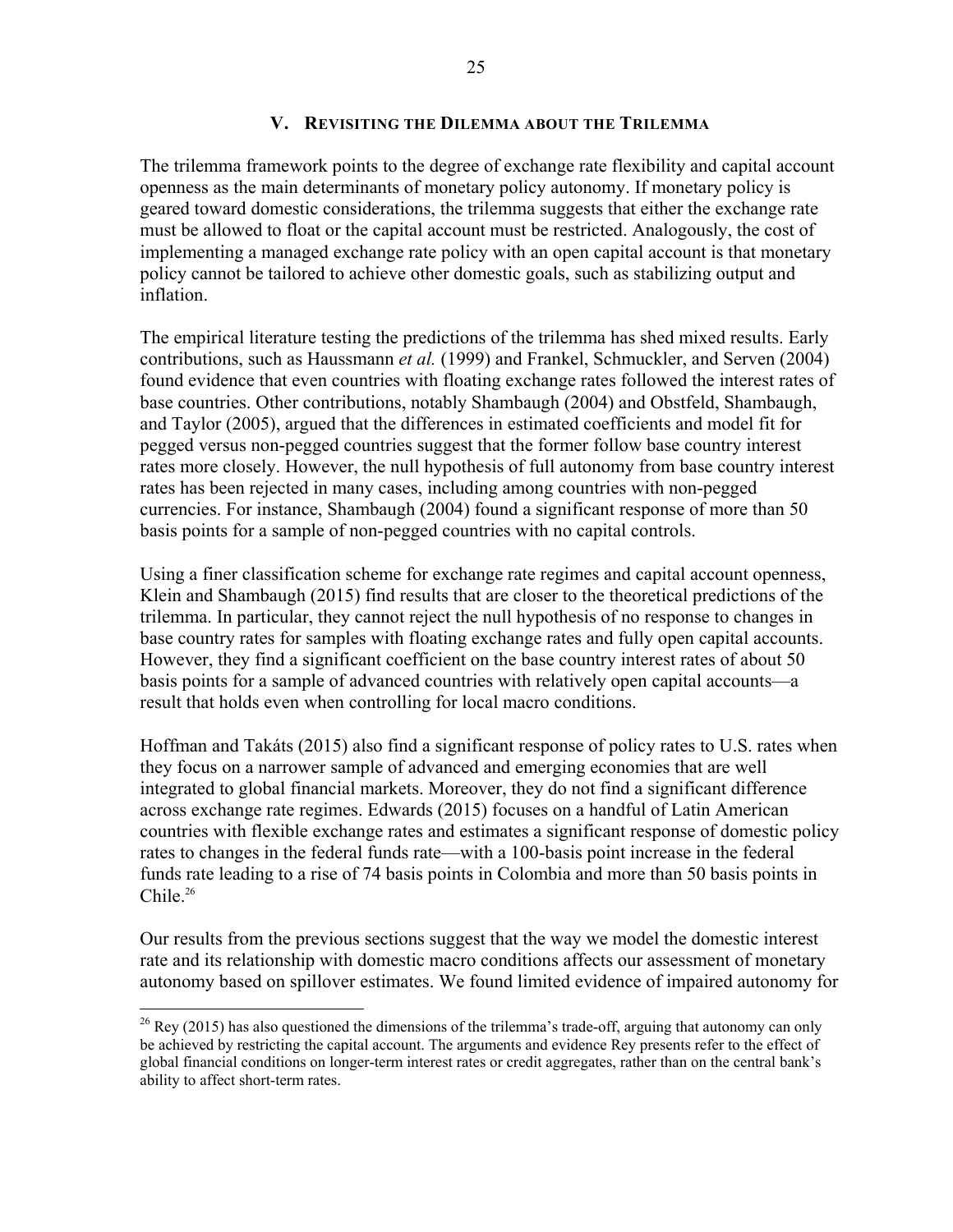a small group of economies with highly flexible exchange rates. To generalize this result across a range of policy frameworks, we use panel data from 40 emerging and advanced economies to estimate autonomy-impairing spillovers from base country interest rates. We then pool estimates within subsamples of country-time observations, according to the degree of exchange rate flexibility.

In a first stage, we estimate inward-looking policy rules for each country as a function of private forecasts for domestic inflation and output.<sup>27</sup> In the second stage, we use a panel vector autoregressive (PVAR) model to assess how much of the deviations of domestic rates from historical policy rules can be attributed to changes in base country interest rates. More precisely, we estimate the following first-order process:

$$
\mathbf{y}_{c,t} = \mathbf{B}_0 + \mathbf{B}_1' \mathbf{y}_{c,t-1} + \mathbf{\gamma}_c + \boldsymbol{\varepsilon}_{c,t},
$$
\n<sup>(5)</sup>

where *c* denotes countries ( $c=1,...,N$ );  $y_c$  is a vector of variables for country *c*, which includes the residuals from the first stage  $(\hat{u}_c)$  and the change in the base country interest rate  $(\Delta i_{c})$ ; and  $\varepsilon_{c,t}$  is a vector of reduced-form innovations. The model includes country fixed effects  $(\gamma_c)$  that capture unobserved time-invariant idiosyncratic characteristics. Since the fixed effects are correlated with the regressors due to the inclusion of lagged dependent variables—potentially biasing coefficient estimates—we use forward-mean differencing, also referred to as the 'Helmert procedure' (Love and Zicchino, 2006; Arellano and Bover, 1995).28

We construct monthly data on domestic short term interest rates and base-country policy rates from January 2000 through October 2015 for the sample of 40 emerging and advanced economies listed in Table 4.<sup>29</sup> The selection of base countries, and the classification of country-time observations according to the exchange rate regime (float, soft peg, and hard peg) and degree of financial openness (open, mid-open, and closed) largely follows Klein and Shambaugh (2015), which in turn is based on Shambaugh (2004) and Chinn and Ito  $(2006)^{30}$ 

<u>.</u>

<sup>&</sup>lt;sup>27</sup> While for some countries at some point during the sample period the policy instrument was not an interest rate (i.e., some countries used money growth targets), short-term market interest rates should still capture changes in the stance of monetary policy.

<sup>&</sup>lt;sup>28</sup> This procedure removes only the forward mean, that is, the mean of the forward observations for each country-month observation, and each observation is weighted so that the variance is standardized. The transformation preserves the orthogonality between transformed variables and lagged regressors, so these can be used as instruments and the coefficients can be estimated by system generalized method of moments (GMM).

<sup>&</sup>lt;sup>29</sup> We have excluded euro-area countries. The remaining sample of countries is largely determined by the availability of Consensus Forecasts data on expected output growth and price inflation. See Data Appendix for further details on interest rate data sources.

 $30$  Following Reinhart and Rogoff (2004), the base country used for New Zealand and Singapore is the United States—rather than Australia and Malaysia as in Shambaugh (2004).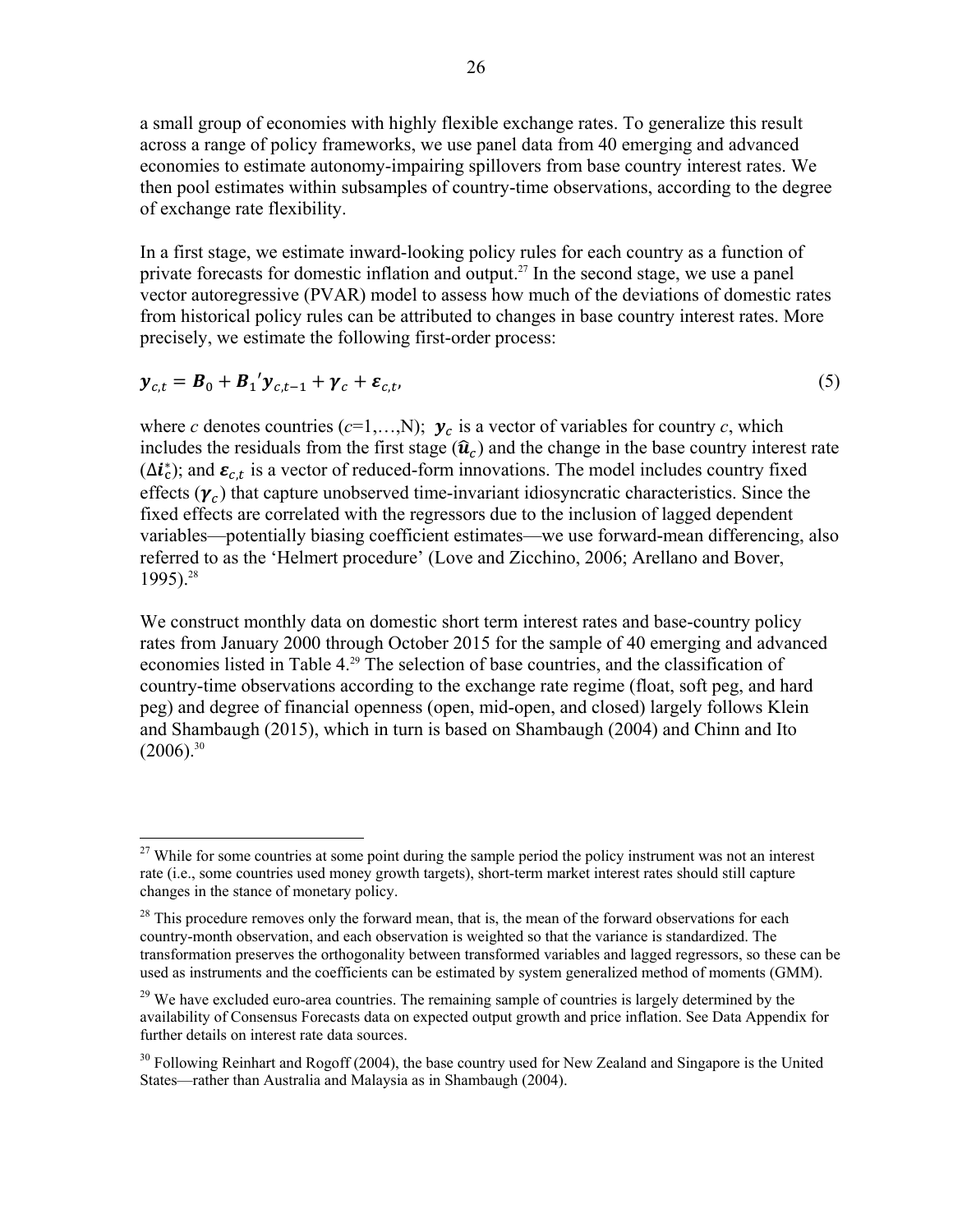| Advanced economies                |                 |              |                |
|-----------------------------------|-----------------|--------------|----------------|
| Australia                         | Hong Kong       | Norway       | Switzerland    |
| Canada                            | Japan           | Singapore    | United Kingdom |
| Czech Republic                    | Latvia          | South Korea  |                |
| <b>Denmark</b>                    | New Zealand     | Sweden       |                |
| Emerging and developing economies |                 |              |                |
| Argentina                         | Croatia         | Peru         | Turkey         |
| <b>BoliviaBrazil</b>              | EgyptHungary    | Philippines  | Vietnam        |
| Bulgaria                          | India           | Poland       |                |
| Chile                             | IndonesiaIsrael | Romania      |                |
| China                             | Mexico          | Russia       |                |
| Colombia                          | Malaysia        | Saudi Arabia |                |
| Costa Rica                        |                 | South Africa |                |
|                                   |                 | Thailand     |                |

Table 4. Country sample for the panel VAR estimation

We restrict the sample to observations with open and mid-open capital accounts. We then split the restricted sample, estimating the response to base country interest rates separately for floating exchange rates and pegged or soft-pegged exchange rates. The subsamples include 2,178 and 3,616 observations, respectively. Once the models are estimated, we compute cumulative Cholesky-orthogonalized impulse response functions for each subsample, with variables ordered such that the base-country interest rates are most exogenous.

Figure 5 reports the cumulative monetary policy spillovers for each subsample following a 100-basis-point increase in the base country interest rate after one year. Under floating exchange rates, the autonomy-impairing spillover response of domestic rates—i.e. that which cannot be accounted for by an inward-looking policy function—is only 6 basis points after six months, and is indistinguishable from zero at a  $10\%$  confidence level.<sup>31</sup> The corresponding response under a soft or hard peg is significantly larger: the cumulative response after six months is about 38 basis points, with the 90% confidence band ranging from 24 to 53 basis points.

These findings are consistent with the predictions of the trilemma. First, the estimated autonomy-impairing spillovers from base country to domestic interest rate are significantly larger for countries with pegged exchange rates. Moreover, we cannot reject the null hypothesis of full monetary autonomy among countries with floating exchange rates.

<sup>&</sup>lt;sup>31</sup> Confidence intervals around the impulse responses are calculated with Monte Carlo simulations. In practice, a draw of coefficient matrices  $\bm{B}_0$  and  $\bm{B}_1$  in equation (5) is randomly generated using the estimated coefficients and their variance-covariance matrix and used to re-calculate impulse-responses. The process is repeated 2,000 times to generate  $5<sup>th</sup>$  and  $95<sup>th</sup>$  percentiles of this distribution, which are used as confidence bands for the impulse-responses.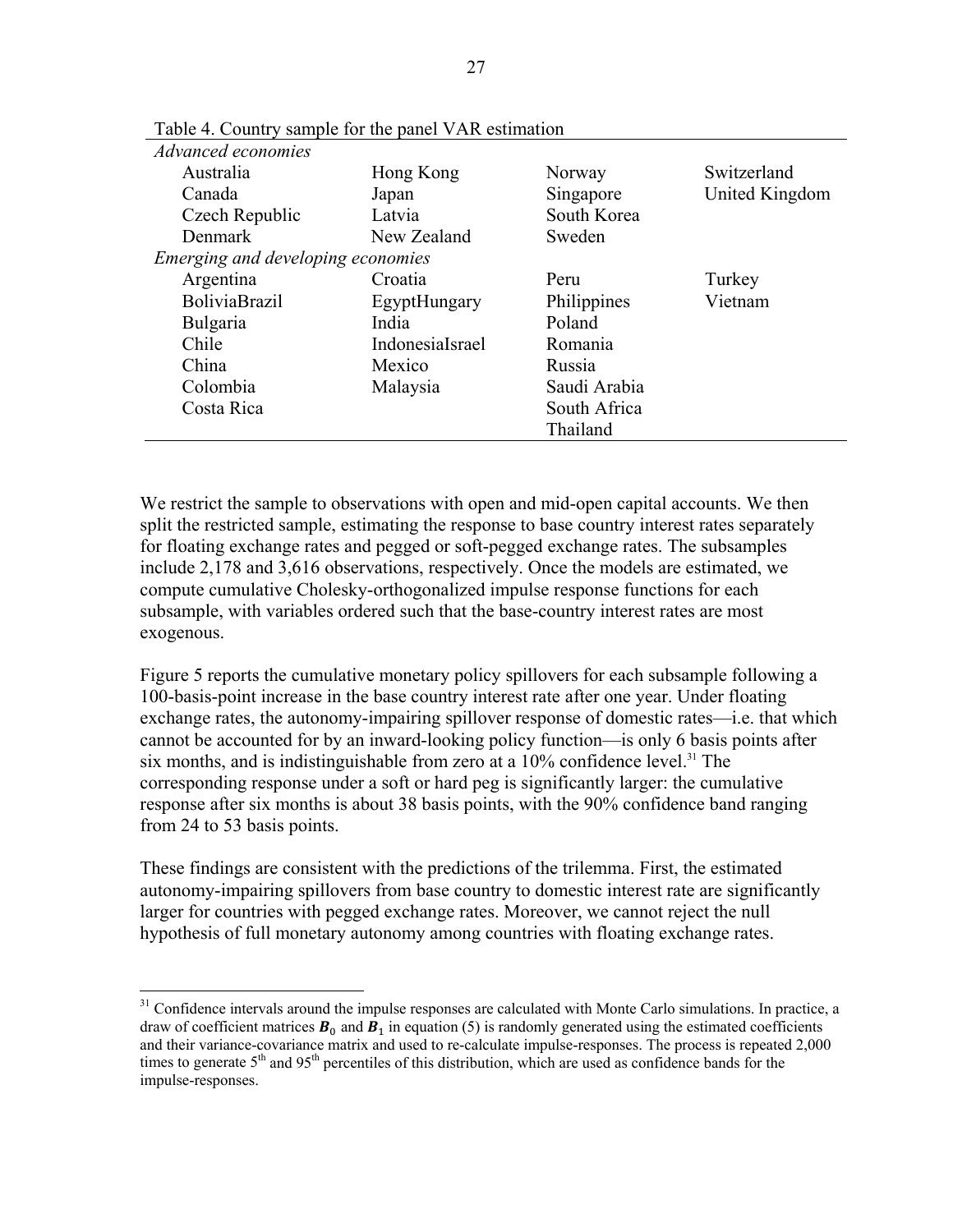### Figure 5. Estimated monetary policy spillovers under alternative exchange rate regimes *A. Floating exchange rate* B. Hard and soft pegs



Sources: IMF staff calculations

Note: Cumulative spillover response of domestic short-term interest rates to a 100-basis-points increase in the base country policy rate.

While the first result has been documented in the empirical literature—and has been broadly interpreted as proof of validity of the trilemma—the second result has been more difficult to confirm. The results in this paper suggest this is partly due to an underestimation of the degree of monetary autonomy based on spillover estimates.

#### **VI. CONCLUSION**

International asset prices are highly correlated across countries and asset classes. In particular, an extensive empirical literature has documented the pass-through of U.S. monetary policy to domestic interest rates in other countries. This has been cited as evidence of a lack of monetary policy autonomy among small open economies, despite their use of flexible exchange rate regimes.

But is this co-movement excessive? A benchmark for assessing the degree of monetary autonomy is that policy rates are set exclusively as a function of the outlook for domestic inflation and outlook. Spillovers that do reflect impaired monetary autonomy would then correspond to responses to global financial conditions that cannot be accounted for by this endogenous domestic relationship.

In a context of business cycle synchronization, identifying the subset of spillovers that reflect a lack of monetary autonomy is challenging. Using a Monte Carlo simulation on artificial data, we show that empirical approaches commonly employed in the literature tend to understate the extent of monetary autonomy under common parameterizations. The reason is that the endogenous relationship between foreign interest rates, foreign macroeconomic conditions, and local macroeconomic conditions, makes it difficult to identify the monetary spillover channel.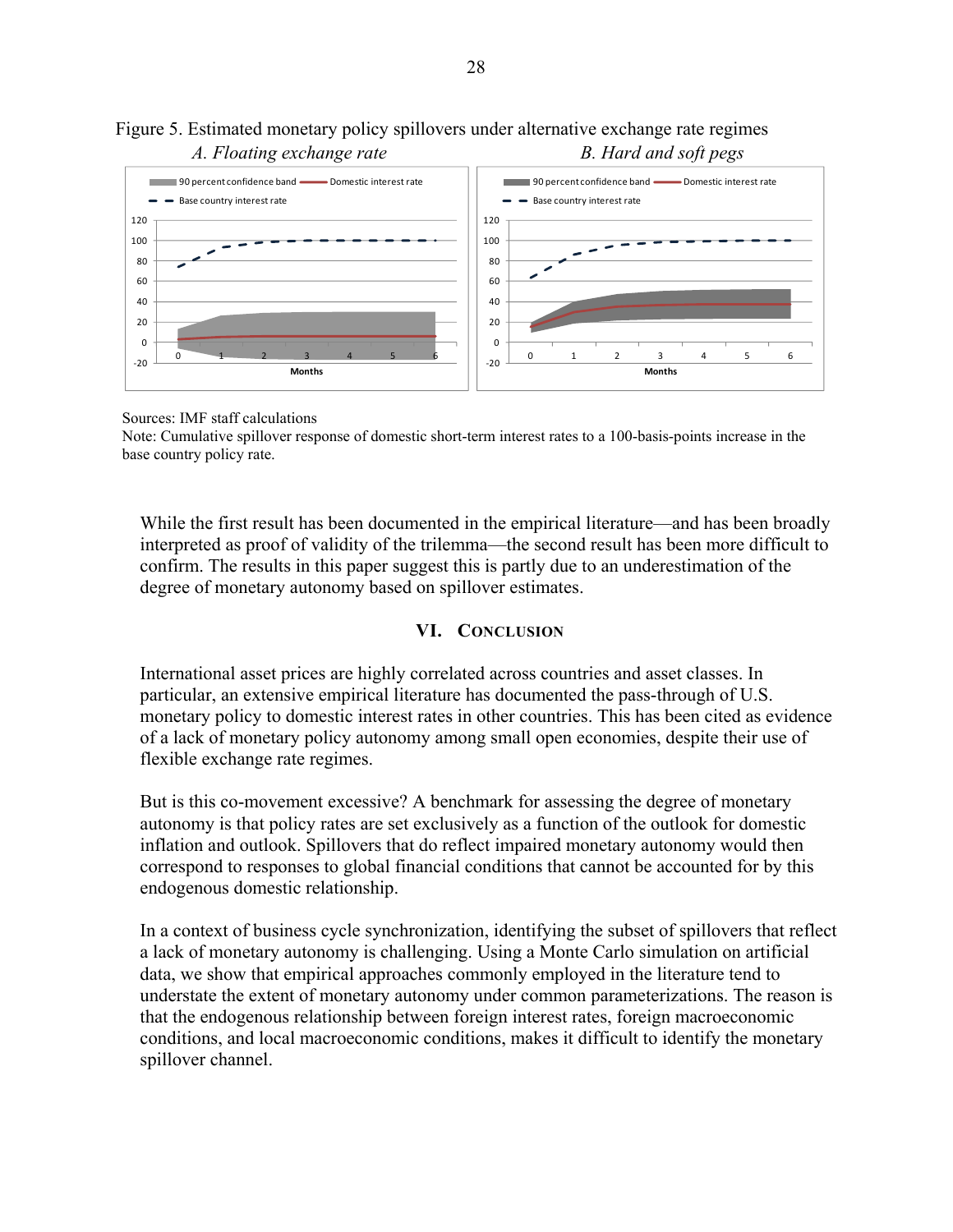We propose a more conservative approach to assess monetary autonomy that is implemented in multiple stages. The first stage consists of modelling monetary policy in the small open economy in order to identify movements in domestic interest rates that are orthogonal to the outlook for domestic output and inflation. In this paper, we implement this by estimating a domestic system where monetary policy rates are dynamically determined by local macroeconomic conditions according to an inward-looking policy rule, but refinements to this first stage are naturally possible. Spillovers are then estimated in a separate model, where we allow foreign financial variables to explain these residuals from our domestic policy rule. We interpret significant spillover estimates from this second stage as evidence that monetary autonomy is limited.

In a sample of six small open economies—Australia, Canada, New Zealand, South Korea, Sweden, and the United Kingdom—, we compare the spillovers estimated using our approach to those from methods employed in the literature. We find that spillovers are substantially smaller using our methodology. As a matter of fact, in several cases we cannot reject the null hypothesis that monetary policy is fully autonomous. The difference remains important when we consider U.S. monetary policy surprises measured using high-frequency event windows.

Finally, we use our two-stage approach to estimate autonomy-impairing spillovers in a panel setting including a broad sample of advanced and emerging economies. We test whether responses of domestic interest rates to base country monetary policy shocks differ according to the exchange rate regime. In line with recent papers in the literature (Klein and Shambaugh, 2015; Obstfeld, 2015), we find that the response of domestic rates is much larger in countries with fixed exchange rate regimes. Additionally, we find no evidence of autonomy-impairing spillovers among countries with floating exchange rates, providing strong evidence for the predictions of the trilemma.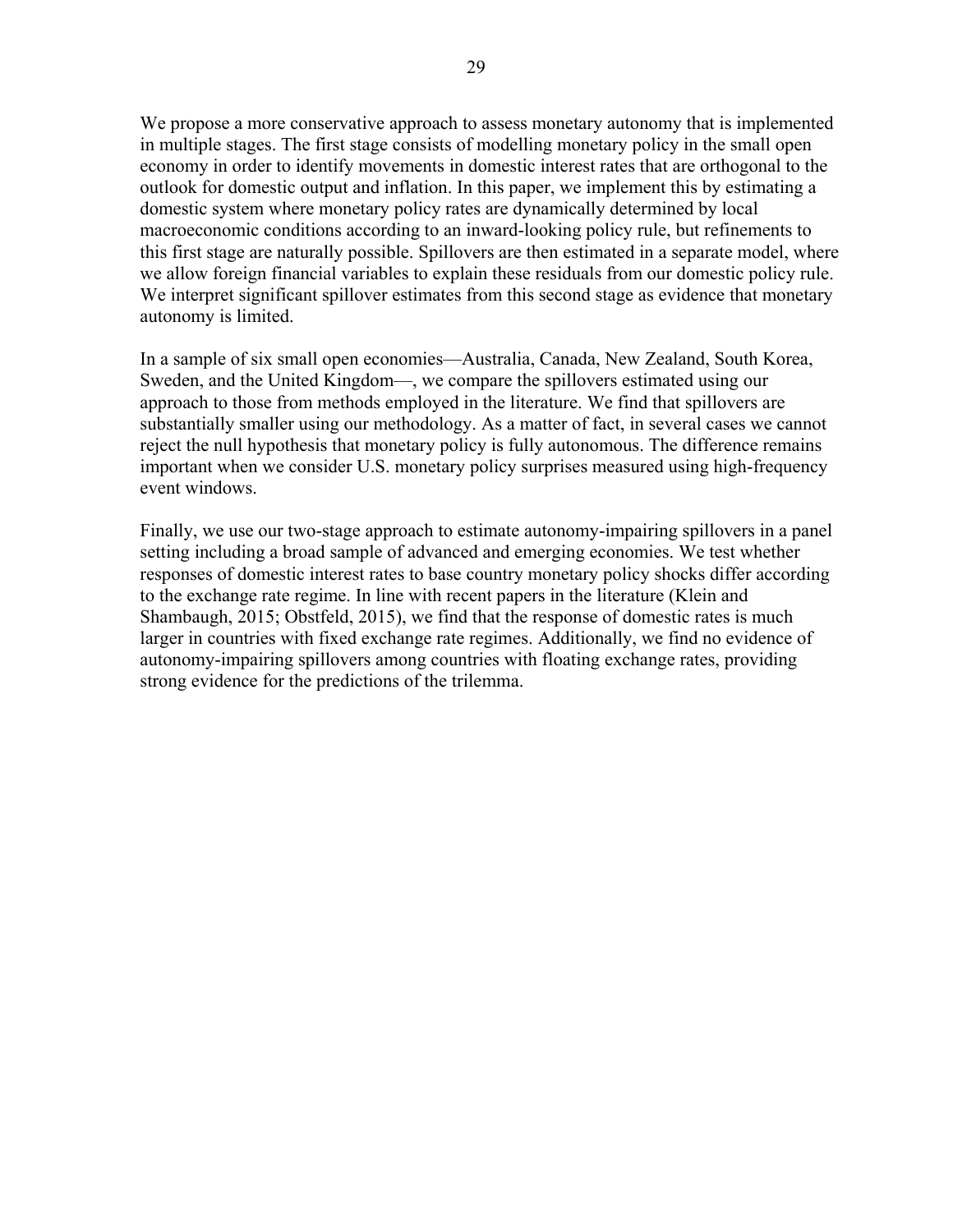#### **REFERENCES**

- Aizenman, J., M.D. Chinn and H. Ito, 2015. "Monetary Policy Spillovers and the Trilemma in the New Normal: Periphery Country Sensitivity to Core Country Conditions," Working paper 21128. National Bureau of Economic Research: Cambridge, MA.
- Albagli, E., L. Ceballos, S. Claro and D. Romero, 2015. "Channels of U.S. Monetary Policy Spillovers to International Bond Markets: Advanced versus Emerging Market Economies," Working paper 771. Central Bank of Chile: Santiago.
- Arellano, M. and O. Bover, 1995. "Another Look at the Instrumental Variable Estimation of Error-Components Models," *Journal of Econometrics* 68: 29-51.
- Batini, N., P. Levine and J. Pearlman, 2007. "Monetary Rules in Emerging Economies with Financial Market Imperfections," in *International Dimensions of Monetary Policy*, pp. 251-311. National Bureau of Economic Research: Cambridge, MA.
- Benigno, G. and P. Benigno. 2006. "Designing Targeting Rules For International Monetary Policy Cooperation," *Journal of Monetary Economics* 53: 473-506.
- Bernanke, B.S., 2015. "Federal Reserve Policy in an International Context," Mundell– Fleming Lecture at the 16<sup>th</sup> Jacques Polak Annual Research Conference, International Monetary Fund, Washington, D.C.
- Bernanke, B.S. and A.S. Blinder, 1992. "The Federal Funds Rate and the Channels of Monetary Transmission," *American Economic Review* 82(4): 901-21.
- Bluedorn, J.C. and C. Bowdler, 2010. "The Empirics of International Monetary Transmission: Identification and the Impossible Trinity," *Journal of Money, Credit and Banking* 42(4): 679-713.
- Borio, C., 2014. "The Financial Cycle and Macroeconomics: What Have We Learned?" *Journal of Banking and Finance* 45: 182-198.
- Bruno, V. and H.S. Shin, 2015. "Cross-Border Banking and Global Liquidity," *Review of Economic Studies* 82: 535-564.
- Chinn, M.D. and H. Ito, 2006. "What Matters for Financial Development? Capital Controls, Institutions, and Interactions," *Journal of Development Economics* 81(1): 163-92.
- Clarida, R., J. Galí and M. Gertler, 1998. "Monetary Policy Rules in Practice: Some International Evidence," *European Economic Review* 42(6): 1033-1067.
- \_\_\_\_\_. 2001. "Optimal Monetary Policy in Open versus Closed Economies: An Integrated Approach," *American Economic Review* 91(2): 248-252.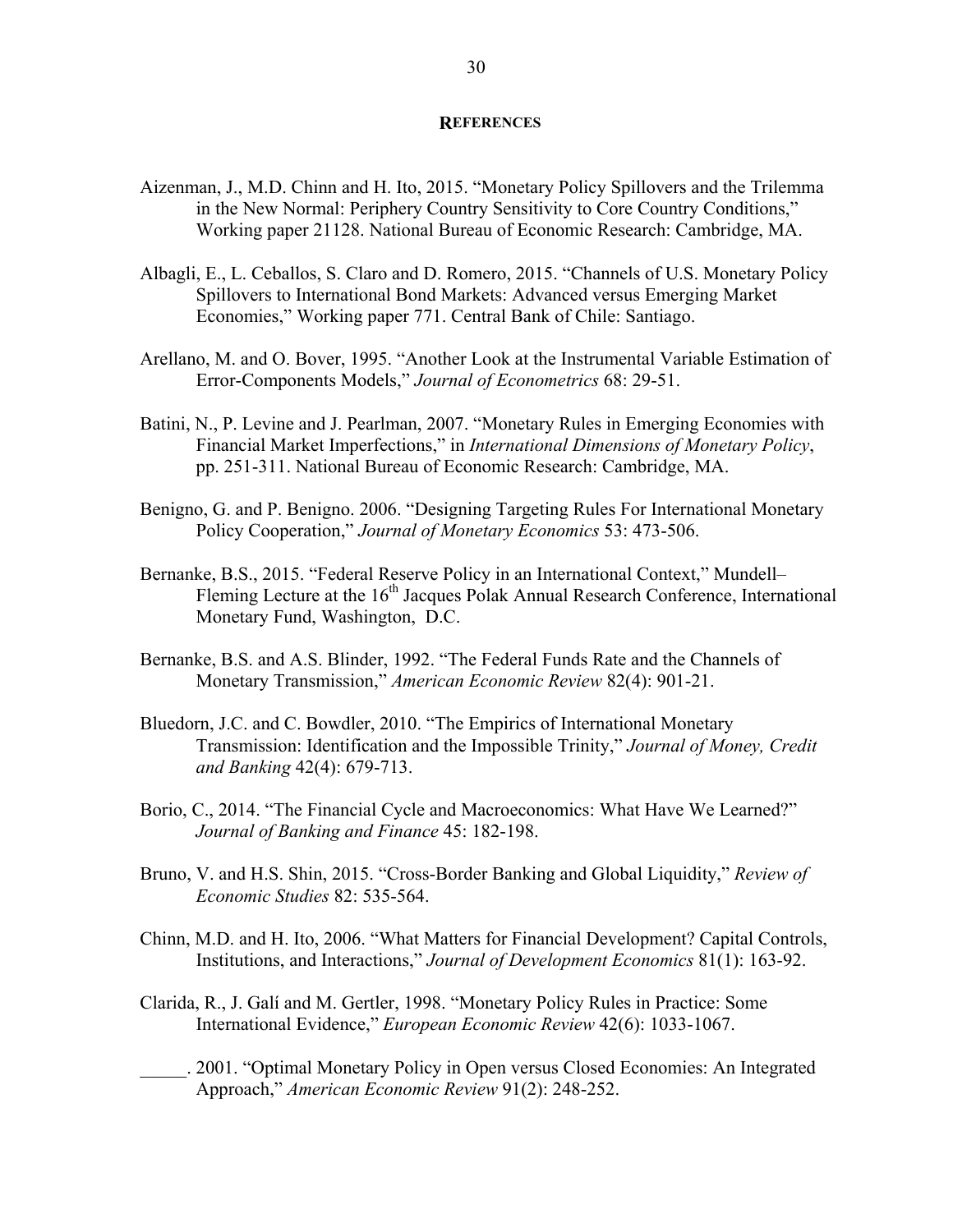- Coenen, G., G. Lombardo, F. Smets and R. Straub, 2010. "International Transmission and Monetary Policy Cooperation," in *International Dimensions of Monetary Policy*, eds. Jordi Galí & Mark J. Gertler, pp. 157-192. National Bureau of Economic Research: Cambridge, MA.
- De Paoli, B., 2009. "Monetary Policy and Welfare in a Small Open Economy," *Journal of International Economics* 77(1): 11-22.
- Dedola, L, G. Rivolta and L. Stracca, 2015. "If the Fed Sneezes, Who Catches a Cold?" Mimeo.
- Dovern, J., U. Fritsche and J. Slacalek, 2012. "Disagreement Among Forecasters in G7 Countries," *Review of Economics and Statistics* 94(4): 1081-96.
- Edwards, S., 2015. "Monetary Policy Independence under Flexible Exchange Rates: An Illusion?" *World Economy* 38: 773–787.
- Engel, C., 2011. "Currency Misalignments and Optimal Monetary Policy: A Reexamination," *American Economic Review* 101(6): 2796-2822.
- Frankel, J., S.L. Schmukler and L. Servén, 2004. "Global Transmission of Interest Rates: Monetary Independence and Currency Regime," *Journal of International Money and Finance* 23(5): 701-733.
- Fujiwara, I., T. Nakajima, N. Sudo, and Y. Teranishi, 2013. "Global Liquidity Trap," *Journal of Monetary Economics* 60: 936-949.
- Georgiadis, G. and M. Jancoková. 2016. "Financial Globalisation, Monetary Policy Spillovers and Macro-Modelling: Tales from One Hundred and One Shocks," Mimeo. European Central Bank.
- Gertler, M. and P. Karadi, 2015. "Monetary Policy Surprises, Credit Costs and Economic Activity," *American Economic Journal: Macroeconomics* 7(1): 44-76.
- Gilchrist, S., D. López-Salido and E. Zakrajsek, 2015. "Monetary Policy and Real Borrowing Costs at the Zero Lower Bound," *American Economic Journal: Macroeconomics* 7(1): 77-109.
- Gilchrist, S., E. Zakrajsek and V.Z. Yue, 2015. "The Response of Sovereign Bond Yields to U.S. Monetary Policy," Mimeo.
- Hanson, S.G. and J.C. Stein, 2015. "Monetary Policy and Long-term Real Rates," *Journal of Financial Economics* 115(3): 429-48.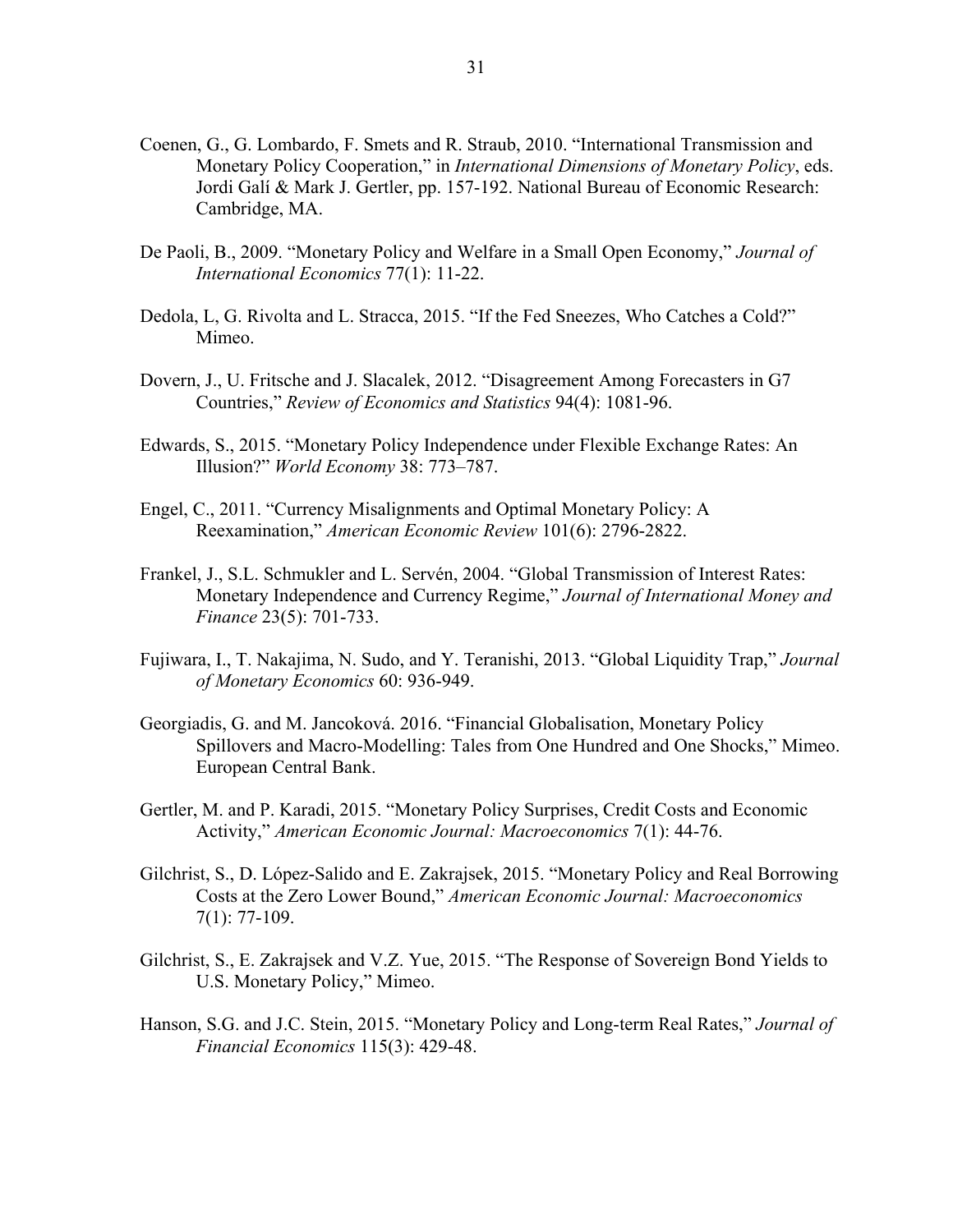- Hausman, J. and J. Wongswan, 2011. "Global Asset Prices and FOMC Announcements," *Journal of International Money and Finance* 30: 547-71.
- Hausmann, R., M. Gavin, C. Pagés and E. Stein, 1999. "Financial Turmoil and the Choice of Exchange Rate Regime," Working paper 4128, Inter-American Development Bank: Washington, DC.
- Hofmann, B. and E. Takáts, 2015. "International Monetary Spillovers," *BIS Quarterly Review*, Bank for International Settlements: Basel.
- Klein, M.W. and J.C. Shambaugh, 2015. "Rounding the Corners of the Policy Trilemma: Sources of Monetary Policy Autonomy," *American Economic Journal: Macroeconomics* 7(4): 33-66.
- Kuttner, K. N., 2011. "Monetary policy surprises and interest rates: Evidence from the Fed funds futures market," *Journal of Monetary Economics* 47(3): 523-544.
- Love, I. and L. Zicchino, 2006. "Financial Development and Dynamic Investment Behavior: Evidence from Panel VAR," *Quarterly Review of Economics and Finance* 46(2): 190- 210.
- Mundell, R., 1963. "Capital Mobility and Stabilization Policy Under Fixed and Flexible Exchange Rates," *Canadian Journal of Economics and Political Science* 29(4): 475- 485.
- Obstfeld, M., 2015. "Trilemmas and Tradeoffs: Living with Financial Globalization," in *Global Liquidity, Spillovers to Emerging Markets and Policy Responses*, eds. Claudio Raddatz, Diego Saravia & Jaume Ventura, pp. 13-78. Central Bank of Chile: Santiago.
- Obstfeld, M., J.C. Shambaugh & A.M. Taylor, 2005. "The Trilemma in History: Tradeoffs among Exchange Rates, Monetary Policies, and Capital Mobility," *Review of Economics and Statistics* 87(3): 423-38.
- Obstfeld, M. and A.M. Taylor, 1998. "The Great Depression as a Watershed: International Capital Mobility over the Long Run," in *The Defining Moment: The Great Depression and the American Economy in the Twentieth Century*, pp. 353-402. National Bureau of Economic Research: Cambridge, MA.
- Obstfeld, M. and K. Rogoff, 2002. "Global Implications of Self-Oriented National Monetary Rules," *Quarterly Journal of Economics* 117(2): 503-535.
- Passari, E. and H. Rey, 2015. "Financial Flows and the International Monetary System," *Economic Journal* 125(584): 675-698.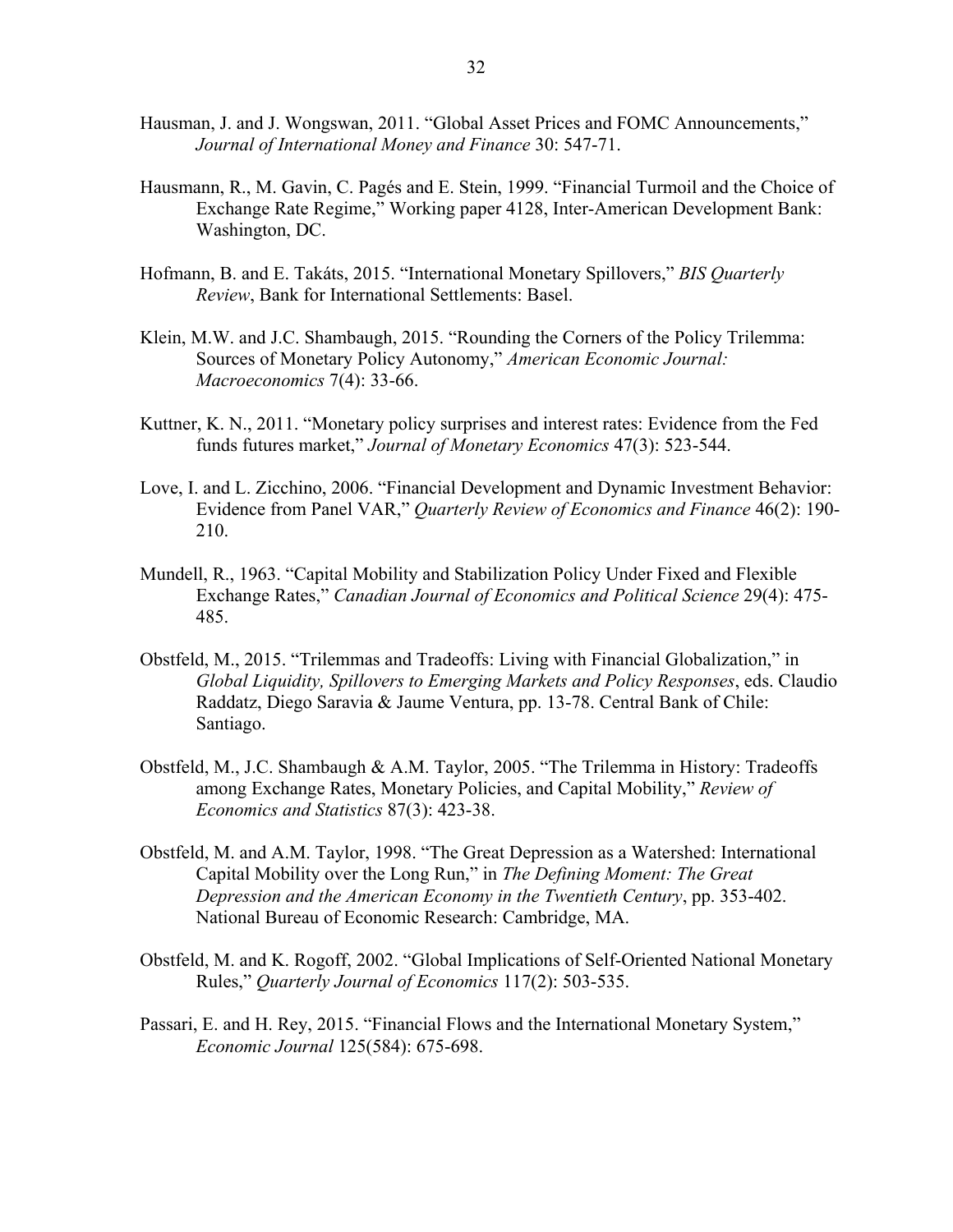- Reinhart, C. and K. Rogoff, 2004. "The Modern History of Exchange Rate Arrangements: A Reinterpretation," *Quarterly Journal of Economics* 119: 1-48.
- Rey, H., 2014. "The International Credit Channel and Monetary Policy Autonomy," Mundell Fleming Lecture. International Monetary Fund: Washington, DC.
- \_\_\_\_\_ , 2015. "Dilemma Not Trilemma: The Global Financial Crisis and Monetary Policy Independence," Working paper 21162. National Bureau of Economic Research: Cambridge, MA.
- Romer, C. and D. Romer, 2004. "A New Measure of Monetary Shocks: Derivation and Implications," *American Economic Review* 94(4): 1055-84.
- Shambaugh, J.C., 2004. "The Effect of Fixed Exchange Rates on Monetary Policy," *Quarterly Journal of Economics* 119(1): 301-352.
- Svensson, L.E.O., 1997. "Inflation Forecast Targeting: Implementing and Monitoring Inflation Targets," *European Economic Review* 41(6): 1111-1146.
- \_\_\_\_\_, 1999. "Inflation Targeting as a Monetary Policy Rule," *Journal of Monetary Economics* 43(3): 607-654.
- Walsh, C., 2014. "Multiple Objectives and Central Bank Tradeoffs under Flexible Inflation Targeting," Working paper 5097. CESifo Group: Munich.
- Woodford, M., 2007. "Globalization and Monetary Control," in *International Dimensions of Monetary Policy*, pp. 13-77. National Bureau of Economic Research: Cambridge, MA.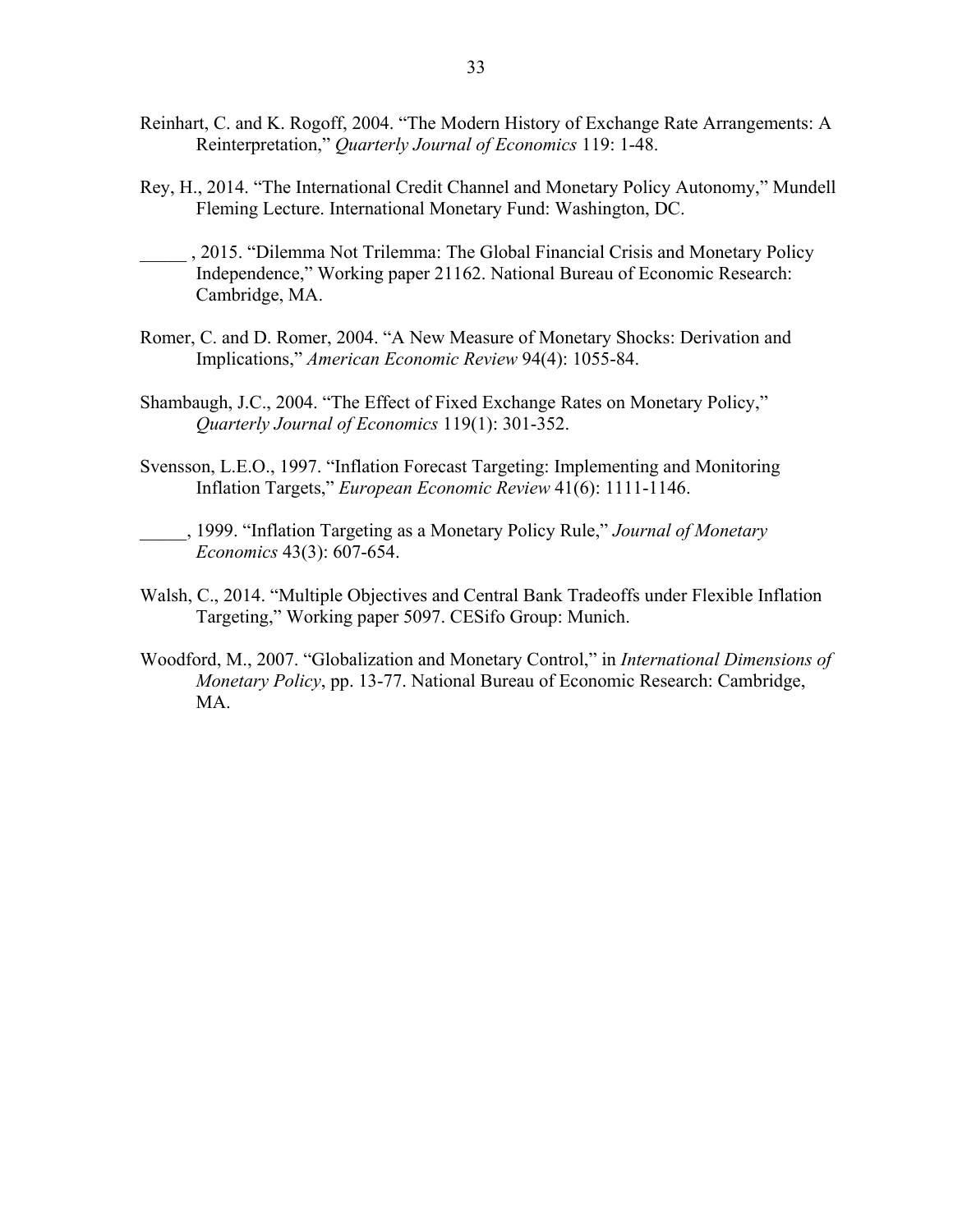#### **DATA APPENDIX**

#### 1. Short-term government bond yield in local currency

*Argentina*: March 2002 – June 2015: BCRA 6-month Treasury auction yields in new pesos (GFD). Interpolated using BCRA 1-year treasury auction yields in new pesos (GFD) and 2 year treasury auction yields in new pesos (GFD).

*Australia*: January 1998 – October 2015: 13-week treasury bills (IFS line 19360C..ZF…). Interpolated and spliced using 3-month generic government bond yield (Bloomberg ticker GACGB3M) and 1-year generic government bond yield (Bloomberg ticker GACGB1).

*Bolivia*: January 2000 – November 2015: Treasury bill rate (IFS line 21860C..ZF…).

*Brazil*: January 2000 – November 2015: Treasury bill rate (IFS line 22360C..ZF…). Interpolated using Anbima 6-month government bond fixed (Bloomberg ticker BZAD6M) and 6-month generic government bond yield (Bloomberg ticker GEBR06M). Spliced using Anbima 3-month government bond fixed (Bloomberg ticker BZAF3M).

*Bulgaria*: January 2000 – November 2015: 3-month treasury bill yield (GFD). Spliced using base interest rate (Bulgarian National Bank via Haver Analytics).

*Canada*: January 1998 – October 2015: Treasury bill rate (IFS line 15660C..ZF…). Interpolated using 6-month government bond yield (Bloomberg GCAN6M). Spliced using 3 month government bond yield (Bloomberg GCAN3M).

*Chile*: January 2000 – November 2015: 3-month interest rate (OECD MEI series 228.IR3TIB01.ST). Interpolated using 1-year government bond yield in pesos (GFD) and 1 year generic government bond yield (Bloomberg ticker CLGB1Y).

*China*: January 2000 – October 2015: 3-month treasury bond trading rate proxy (OECD MEI series 924.IR3TIB01.ST). Spliced using 3-month repo on treasury bills in renminbi (GFD) and prime lending rate (People's Bank of China via Haver Analytics).

*Colombia*: January 2000 – November 2015: 1-year treasury notes (IMF MBRF2 23360C..ZB…). Interpolated using 3-month treasury bill yield in pesos (GFD). Spliced using 1-year generic government bond yield (Bloomberg ticker COGR1Y).

*Costa Rica*: January 2000 – October 2015: 6-month treasury bill yield in colones (GFD). Interpolated using 12-month treasury bill yield in colones (GFD). Spliced using 1-3 year government bond yields in colones (GFD).

*Croatia*: January 2000 – October 2015: 3-month treasury bill yield in kuna (GFD). Interpolated using information from 6-month treasury bill yield in kuna (GFD) and from 1 year government bond yield in kuna (GFD). Spliced using central bank discount rate and Lombard rate (Croatian National Bank via Haver Analytics).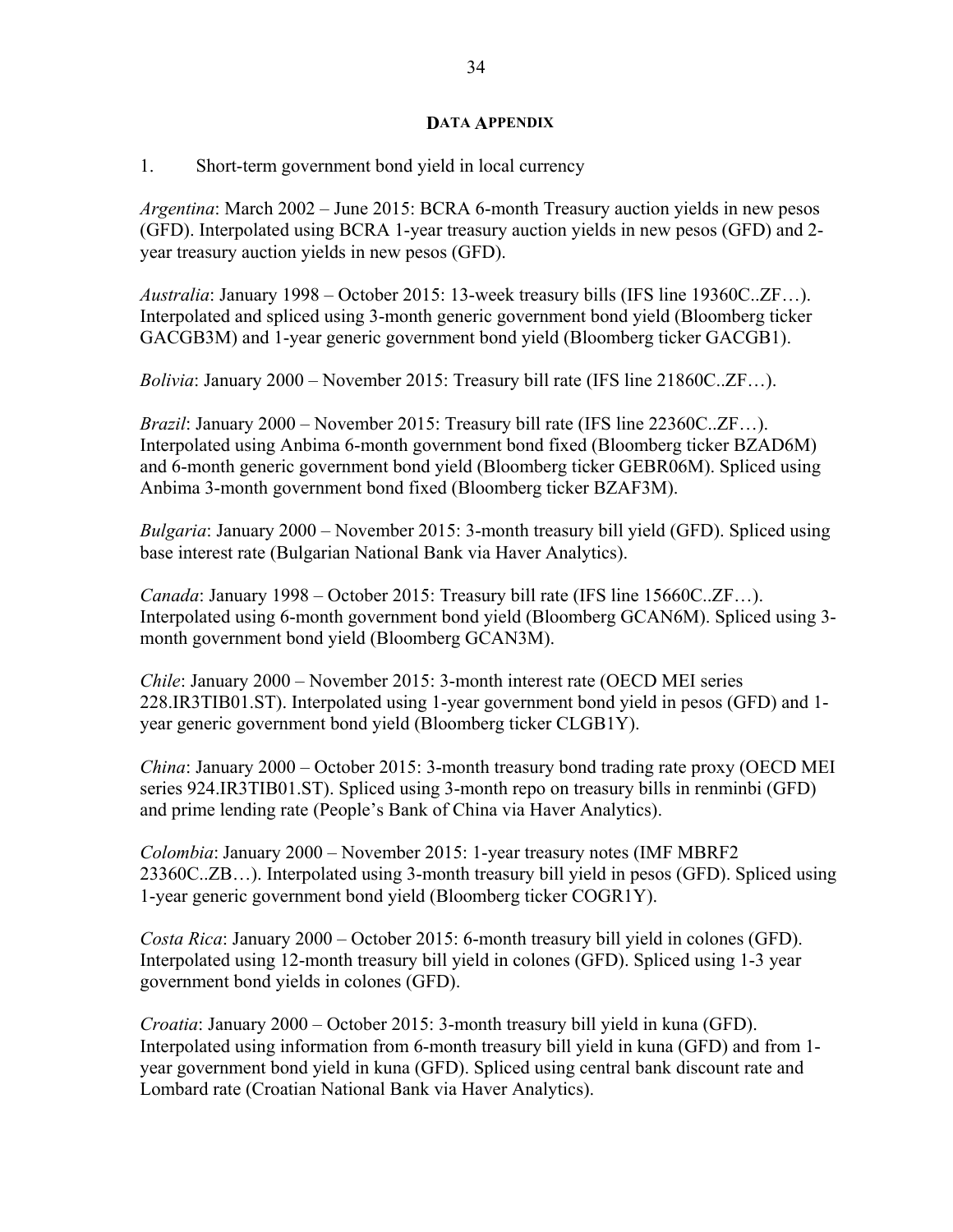*Czech Republic*: January 2000 – November 2015: Treasury bill rate (IFS line 93560C..ZF…). Interpolated using 1-year government bond yield (Bloomberg CZGB1YR), 1-year government bond yield in koruna (GFD), and 3-year government bond yield (CZGB3YR).

*Denmark*: January 2000 – November 2015: 3-month treasury bill yield (Bloomberg ticker GDGT3M). Interpolated using 6-month treasury bill yield (Bloomberg ticker GDGT6M) and 2 year government bond yields (Bloomberg ticker GDGB2YR).

*Egypt*: January 2000 – October 2015: Treasury bill rate (IMF MBRF2 line 46960C..ZI…). Interpolated using 3-month treasury bill yield in pounds (GFD).

*Hong Kong*: January 2000 – November 2015: Treasury bill rate (IFS MBTS line 53260C..ZI…). Interpolated using 6-month generic bond yield (Bloomberg ticker HKGG6M).

*Hungary*: January 2000 – October 2015: 3-month treasury bill yield in forint (GFD). Interpolated using 1-year government bond yield in forint (GFD). Spliced using the base interest rate (National Bank of Hungary via Haver Analytics).

*India*: January 2000 – November 2015: 3-month treasury bill yield (Bloomberg ticker IYTB3M). Spliced using 3-month treasury bill yield in rupee (GFD).

*Indonesia*: January 2000 – November 2011: 6-month sovereign zero-coupon bond yield (Bloomberg ticker I26606M). Spliced using treasury bill yield in rupiah (GFD).

*Israel*: January 2000 – November 2015: Treasury bill yield (IFS line 43660C..ZF…). Spliced using 2-year generic government bond yield (Bloomberg ticker GISR2YR).

*Japan*: January 2000 – November 2015: 6-month treasury discount bill yield (Bloomberg ticker GJTB6MO). Interpolated using 3-month treasury discount bill yield (Bloomberg ticker GJTB3MO). Spliced using Financing bill rate (IFS line 15860C..ZF…).

*Latvia*: January 2000 – October 2015: Treasury bill rate (IFS line 94160C..ZF…). Spliced using 6-month treasury bill yield in euro (GFD) and central bank policy rate (IFS).

*Malaysia*: January 2000 – November 2015: 3-month treasury bill yield (IFS line 54860C..ZF…). Spliced using 1-year Bank Negara Malaysia Treasury bill yield (Bloomberg ticker MGIYBD10).

*Mexico*: January 2000 – November 2015: CETES 90-day yield (MBRF2 line 27360C..ZI…). Interpolated using 3-month treasury bill yield (Bloomberg ticker MPTBC).

*New Zealand*: January 1998 – October 2015: 3-month treasury bill new issue rate (IFS line 19660C..ZF…). Interpolated using 6-month treasury bill yield (Bloomberg ticker NDTB6M).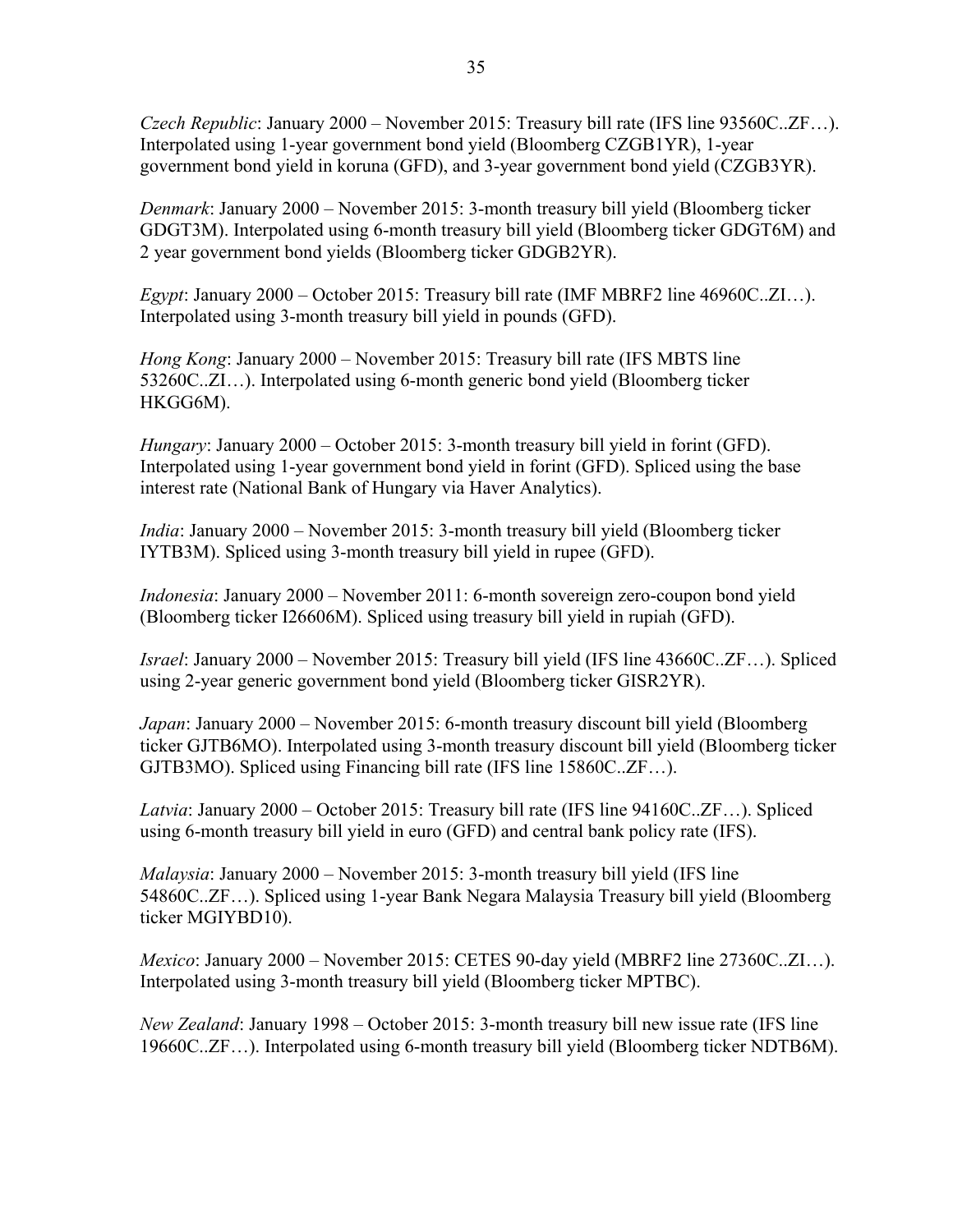*Norway:* January 2000 – November 2015: 6-month government treasury bill yield (Bloomberg ticker GNGT6M).

*Peru*: January 2000 – November 2015: 6-month generic government bond yield (Bloomberg ticker GRPE6M). Interpolated using 3-month zero coupon bond yield (Bloomberg ticker I36103M). Spliced using central bank discount rate in new sol (GFD).

*Philippines*: January 2000 – October 2015: 91-day treasury bill rate (IFS line 56660C..ZF…). Interpolated using PDEX PDST-F Fixing 3-months (Bloomberg ticker PDSF3MO).

*Poland*: January 2000 – November 2015: Treasury bill rate (IFS line 96460C..ZF…). Interpolated using 1-year government note yield in new zloty (GFD) and 1-year government note yield (Bloomberg ticker POGB1YR).

*Romania*: January 2000 – September 2015: 91-day treasury bill rate (IFS line 96860C..ZF…). Spliced using 3-month treasury bill yield in new leu (GFD).

*Russia*: January 2000 – October 2015: 3-month treasury bill yield in ruble (GFD). Interpolated using 1-year government bond yield in ruble (GFD) and 6-month government bond yield in ruble (GFD). Spliced using 1-week repo OMO auction rate (Haver Analytics).

*Saudi Arabia*: January 2000 – October 2015: 13-week treasury bill rate (Saudi Arabian Monetary Authority via Haver Analytics). Spliced using 12-month treasury bill yield in riyal (GFD), 26-week treasury bill rate (IMF MBTS line 45660CC.ZN…), and reverse repo rate (IMF MBTS).

*Singapore*: January 2000 – November 2015: 3-month treasury bill yield (IFS line 57660C..ZF…). Interpolated using Monetary Authority of Singapore paper 3-month yield (Bloomberg ticker MASB3M) and 6-month yield (Bloomberg ticker MASB6M).

*South Africa*: January 2000 – November 2015: 91-day treasury bill tender rate (South African Reserve Bank via Haver Analytics). Interpolated using same concept from alternative sources (MBRF2 line 19960C..ZI… and OECD MEI series 199.IR3TIB01.ST). Spliced using 2-year government bond yield (Bloomberg ticker GSAB2YR).

*South Korea*: January 1998 – October 2015: KCMP treasury bond yield (Bloomberg ticker GVSK3MON). Spliced using 3-year government bond yield in won (GFD).

*Sweden*: January 1998 – October 2015: 3-month treasury bill yield (Sveriges Riksbank via Haver Analytics). Interpolated using 6-month treasury bill yield (Bloomberg ticker GSGT6M) and 3-month treasury bill yield (Bloomberg ticker GSGT3M).

*Switzerland*: January 2000 – November 2015: Treasury bill rate (IFS line 14660C..ZF…). Interpolated using 1-year government bond yield (Bloomberg ticker GSWISS03) and 1-year government bond yield (Bloomberg ticker GSWISS01).